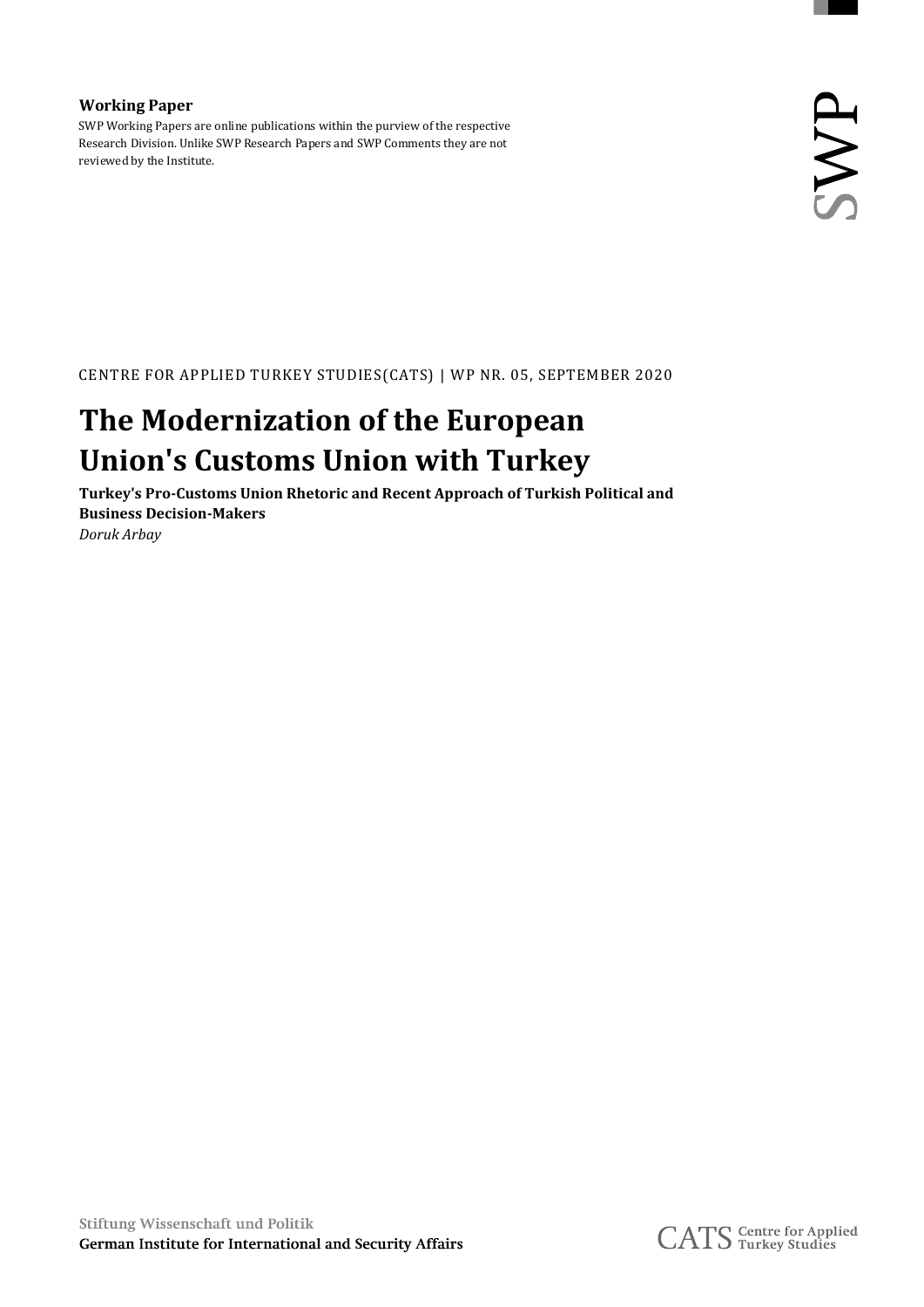# **Contents**

| The project                                                                         | 3  |
|-------------------------------------------------------------------------------------|----|
| The future of the EU's Customs Union with Turkey                                    | 3  |
|                                                                                     |    |
| <b>Summary</b>                                                                      | 4  |
| Current Status and Approach of Turkish Political and Business Decision-Makers       | 4  |
| A Brief Recap of the Customs Union and Transformation                               | 6  |
| <b>Origins of Motivation for a Modernized Customs Union</b>                         | 9  |
| <b>Current Stance of the Turkish Administration, Political Parties and Business</b> |    |
| Organizations towards Modernization of the Customs Union                            | 10 |
| Government and the Administration                                                   | 10 |
| Opposition Parties and the Nationalist Movement Party                               | 22 |
| <b>Business Decision-Makers</b>                                                     | 26 |
| <b>Future and Conclusion</b>                                                        | 31 |
| <b>Abbreviations</b>                                                                | 34 |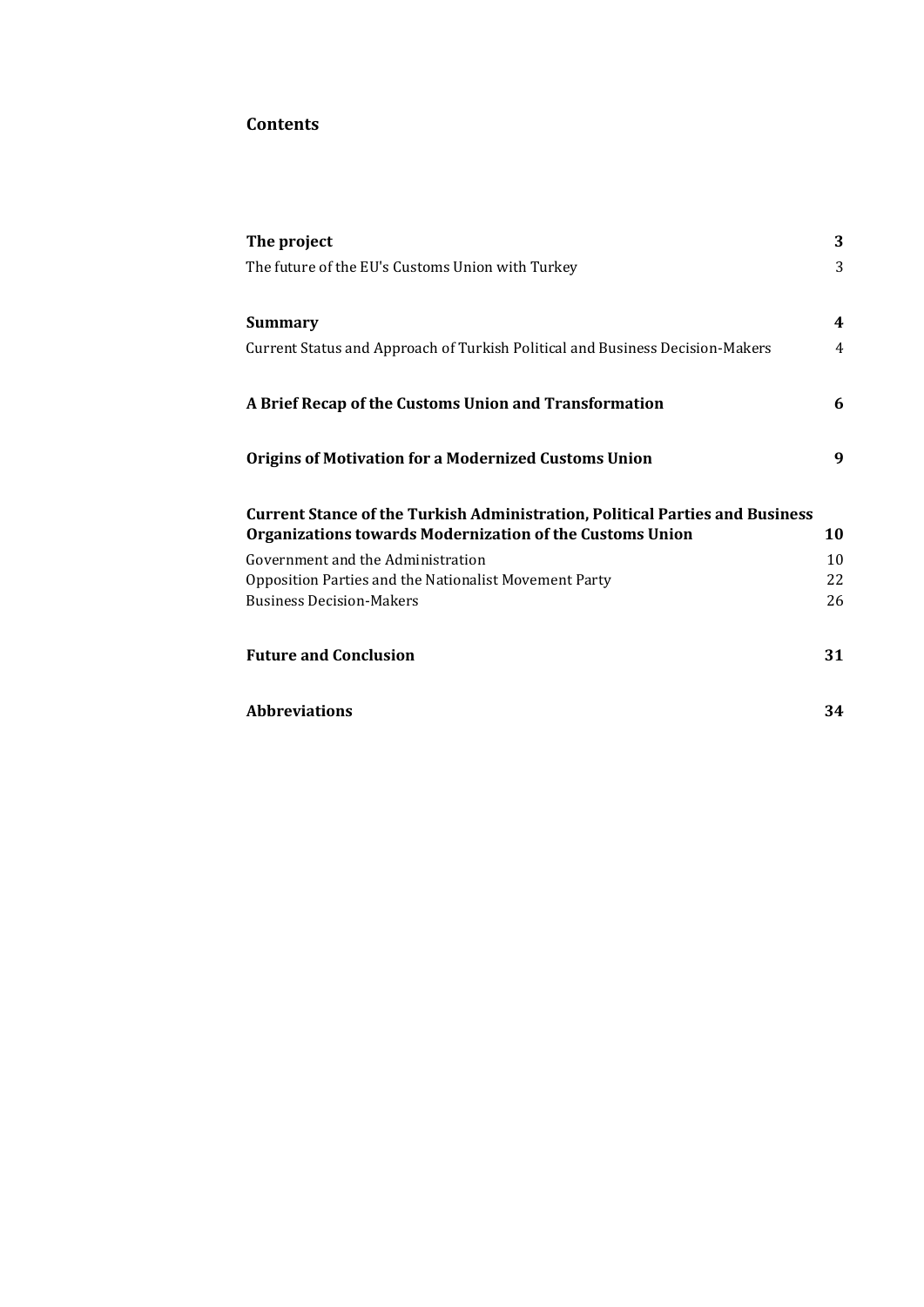# <span id="page-2-0"></span>The project

# <span id="page-2-1"></span>**The future of the EU's Customs Union with Turkey**

Still a candidate for membership in the European Union, Turkey has outgrown the status of one-sided dependency on the EU. Ankara developed a more independent foreign policy that entails both areas for cooperation with Brussels but also for conflicts with the EU and its member states. Cases in point are the cooperation on migration on the one hand side and tensions with Greece and Cyprus in the eastern Mediterranean on the other. The EU needs working channels for communication and cooperation with Turkey. However, membership negations stall, talk on visa liberalization stuck, and the European Council blocks the opening of talks to re-negotiate the Customs Union.

To look for ways to overcome the deadlock, CATS and think tanks from five EU member states are looking into the respective nation debates on the economic and political pros and cons of re-negotiating the Customs Union. We find an overall interest in the deepening of economic cooperation and a variety of political issues to be addressed once working relations with Turkey are established.

This report is part of this joint endeavour in which the Centre for Applied Turkey Studies (CATS) cooperates with Institut français des relations internationales (IFRI), Paris; Elcano Royal Institute (Elcano), Madrid; The Polish Institute of International Affairs (PISM), Warsaw; Istituto Affari Internazionali (IAI), Rome and Hellenic Foundation for Europeanand Foreign Policy (ELIAMEP), Athens.

The Turkish government has been very vocal about the modernization of Turkey's Customs Union with the EU. However within the context of the Customs Union there are some execution points which the Turkish government has to complete and it has been criticized heavily for not having done this in the last several years. For instance, the government has been taking heat about drifting away from a rule-oriented economic environment. State intervention in the markets via "independent" institutions or stateowned enterprises, state aids, constantly changing pricing mechanism in some industries, and non-merit-based promotions have been a concern for both the EU and institutional investors around the globe.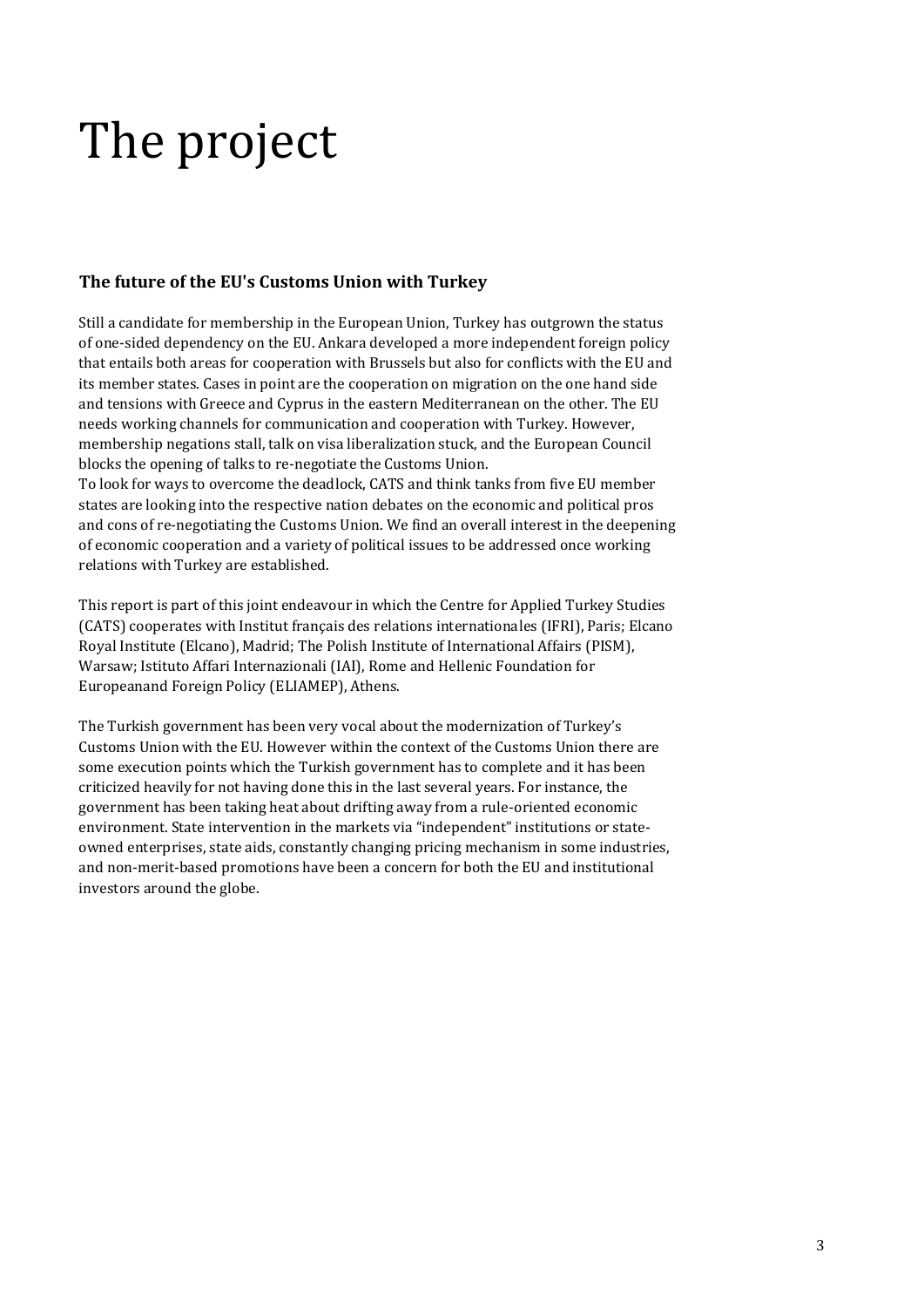# <span id="page-3-0"></span>Summary

The need for a modernized Customs Union seems obvious based on the fact that it has been almost 25 years since the European Union (EU) and Turkey were linked by the Customs Union which came into force in 1996. Since then the world economy and trade have become more globalized and interlinked, the EU has grown from 15 member states to the current 27, and Turkey has radically changed in terms of civil society, economics and political landscape. There are also specific flaws stemming from the implementation and nature of the Customs Union agreement, such as Free Trade Agreements (FTAs) of the EU with third countries. For instance, when the EU signs an FTA agreement with a third country, by definition that country can also sell its products to Turkey with the conditions set by the Customs Union agreement and access to the Turkish market. However, Turkey cannot sell its products to that same country under the Customs Union conditions. Such is the nature of the Customs Union Agreement, and Turkey is dissatisfied about this situation. If the Customs Union is modernized it will likely be by liberalizing agriculture, services and public procurement and by improving the implementation of the agreement. We have witnessed impact assessments from both the EU and Turkey as well as independent opinion papers which roughly state that both parties would benefit from the modernization of the Customs Union, to a degree. Specifically, it is safe to underline that Turkey may possibly see more benefit from a modernized Customs Union not only in terms of higher GDP per capita but also, increased institutionalization, better regulatory framework and higher convergence to the EU in many areas. Even though these are powerful reasons for Turkey to pursue the modernization process, Turkey and the EU have not been able to drive the process further due to impediments such as the heavy election agenda of Turkey, the coup attempt and the breakdown of Turkey's EU membership talks between parties. It appears that much of the work related to the modernization of the Customs Union was completed between 2014 and 2017 and since then the status of the modernization has been in "stand-by" mode.

## <span id="page-3-1"></span>**Current Status and Approach of Turkish Political and Business Decision-Makers**

- Turkey is keen on starting the negotiations although political conditions attached as pre-conditions to the modernization of the Customs Union create disappointment and demotivation
- The recent pandemic period and world supply chain disruptions could create an opportunity for re-energizing the focus for the modernization
- Some implementations and policy actions of the Turkish government, related to the major headlines (public procurement, state aid, etc.), create discrepancy between Turkey's intentions and real actions
- Both Turkish and European business decision-makers seem to be more eager than politicians concerning the modernization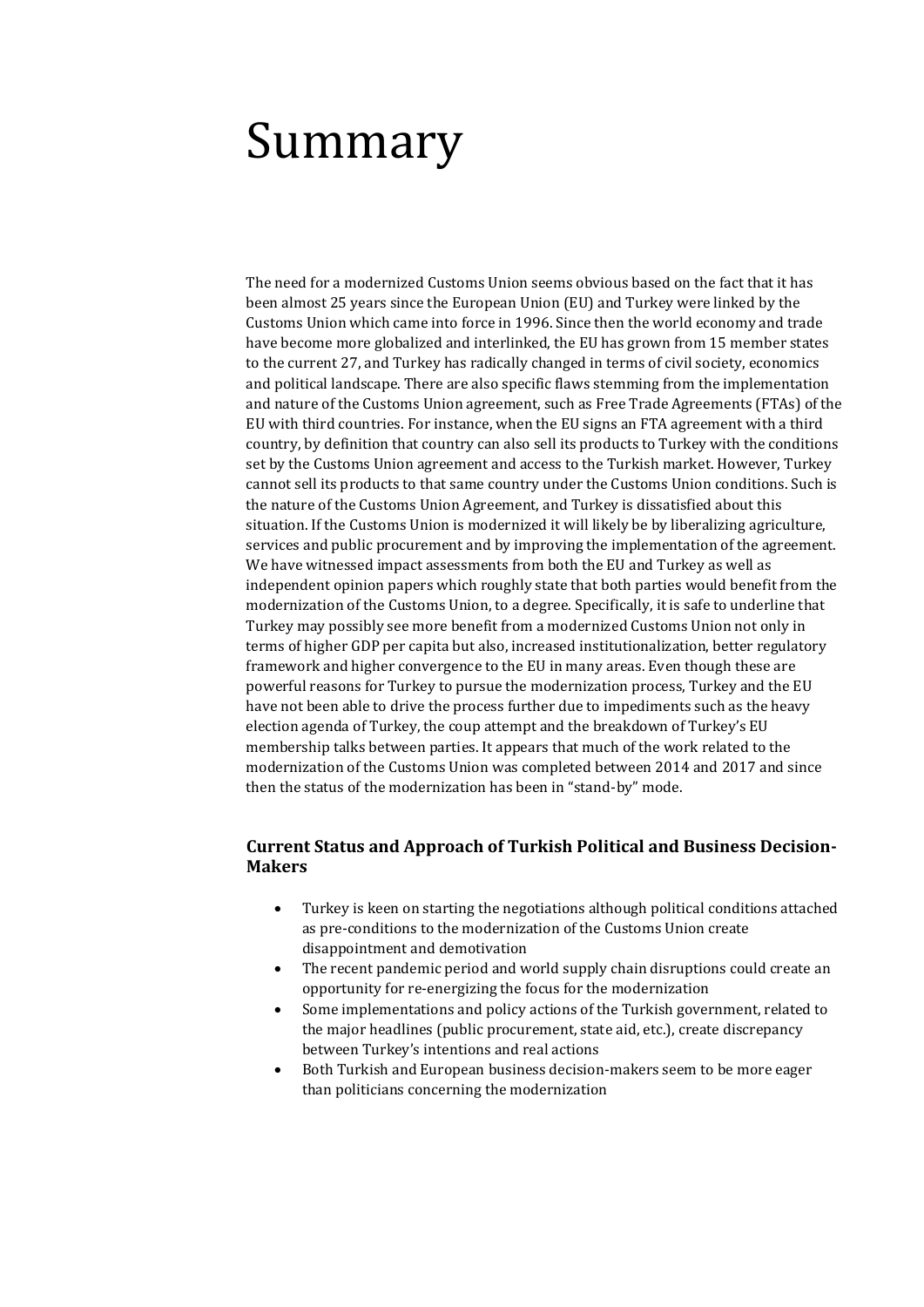As years pass and no concrete steps are seen for the modernization of the Customs Union, the possibility of a deal is becoming more challenging and the modernization seems less attractive

Still, under the current tense status of relations between the EU and Turkey, the modernization seems to be a more realistic policy option than either visa liberalization or Turkey's membership to the EU. Customs Union modernization could even serve as an opportunity for a better future conjuncture of EU–Turkey relations. In this context, the aim of this paper is to examine how the discussion of the modernization of the Custom Union came into being and to present the current perspectives of Turkish political and business decision-makers regarding this discussion.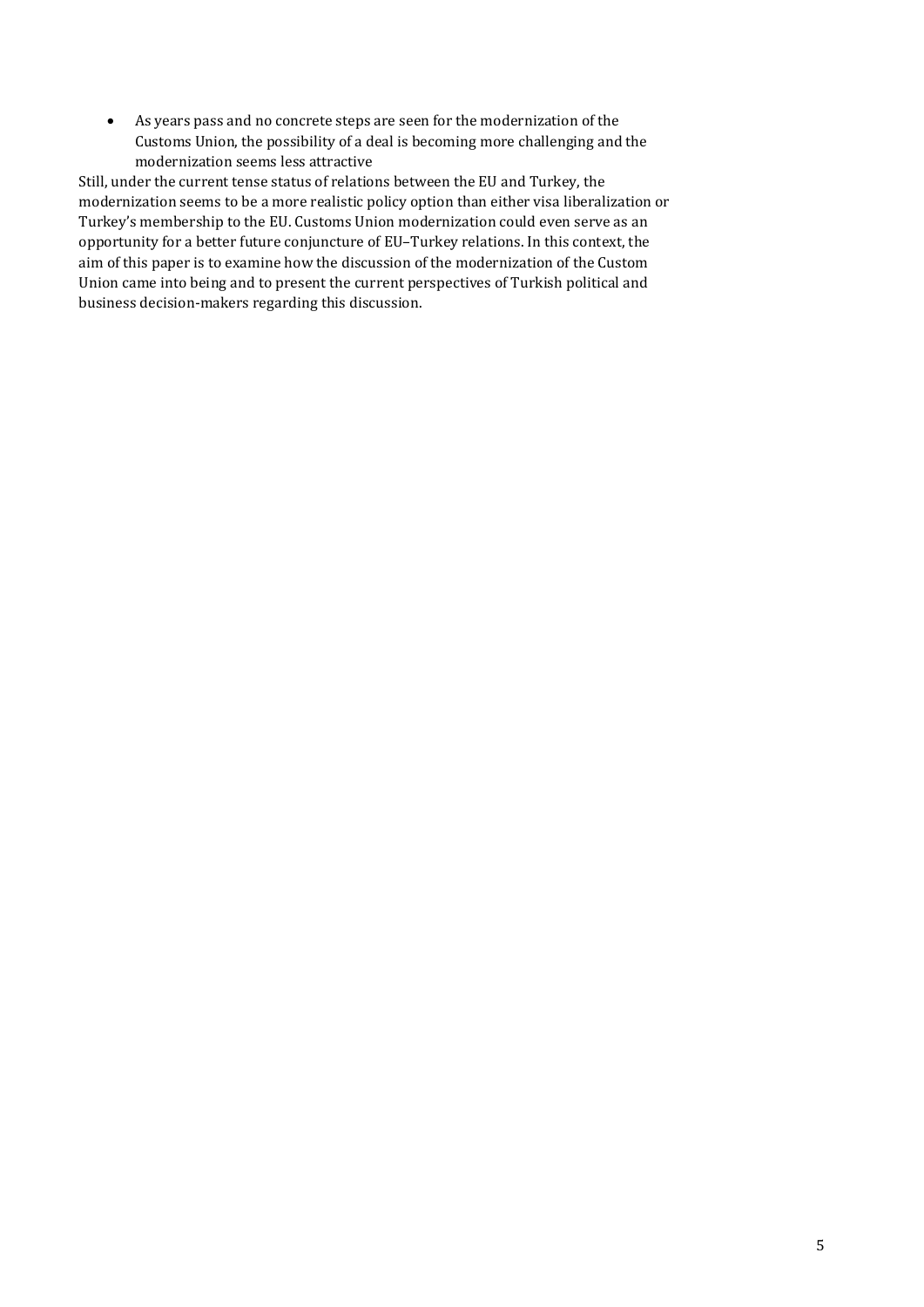# <span id="page-5-0"></span>A Brief Recap of the Customs Union and Transformation

The Customs Union is based on the Ankara Agreement between Turkey and which was then the European Economic Community (EEC). Ankara Agreement was signed between parties in September 1963 and came into force in December 1964. An additional protocol was also signed giving Turkey a 'transition phase' of 22 years<sup>1</sup>. On 6 March 1995, European Community–Turkey Association Council adopted a 'Customs Union Decision (Decision No 1/95)' to implement a new phase of association between Turkey and the European Community (as the EEC was renamed in 1993). In this way, the 22-year transition phase envisaged in the Additional Protocol was completed as of 1 January 1996 and the Customs Unions process started.

The Customs Union agreement covers only industrial and processed agricultural products. For coal and steel products, a preferential agreement is applied. On the other hand, industries like raw agriculture, services and public procurement are outside the Customs Union context.

Turkey undertook various alignments and regulation changes in order to adapt to the Customs Union framework. For instance, it aligned its trade policy and preferential trade agreements with third countries<sup>2</sup>. Under the import regime the protection rate for third countries decreased to 5.4% in 2019 from 16% just before the Customs Union agreement3. With obligations stemming from the agreement related to competition policy and intellectual property, Turkey first introduced a Competition Law in 1994 and then established the Competition Authority in 1997. Within the same context also a Patent Institute was established in 1994 to align with the Customs Union. Turkey liberalized its economy and made its currency convertible in the late 1980s with the reforms undertaken by its eighth President Turgut Ozal. In the 1990s the Turkish economy struggled to apply Ozal's reforms during an era of political instability in the country. Obviously, establishment of the institutions mentioned above and regulatory alignment with the EU *acquis* aided Turkey in forming a more rule-oriented commercial environment and introduced transparency in State functions. Of course, these did not happen overnight and the Customs Union was not the only factor.

<sup>1</sup> Council of European Communities, *EEC–Turkey Association Agreement and Protocols and Other Basic Texts* (1992), https://www.ab.gov.tr/files/ardb/evt/EEC; Turkey association agreements and protocols and other basic texts.pdf

<sup>(</sup>accessed 15 June 2020).

<sup>2</sup>According to the Turkish Ministry of Trade, since the inception of the Customs Union Turkey has signed 37 FTAs of which 20 remain effective today.

<sup>3</sup>Turkish Ministry of Trade figures[, https://ticaret.gov.tr/dis-iliskiler/avrupa-birligi/gumruk-birligi](https://ticaret.gov.tr/dis-iliskiler/avrupa-birligi/gumruk-birligi) (accessed 16 June 2020).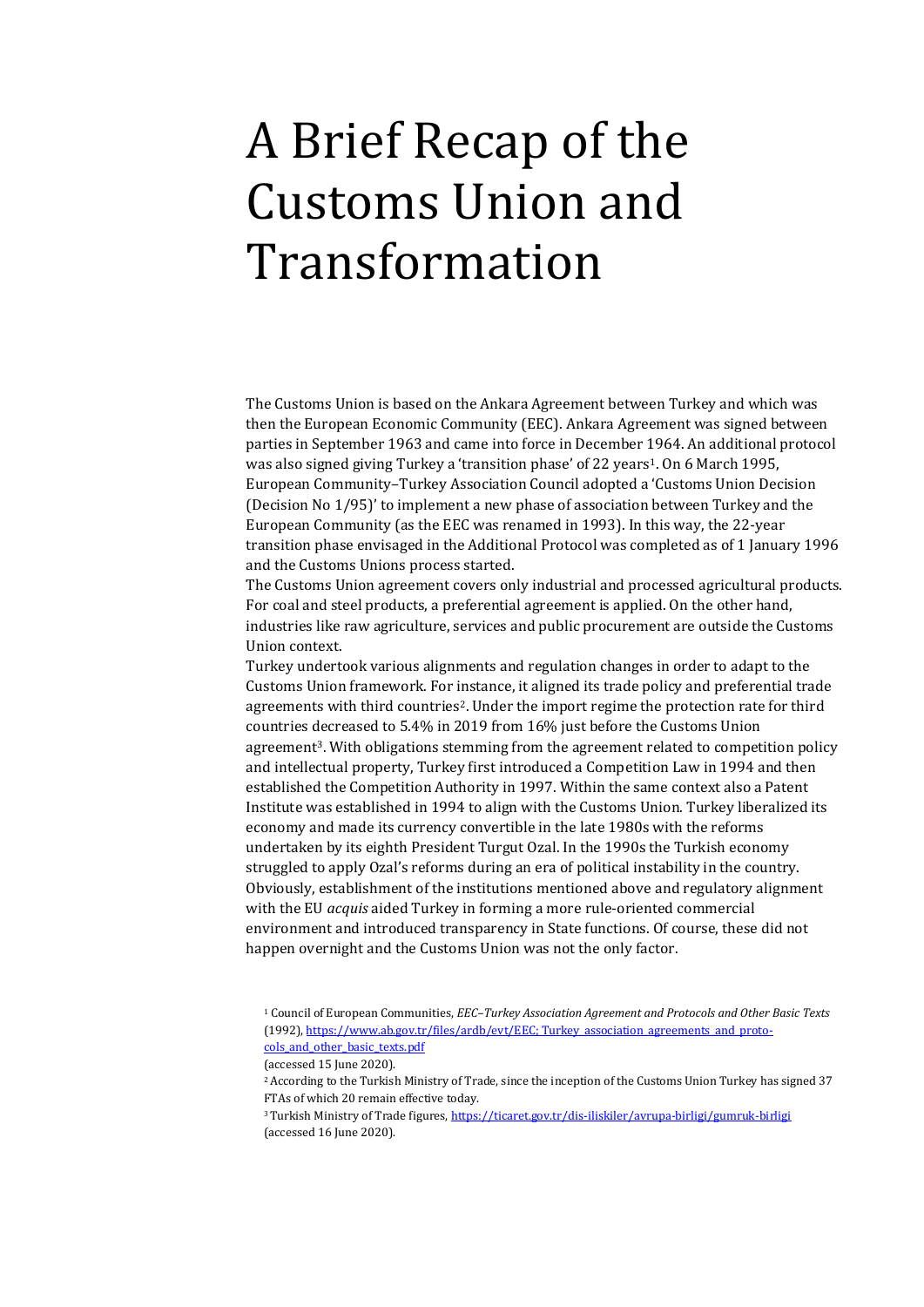During the economic crises of 2001 in Turkey the International Monetary Fund (IMF) and the World Bank designed other sets of reforms, and the following were adopted by Turkey: Telecommunications Authority<sup>4</sup> (established in 2000), Energy Market Regulatory Authority (established in 2001), Public Procurement Authority (established in 2002), Banking Regulatory and Supervision Agency (established in 1999 but commenced operations in late 2000) and Tobacco, Tobacco Products and Alcoholic Beverages Market Regulation Authority<sup>5</sup> (established in 2002).

Both the IMF/World Bank–designed reforms in 2000–2001 and the Customs Union– related regulatory alignment with the EU supported Turkey to go through a significant reform process in the business and economic area, whereas being a candidate member for the EU very much positively affected and transformed Turkish political and civil society. According to Acemoglu and Ucer,

*on the political side the EU shouldered a role similar to the one that the IMF and the World Bank played on the economic side in the aftermath of the 2001 financial crisis, providing both pressure for reform and a template for best-practice legislation in the areas of civil and political rights, civilian-military relations and judicial reform*. 6

As Turkey benefitted from the transformation mentioned above especially between the years 2002–2006, the Turkish economy reached its fastest per capita growth since the 1960s during this period and performed above most of its peers.<sup>7</sup>

In 2005 Turkey officially started negotiations for membership with the EU and principles governing the negotiations were published.<sup>8</sup>

In May 2015, the EU Commission (Commission) and Turkey announced that they agreed on the modernization of the 20-year-old Custom Union9. Both parties welcomed the ongoing work on the upgrading of the Customs Union in March 2016 with the so-called - 18 March reconciliation'.<sup>10</sup> The coup attempt in July 2016 pushed the relations between parties into a rough patch as the Turkish government constantly expressed its disappointment towards the EU about their perceived hesitant response to the failed coup. In turn, the EU Council (Council) criticized the post-coup executions of the Turkish government and the declaration of state of emergency along with some policy actions of the Turkish administration under this mode. Although in December 2016 the Commission published a proposed impact assessment to modernize the Customs Union and to further extend the bilateral trade relations to areas such as services, public procurement and agriculture, $11$  the Council has not yet given the mandate to the Commission to venture into negotiations with Turkey to update the Customs Union. In 2018 the Council stated that no

<sup>4</sup>The Electronic Communication Law (Law No: 5809) was introduced in 2008 and the name was changed to Information Communication and Telecommunications Authority.

<sup>5</sup> This Authority was shut down in December 2017, and all of its assets and human resources were transferred to the Ministry of Agriculture. As of today it operates under the Ministry of Agriculture. *Official Gazette, Article* 76, 24 December 2017[, https://www.resmigazete.gov.tr/eskiler/2017/12/20171224-22.htm](https://www.resmigazete.gov.tr/eskiler/2017/12/20171224-22.htm) (accessed 14 June 2020).

<sup>6</sup> Daron Acemoglu and Murat Ucer, "The Ups and Downs of Turkish Growth 2002-2015 Political Dynamics, European Union and Institutional Slide," *NBER Working Paper Series*, October 2015, 20. <sup>7</sup> *Ibid*., 3.

<sup>&</sup>lt;sup>8"</sup>Negotiation Framework EU-Turkey", Luxembourg, 3 October 2005, [https://ec.europa.eu/neighbourhood](https://ec.europa.eu/neighbourhood-enlargement/sites/near/files/pdf/turkey/st20002_05_tr_framedoc_en.pdf)[enlargement/sites/near/files/pdf/turkey/st20002\\_05\\_tr\\_framedoc\\_en.pdf](https://ec.europa.eu/neighbourhood-enlargement/sites/near/files/pdf/turkey/st20002_05_tr_framedoc_en.pdf) (accessed 9 June 2020).

<sup>9</sup> European Commission, "EU and Turkey Announce Modernization of Custom Union", Brussels, 12 May 2015, <http://trade.ec.europa.eu/doclib/press/index.cfm?id=1307> (accessed 5 June 2020).

<sup>10</sup> European Council, "EU-Turkey Statement", Brussels, action point 7, 18 March 2016, [https://www.consil](https://www.consilium.europa.eu/en/press/press-releases/2016/03/18/eu-turkey-statement/)[ium.europa.eu/en/press/press-releases/2016/03/18/eu-turkey-statement/](https://www.consilium.europa.eu/en/press/press-releases/2016/03/18/eu-turkey-statement/) (accessed 8 June 2020).

<sup>11</sup>EU Commission, "Impact Assessment on Modernization of the Customs Union", Staff Working Document, 21 December 2016[, https://trade.ec.europa.eu/doclib/docs/2017/january/tradoc\\_155238.pdf](https://trade.ec.europa.eu/doclib/docs/2017/january/tradoc_155238.pdf) (accessed 22 June 2020).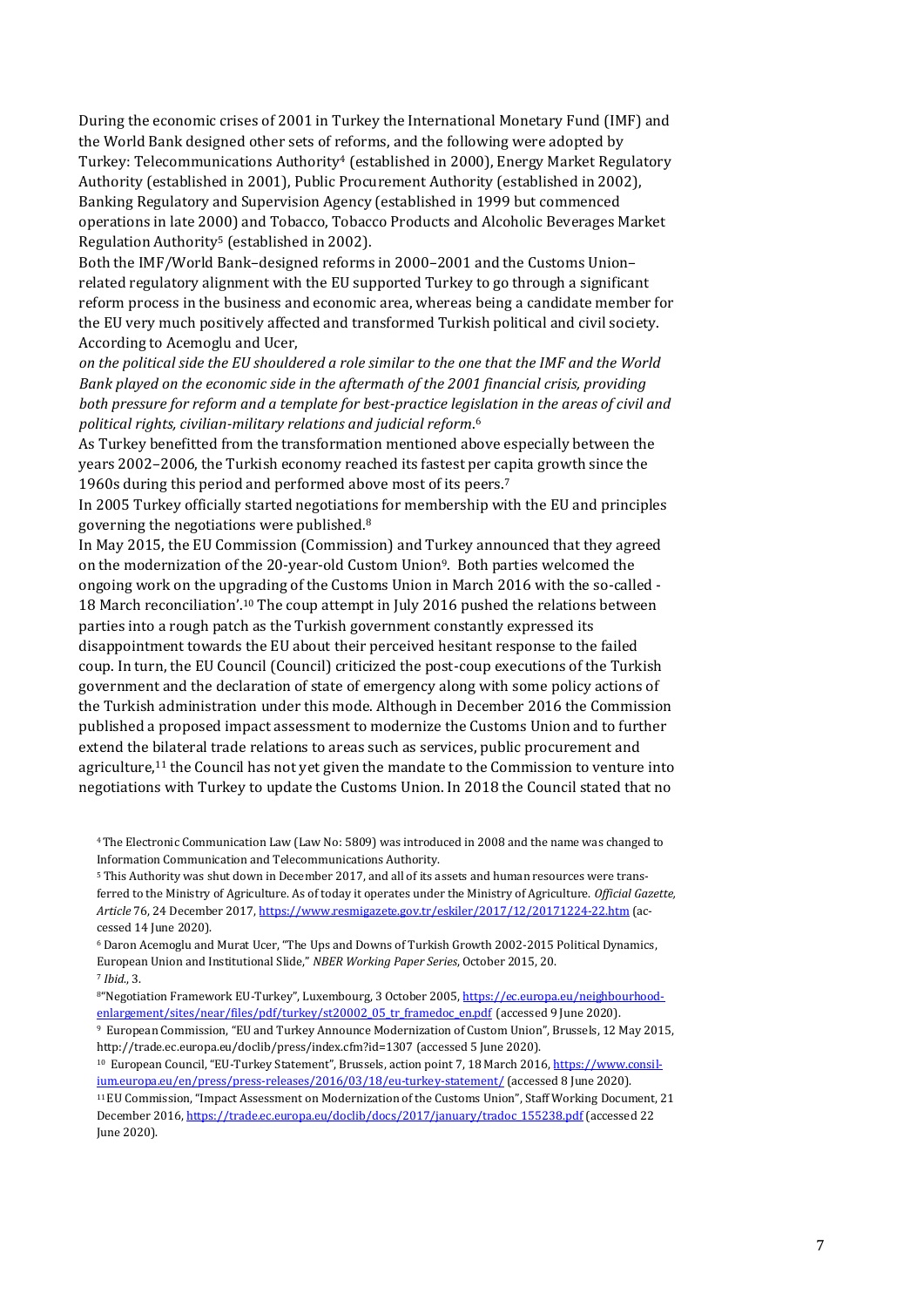further work towards the modernization of the Customs Union was foreseen<sup>12</sup> until Turkey moves on the matter of democratization and rule of law, and finally in June 2019 a very similar announcement was adopted by the Council.

Even though the relations between two sides were undulating in 2019 and 2020, Turkey is the EU's 5th largest trading partner and the EU is Turkey's number one trading partner, as well as source of investments<sup>13</sup>. Turkey and the EU are also allies in issues related to security, counter-terrorism, immigration, etc.

<sup>12</sup>General Affairs Council, "Conclusion on Enlargement and Stabilization and Association Process", 26 June 2018,

[https://www.consilium.europa.eu/en/press/press-releases/2018/06/26/council-conclusions-on-enlarge](https://www.consilium.europa.eu/en/press/press-releases/2018/06/26/council-conclusions-on-enlargement-and-stabilisation-and-association-process/)[ment-and-stabilisation-and-association-process/](https://www.consilium.europa.eu/en/press/press-releases/2018/06/26/council-conclusions-on-enlargement-and-stabilisation-and-association-process/) (accessed 21 June 2020).

<sup>13</sup> European Commission 2019 figures[, https://ec.europa.eu/trade/policy/countries-and-regions/coun](https://ec.europa.eu/trade/policy/countries-and-regions/countries/turkey/#:~:text=In addition to the Custom,%2C Chile%2C Jordan and Lebanon)[tries/turkey/#:~:text=In%20addition%20to%20the%20Custom,%2C%20Chile%2C%20Jor](https://ec.europa.eu/trade/policy/countries-and-regions/countries/turkey/#:~:text=In addition to the Custom,%2C Chile%2C Jordan and Lebanon)[dan%20and%20Lebanon](https://ec.europa.eu/trade/policy/countries-and-regions/countries/turkey/#:~:text=In addition to the Custom,%2C Chile%2C Jordan and Lebanon) (accessed 8 June 2020).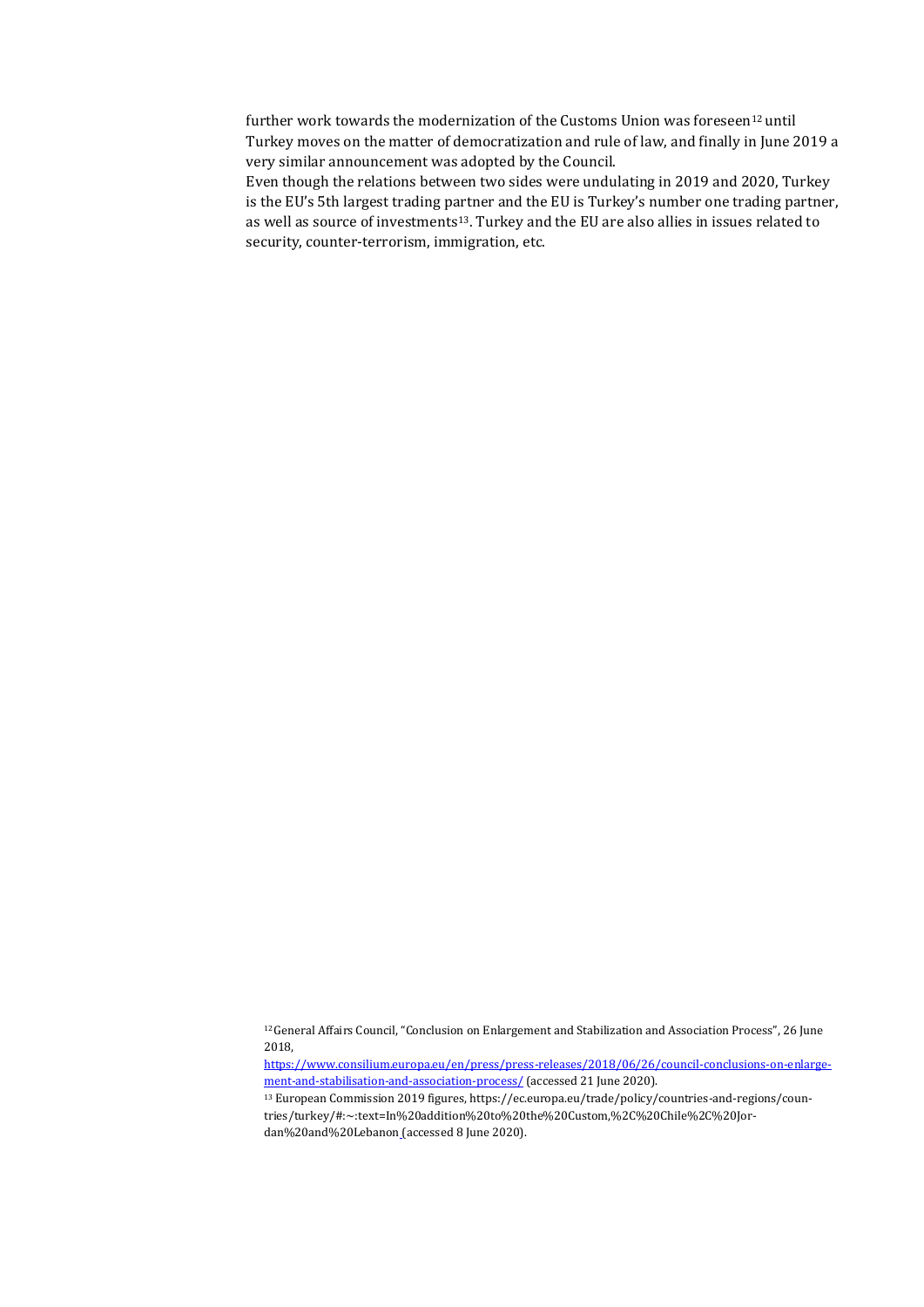# <span id="page-8-0"></span>Origins of Motivation for a Modernized Customs Union

It would be fair to say both parties started the modernization talks with high motivation. The EU Commissioner for Trade and the Turkish Minister of Economy decided to set up a senior Official Working Group (SOWG) in February 2014.<sup>14</sup> The reason for this was to explore the possibilities to resolve current concerns regarding the structure and the functioning of the Customs Union as well as to further deepen and widen bilateral preferential trade relations. After several meetings, in April 2015 the SOWG announced that both parties agreed to work on three headlines<sup>15</sup>:

- 1. Better implementation and amendment of the Customs Union Agreement Decision 1/95
- 2. Liberalization of agricultural products, services and public procurement
- 3. Better institutional structure

These three headlines also very well define what a 'modernized' or an 'upgraded' Customs Union would represent.<sup>16</sup>

In 2014 the World Bank,<sup>17</sup> and in 2016 the Commission<sup>18</sup> and the Turkish Minister of Economy<sup>19</sup> adopted different impact assessments regarding the modernization. All three assessments showed both parties would benefit from the modernization albeit Turkey to a greater extent than the EU.

And finally in December 2016, the Commission requested a mandate from the Council to start the negotiations from the Council based on the impact assessment the Commission had conducted. That mandate was not given, and since then no further concrete steps have been observed.

<sup>16</sup> In almost all the documents that have been produced by the European Commission about this issue, the term 'modernisation' is used. On the other hand, in the documents produced by Turkish officials the term 'upgrade' is mostly used.

<sup>17</sup>World Bank, "Evaluation of the EU-Turkey Customs Union", report no. 85830-TR, 28 March 2014. <sup>18</sup> BKP, Panteia, AESA, "Study of EU-Turkey Bilateral Trade Framework, Including the Customs Union and an Assessment of Its Possible Enhancement", 26 October 2016, [https://ec.europa.eu/smart-regulation/im](https://ec.europa.eu/smart-regulation/impact/ia_carried_out/docs/ia_2016/turkey_anx6_en.pdf)[pact/ia\\_carried\\_out/docs/ia\\_2016/turkey\\_anx6\\_en.pdf](https://ec.europa.eu/smart-regulation/impact/ia_carried_out/docs/ia_2016/turkey_anx6_en.pdf) (accessed 17 June 2020).

<sup>19</sup>Turkish Ministry of Trade, "Impact Analysis of the Update of the Customs Union Agreement", Press Release, [https://ticaret.gov.tr/data/5b87239113b8761450e18ee6/Etki%20Analizi%20-%20Bas%C4%B1n%20Bild](https://ticaret.gov.tr/data/5b87239113b8761450e18ee6/Etki%20Analizi%20-%20Basın%20Bildirisi.pdf)[irisi.pdf](https://ticaret.gov.tr/data/5b87239113b8761450e18ee6/Etki%20Analizi%20-%20Basın%20Bildirisi.pdf) (accessed 29 June 2020).

<sup>&</sup>lt;sup>14</sup> Report of the Senior Official Working Group on the Customs Union, 27 April 2015[, https://trade.ec.eu](https://trade.ec.europa.eu/doclib/docs/2016/march/tradoc_154367.pdf)[ropa.eu/doclib/docs/2016/march/tradoc\\_154367.pdf](https://trade.ec.europa.eu/doclib/docs/2016/march/tradoc_154367.pdf) (accessed 18 June 2020).

<sup>15</sup> *Ibid*.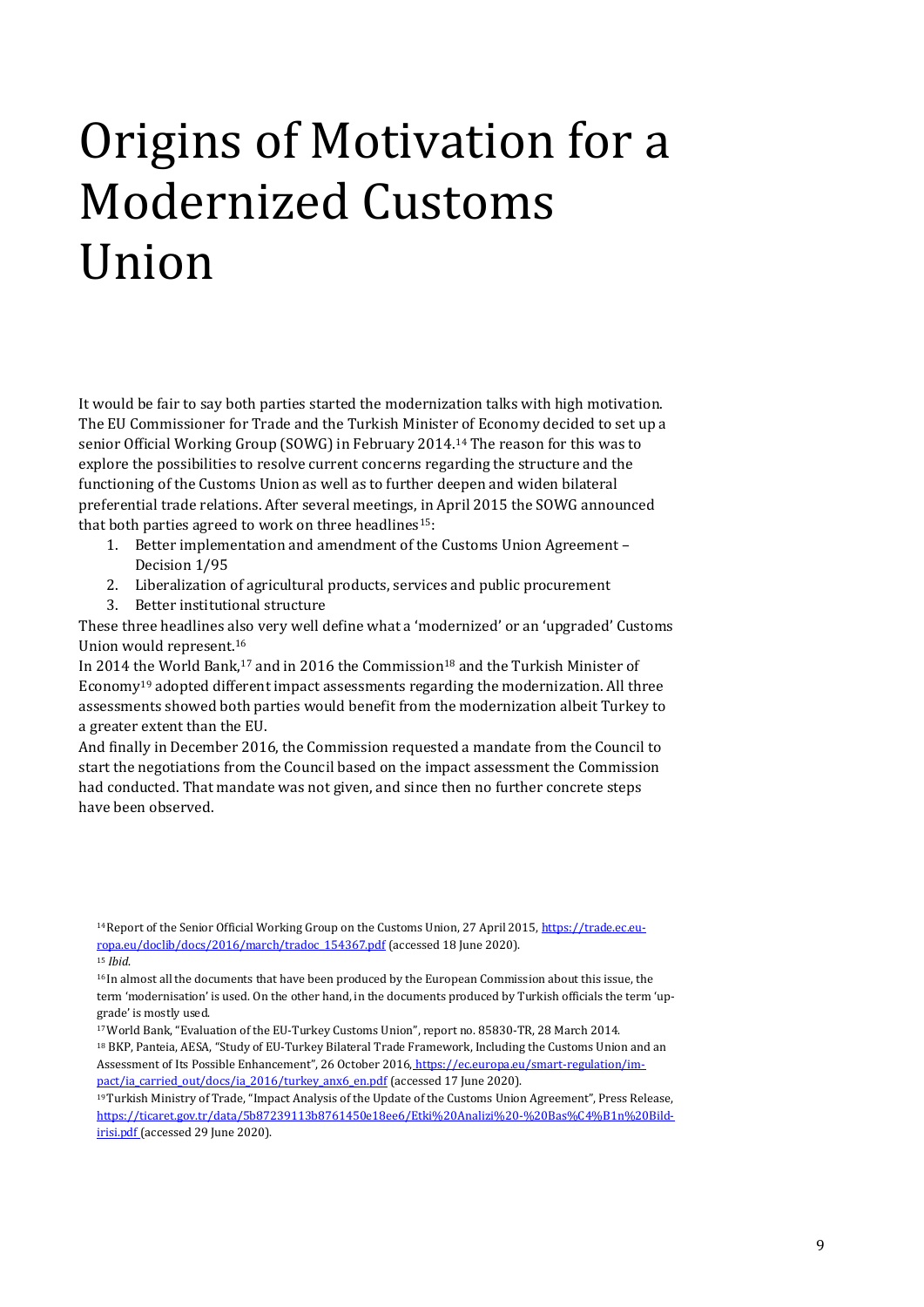<span id="page-9-0"></span>Current Stance of the Turkish Administration, Political Parties and Business Organizations towards Modernization of the Customs Union

### <span id="page-9-1"></span>**Government and the Administration**

Most of the technical work (impact assessments, establishment of working groups, etc.) regarding the modernization was completed between 2014 and 2017. It can be stated that by 2018, with further deterioration of relations between Turkey and the EU, the modernization of the Custom Union talks had also halted. Despite this, the Turkish government has been and is very vocal, constantly asserting its motivation concerning the modernization. However, while political prerequisites to the modernization create demotivation for the Turkish government, on the other hand the recent pandemic era can create a window of opportunity.

Some recent and diversified policy actions are examined below to find a clue regarding the current approach of Turkey's political decision-makers (the President, the Turkish government, related ministries) to the modernization.

#### **Recent Policy Actions of Turkish Administration on Customs and Imports**

With several different presidential decrees, the Turkish government introduced higher import tariffs on a wide range of close to five thousand different items in April, May and June 2020.<sup>20</sup> The official approach to this policy action was that Turkey would make it harder to import goods, except for strategic products and those that cannot be produced domestically. Accordingly, it was also noted that the action had been taken in order to

<sup>20</sup> *Official Gazette*, 28 June 2020, 20 May 2020, and 11 April 2020, <https://www.resmigazete.gov.tr/eskiler/2020/06/20200628-20.pdf> <https://www.resmigazete.gov.tr/eskiler/2020/05/20200520-10.pdf> <https://www.resmigazete.gov.tr/eskiler/2020/04/20200418-9.pdf> (all accessed 1 July 2020).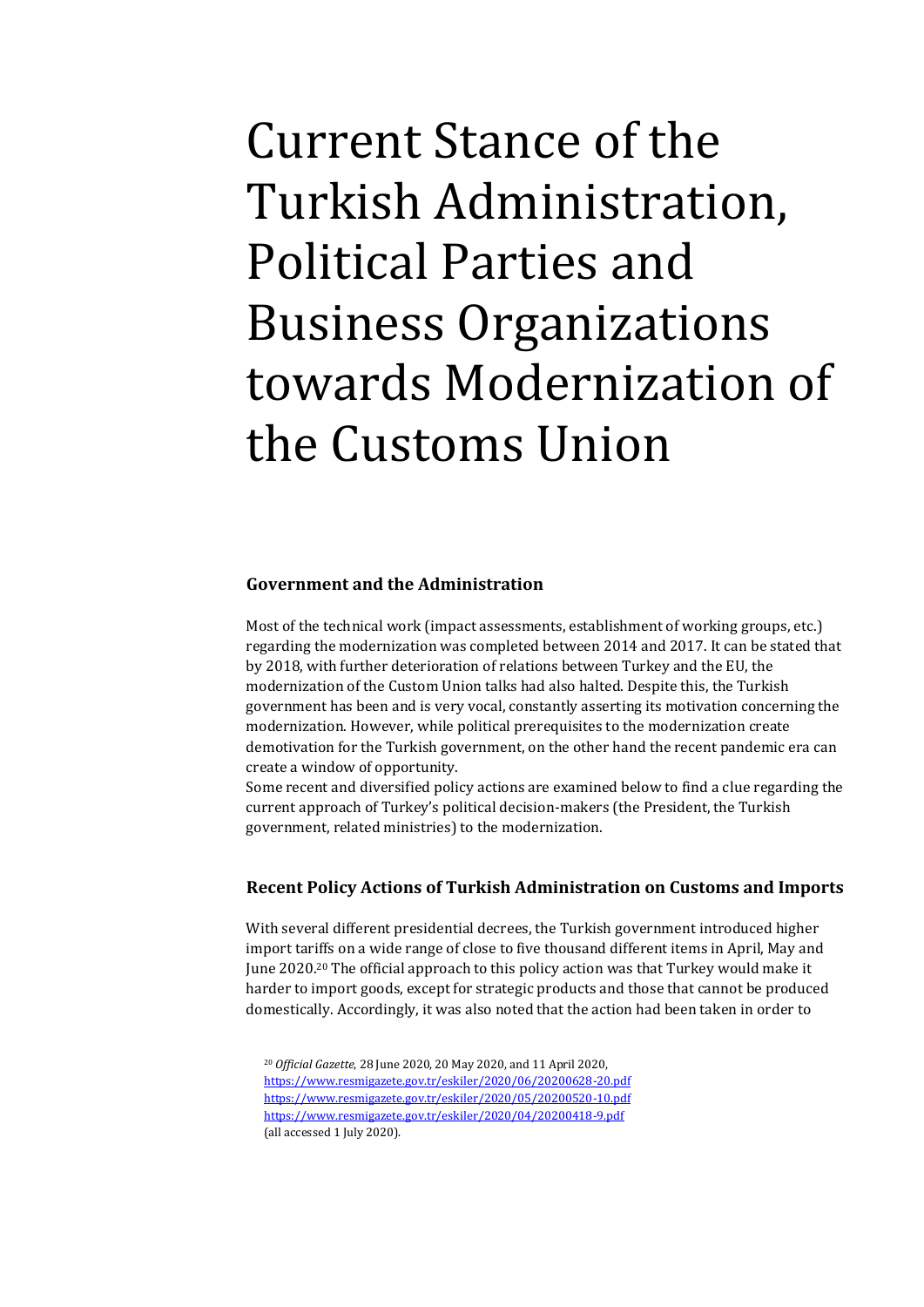protect local producers. More importantly, in talking to the media the Minister of Finance implicitly stated that 'importing goods will not be easy'.<sup>21</sup>

However, according to the impact assessment conducted by the Commission in 2016, with the modernization of the Customs Union Turkey's imports from the EU will significantly rise.<sup>22</sup> According to the assessment, in the most desirable scenario for Turkey, its imports from the EU will increase by 28.4 billion euros whereas the increase in exports is predicted to be limited to 4.9 billion. As a result, Turkey's foreign trade deficit to the EU is expected to increase by 23.5 billion euros. However, when FTAs are taken into account the overall trade deficit will come down to 10.4 billion euros. In short, one of the most desirable scenarios states that Turkey's imports will significantly increase under the modernization.

When this scenario is analysed alongside the Turkish government's recent protectionist actions in April, May and June 2020 and the Finance Minister's statements,<sup>23</sup> one cannot but wonder whether the Turkish government will reshape its foreign trade policy and abandon its modernization target, given that the Commission's impact assessment points to significant increases in imports.

However, there is another angle to this story. In 2018, Turkey faced a currency crisis with a huge sell-off on the Turkish lira (TRY) amid criticism regarding the independence of the Turkish Central Bank, less market-friendly implementations of the Turkish government as well as political tensions between Turkey and the United States. All of this fuelled a credibility loss for the Turkish government and as a result this caused the TRY to significantly lose value against other major currencies.<sup>24</sup> A sliding TRY means higher inflation, melting foreign currency reserves of the Turkish Central Bank and more political problems for the Turkish government. Based on this, the Turkish government had to impose diversified regulations and tighter controls on the TRY in order to prevent a further slide.

With the continued credibility loss of the government in 2019 and 2020, Turkish private and corporate investors moved their savings into foreign currencies rather than the TRY. As a result, Turkish local private and corporate deposit accounts totalled 202 billion United States Dollars (USD) as of June 2020. This amount is around 50% of all the cash/savings deposits in Turkey.<sup>25</sup> As a result, the Turkish government is working on trying to curb this 'dollarization'. However, rather than addressing how to restore credibility, the government is limiting imports by imposing higher taxes; as a natural consequence of declining imports, demand for foreign currencies will also be lower. In this way the Turkish government is seeking to stabilize the currency.

So, even though the imposition of higher tariffs and the pronouncements by the Minister of Finance could be evaluated as conflicting with modernizing the Customs Union agreement, it should be noted that these actions may be only short-term solutions to curb the surging foreign currency demand by Turkish corporate and private investors. Also it is

<sup>21</sup> "'Importing Goods will not be easy' Turkish Finance Minister says", *Reuters,* 21 May 2020, [https://uk.reuters.com/article/uk-turkey-economy/turkish-minister-says-importing-goods-will-not-be](https://uk.reuters.com/article/uk-turkey-economy/turkish-minister-says-importing-goods-will-not-be-easy-anadolu-idUKKBN22W1V5)[easy-anadolu-idUKKBN22W1V5](https://uk.reuters.com/article/uk-turkey-economy/turkish-minister-says-importing-goods-will-not-be-easy-anadolu-idUKKBN22W1V5) (accessed 3 July 2020).

<sup>23</sup> *Reuters* [Footnote 21].

<sup>24</sup> TRY was depreciated by 39.4%, 11.1% and 23.3% against the USD in 2018, 2019 and 2020 respectively. Data of Turkish Central Bank, TRY hit all-time low against USD at 7.42 per USD on 24 Aug.

202[0.https://www.tcmb.gov.tr/wps/wcm/connect/tr/tcmb+tr/main+menu/istatistikler/doviz+kurlari/gost](https://www.tcmb.gov.tr/wps/wcm/connect/tr/tcmb+tr/main+menu/istatistikler/doviz+kurlari/gosterge+niteligindeki+merkez+bankasi+kurlarii) [erge+niteligindeki+merkez+bankasi+kurlarii](https://www.tcmb.gov.tr/wps/wcm/connect/tr/tcmb+tr/main+menu/istatistikler/doviz+kurlari/gosterge+niteligindeki+merkez+bankasi+kurlarii) (accessed 24 June 2020).

<sup>25</sup>Weekly banking data of Turkish Central Bank, June 2020,

[https://www.tcmb.gov.tr/wps/wcm/con-](https://www.tcmb.gov.tr/wps/wcm/connect/EN/TCMB+EN/Main+Menu/Statistics/Monetary+and+Financial+Statistics/Weekly+Money+and+Banking+Statistics/)

[nect/EN/TCMB+EN/Main+Menu/Statistics/Monetary+and+Financial+Statistics/Weekly+Money+and+Banki](https://www.tcmb.gov.tr/wps/wcm/connect/EN/TCMB+EN/Main+Menu/Statistics/Monetary+and+Financial+Statistics/Weekly+Money+and+Banking+Statistics/) [ng+Statistics/](https://www.tcmb.gov.tr/wps/wcm/connect/EN/TCMB+EN/Main+Menu/Statistics/Monetary+and+Financial+Statistics/Weekly+Money+and+Banking+Statistics/) (accessed 24 June 2020).

<sup>22</sup> BKP, Panteia, AESA [Footnote 18], 183.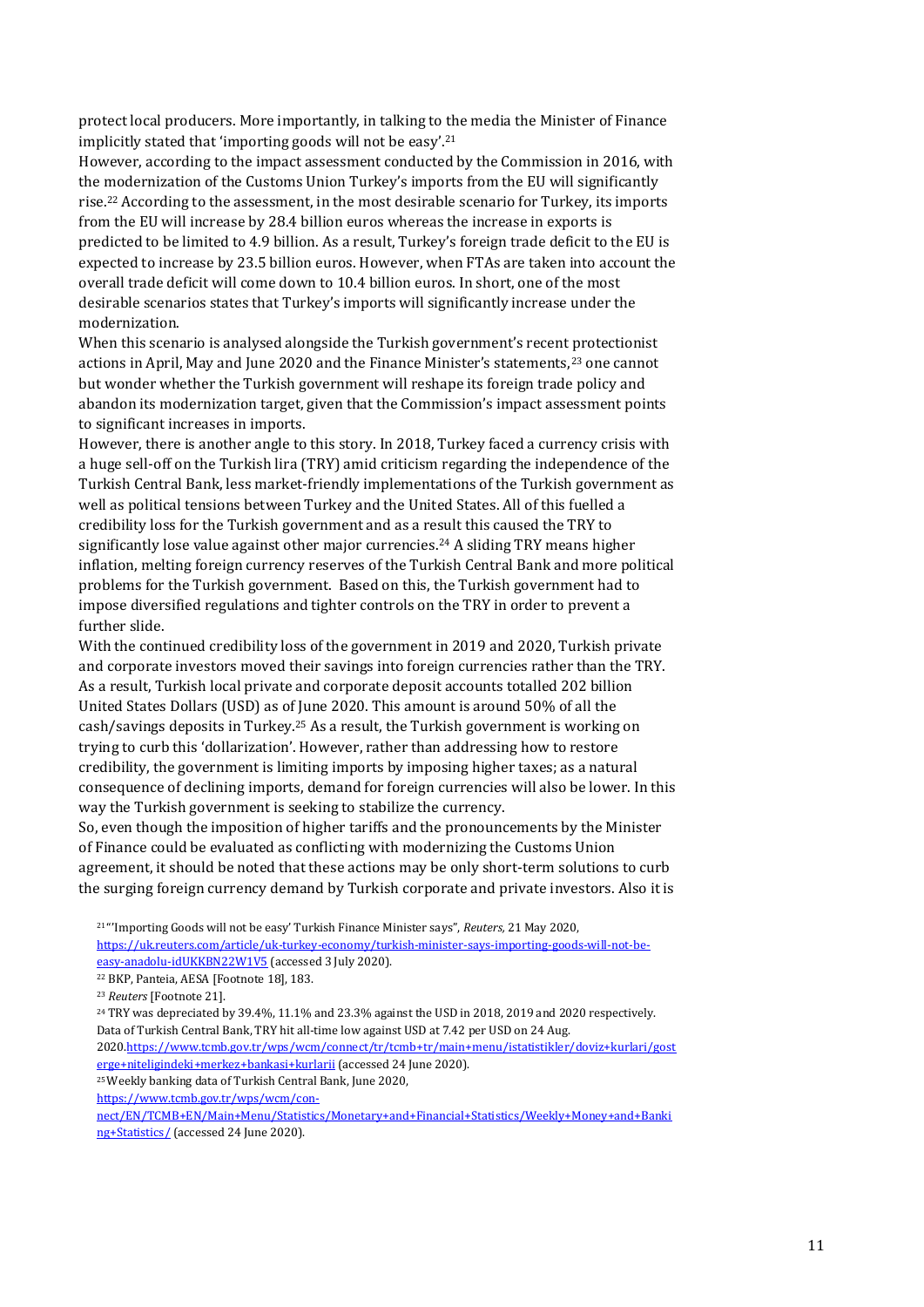important to note that some of the recent taxes on imports will be valid until 30 September 2020 and others through year end. It is expected that the new taxes could be gradually lifted<sup>26</sup> and would thus be temporary.

It is too early to come to a conclusion on whether Turkey is going to make a radical shift in its trade and customs policy. The actions related to imports seem geared more towards stabilizing the TRY in the short term rather than a calculated shift in customs and trade policy.

As a result, if the Council turns on the green light for Turkey's Customs Union modernization process, it seems likely that Turkey will pursue this option albeit in a more detailed manner and possibly under the auspices of a new impact assessment and analysis.<sup>27</sup>

#### **Long-Term versus Short-Term Impacts of the Modernization**

It is obvious that a government should calculate the impacts of any reform or large-scale policy issue that would deeply impact the country's economic and social life. Some of these impacts can be observed in the short term whereas others become evident in the long term.

Over the last several years, Turkey has witnessed a discretionary management style which has become significant especially with new presidential governance system. The Customs Union modernization entails reallocation of resources and funds, changes in regulations, and a more rule-based economic and civil society as opposed to a discretionary management style. There will be companies which will be positively impacted by the upgrade, whereas others will be impacted negatively. Less competitive and productive companies will experience challenges in keeping their footing, and some small and medium- scale enterprises (SMEs) might end up with complications in competing and reaching out to funds and resources in the short term. It could be argued that when the modernization of the Customs Union is implemented, initially Turkey could be expected to observe negative impacts in the short-term but with the increasing foreign direct investments (FDI) and productivity, positive impacts of modernizing the Customs Union will be observed in the longer term.<sup>28</sup>

The Turkish business landscape is quite diversified. There are business groups (for instance the construction industry) that are close allies of the government and have expanded their business significantly during the last 15 years; and there are others (such as the Turkish Industry and Businessmen Association – TUSIAD) that stand in a relatively more distant position to the government. If as a result of the Customs Union modernization business groups that are close allies to the current government end up having challenges in competition and access to resources, possible conflicts might arise between such groups and the government. These conflicts could be social, economic and political.

As a result, in order to avoid such conflicts and negative impacts, especially during an election period, the Turkish government will revisit its priorities to accommodate the modernization to the election schedule. As a reminder, currently Turkey is officially set to

<sup>26</sup> Interview with an official familiar with the subject.

<sup>27</sup> Impact assessments conducted by both EU and Turkey are dated 2016. Probably new/updated analysis would be needed.

<sup>28</sup> Statement by the Chairman of IKV, "Strengthening EU and Turkey Relations Is Vital for Regional and Global Stability and Security", 3 June 2020, [http://www.eurochambres.eu/Content/Default.asp?PageID=1&Do](http://www.eurochambres.eu/Content/Default.asp?PageID=1&DocID=8442)[cID=8442](http://www.eurochambres.eu/Content/Default.asp?PageID=1&DocID=8442) (accessed 22 June 2020).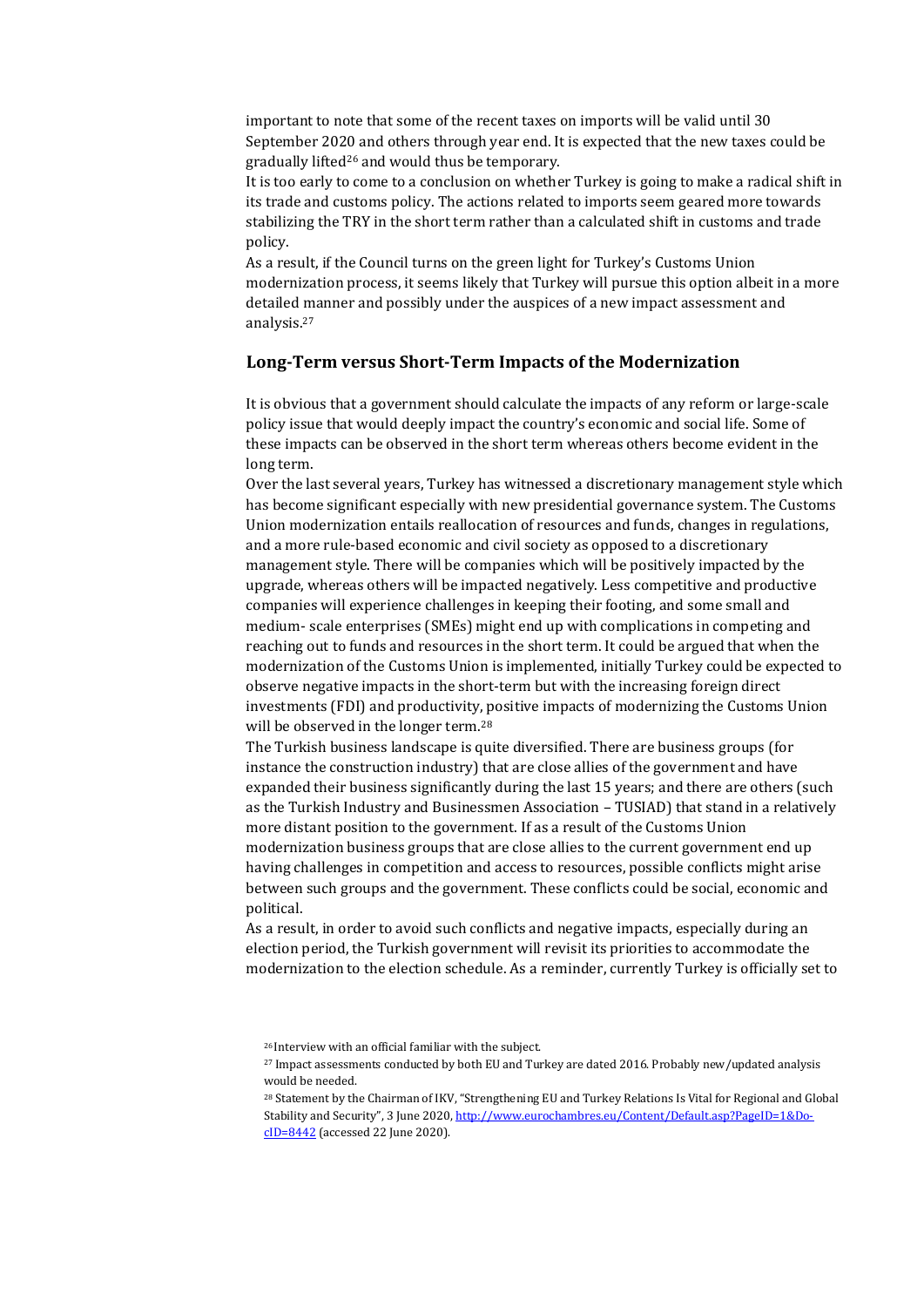execute both the presidential and parliamentary elections in 2023 unless there is an early or snap election.

On the other hand, there could be short-term positive impacts of the modernization. Throughout the last several years, the Turkish government has been taking a lot of heat for drifting away from the Western world.<sup>29</sup> If Turkey and the EU recommence discussion on modernization of the Customs Union, this will send a strong message to institutional investors around the globe. It will demonstrate that Turkey is still a part of Europe and is trying to achieve a good level of alignment with the EU *acquis*. This could in turn attract investors and funds into Turkey, which would help the TRY to stabilize and ease the currency problems. In addition, with the support of local media, it could generate a very positive atmosphere within the country. Even the news that 'Turkey and the EU are starting to negotiate the modernization' could create leverage for the Turkish government.

As a result, long-term versus short-term impacts could play a crucial role on the timing and public communication of the modernization. This would be a very important variable to assess the modernization strategy and roadmap of the Turkish government based on the election period.

## **The Modernization of the Customs Union Is Owned at the Presidential Level**

Since 2014 the Turkish governments, all of which were formed by the Justice and Development Party (AKP), have been keen on starting the negotiations to modernize the Customs Union agreement. The public announcements made by the governments have always been supportive of the modernization, and this approach has for the most part been reflected and observed in the government programmes.

In November 2015, the newly elected 64th government was the first to adopt the modernization of the Customs Union into its programme.<sup>30</sup> Each subsequent government has also adopted it into their programmes as a policy action. Beyond the government programmes, also important is the Turkish State's strategic document "medium term economic programme' (MTEP). The MTEP stipulates a very detailed economic policy of the country and is prepared for the following two years. The MTEP for  $2016-2018^{31}$  was prepared in 2015 and was the first to include the modernization of the Customs Union. Following all MTEPs have ranked modernization of the Customs Union agreement as an execution point. It is important to note that the MTEPs for the periods 2019–2021<sup>32</sup> and 2020–2022<sup>33</sup> are the two that were prepared under the new presidential system of Turkey. The MTEPs are now prepared by the Strategy and Budget Directorate of the

<sup>29</sup> EU Commission, "Turkey Report 2019", Staff Working Document, 29 May 2019, 105, [https://ec.eu](https://ec.europa.eu/neighbourhood-enlargement/sites/near/files/20190529-turkey-report.pdf)[ropa.eu/neighbourhood-enlargement/sites/near/files/20190529-turkey-report.pdf](https://ec.europa.eu/neighbourhood-enlargement/sites/near/files/20190529-turkey-report.pdf) (accessed 22 June 2020).

<sup>&</sup>lt;sup>30</sup> 64th Government Programme of Turkey, 25 November 2015, 142[, https://media-](https://media-cdn.t24.com.tr/files/20151125175322_64.hukumet_programi.pdf)

[cdn.t24.com.tr/files/20151125175322\\_64.hukumet\\_programi.pdf](https://media-cdn.t24.com.tr/files/20151125175322_64.hukumet_programi.pdf) (accessed 28 June 2020).

<sup>31</sup> "2016-2018 Medium Term Economic Programme of Turkey", 11 October 2015, article 207, p. 18, <http://www.sbb.gov.tr/wp-content/uploads/2018/11/Medium-Term-Programme-2016-2018.pdf> (accessed 28 June 2020).

<sup>32</sup> "2019-2021 Medium Term Economic Programmes of Turkey", Current Account Section, 20 September 2018, [http://www.sbb.gov.tr/wp-content/uploads/2018/11/YeniEkonomiProgram%C4%B1\\_OVP\\_2019-](http://www.sbb.gov.tr/wp-content/uploads/2018/11/YeniEkonomiProgramı_OVP_2019-2021.pdf) [2021.pdf](http://www.sbb.gov.tr/wp-content/uploads/2018/11/YeniEkonomiProgramı_OVP_2019-2021.pdf) (accessed 28 June 2020).

<sup>33</sup> "2020-2022 Medium Term Economic Programmes of Turkey", Foreign Trade Section, 4 October 2019, [http://www.sbb.gov.tr/wp-content/uploads/2019/10/YeniEkonomiProgrami\\_OVP\\_2020-2022.pdf](http://www.sbb.gov.tr/wp-content/uploads/2019/10/YeniEkonomiProgrami_OVP_2020-2022.pdf) (accessed 28 June 2020).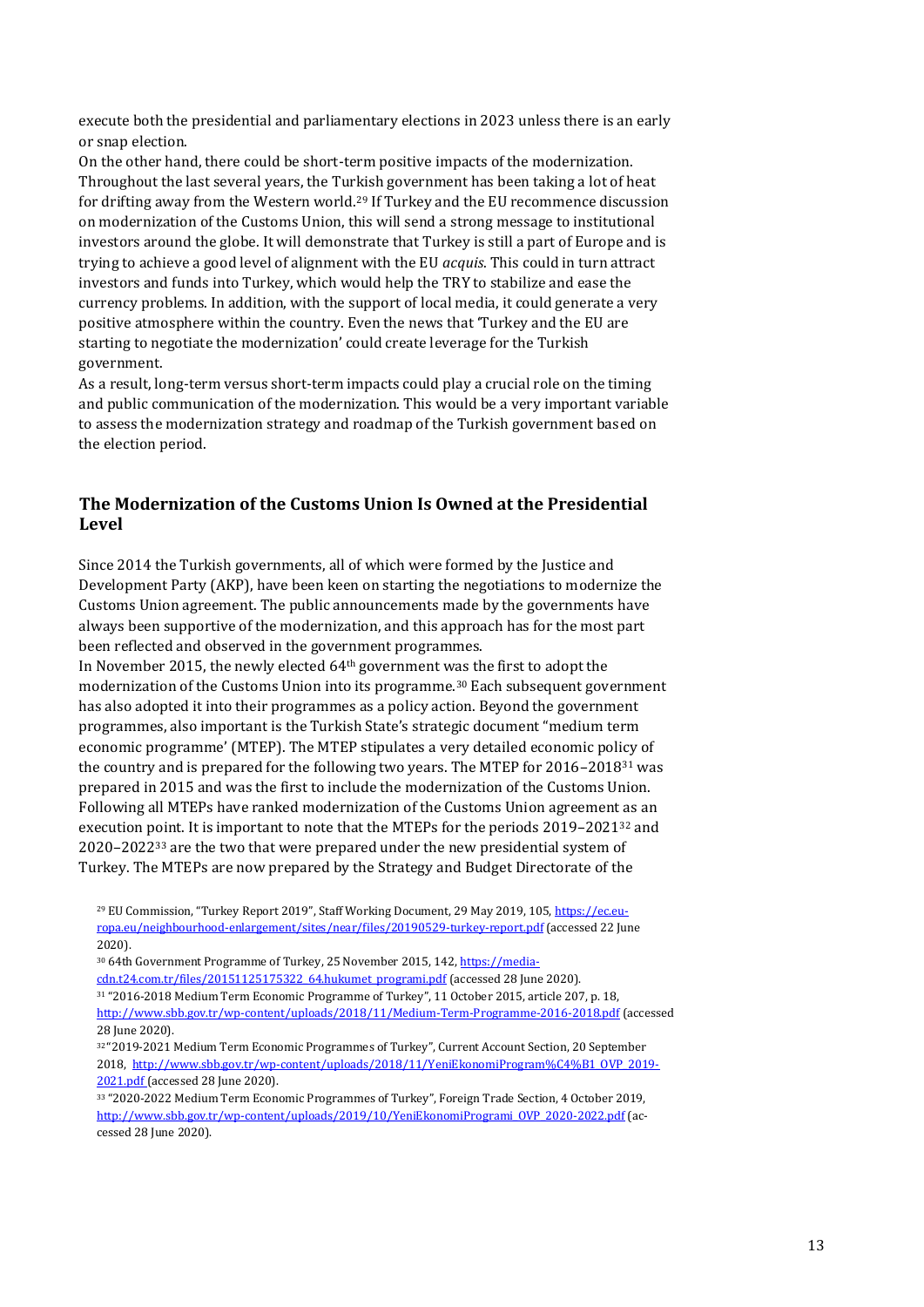Presidency of the Republic of Turkey and the Ministry of Treasury and Finance. MTEPs are published in the Official Gazette with the approval and signature of the President of Turkey. Based on this, it could be argued that the modernization of the Customs Union is owned at the presidential level.

In parallel with this, Turkey has a Reform Monitoring Group (RMG) that was established in 2003 to screen actions and reforms for the EU membership. Under the new name Reform Action Group (RAG), its profile was upgraded in 2014. In August 2018, a RAG meeting was held with the participation of four high-profile ministers: the ministers for Foreign Affairs, Justice, Interior Affairs and Finance. This was the first RAG meeting in three years. In May 2019, the ninth meeting was held under the chairmanship of the President of Turkey and under the coordination of the Directorate for European Union Affairs. Other participants of the RAG meeting were the Minister of Justice, Minister of Foreign Affairs, Chief Negotiator, Minister of Finance and Minister of Interior Affairs. This was the first such meeting to be chaired by the President. The post-meeting public announcement included strong commitments both to political issues and to the modernization of the Customs Union.<sup>34</sup>

While all these statements, meetings or references to the modernization in state documents could be deemed somewhat generic in nature (i.e., rhetorical rather than action-oriented), the RAG meeting under the President's chairmanship and declarations of strong commitment to Turkey's EU relationships and to the modernization of the Custom Unions could also be evaluated as strong messages to the EU leadership. After the coup attempt in 2016, the Turkish administration was heavily criticised by the Council for implementing anti-democratic policies, causing relations to further deteriorate. With the RAG meetings, constant public references to EU membership and to modernization of the Customs Union, the Turkish administration seems determined to show Turkey's willingness to mend ties with the EU.

### **The Ministry of Trade's Approach Shows Turkey's Technical Work Is Still Alive**

One of the key stakeholders related to the modernization is the Ministry of Trade. The Ministry completed consultation reports with its public and private stakeholders in order to determine the positions of the Turkish government for each Customs Union headline that will be discussed with their EU counterparts.<sup>35</sup> In its strategic plan document the Ministry of Trade stated that the modernization of the Customs Union has become urgent due to the gridlock in the membership negotiations between Turkey and the EU.<sup>36</sup> For an official state document to define the modernization of the Customs Union as 'urgent' vis-àvis suspension of membership negotiations is a very rare move on the part of the Turkish State, since it could raise the question whether the Customs Union is seen as an alternative to EU membership. This would not be exactly in line with the Turkish State's official policy, which continues to target EU membership. In this sense, this could be evaluated as an interesting point revealing the perception of the Ministry of Trade on the subject. In addition to this work, the Ministry established a consultation group that would coordinate the future consultations and execution points related to the modernization of

<sup>34</sup>Turkish Ministry of Foreign Affairs, ""RAG Meeting Press Release, 9 May 2019, 5, [https://www.ab.gov.tr/siteimages/birimler/sidb/press\\_release\\_of\\_rag\\_6th\\_meeting\\_.pdf](https://www.ab.gov.tr/siteimages/birimler/sidb/press_release_of_rag_6th_meeting_.pdf) (accessed 28 June 2020).

<sup>35</sup> Turkish Ministry of Trade [Footnote 19].

<sup>36</sup> Turkish Ministry of Trade, "Strategic Plan 2019-2023", 6 August 2019, 118, [https://ticaret.gov.tr/yayin](https://ticaret.gov.tr/yayinlar/stratejik-plan)[lar/stratejik-plan](https://ticaret.gov.tr/yayinlar/stratejik-plan) (accessed 29 June 2020).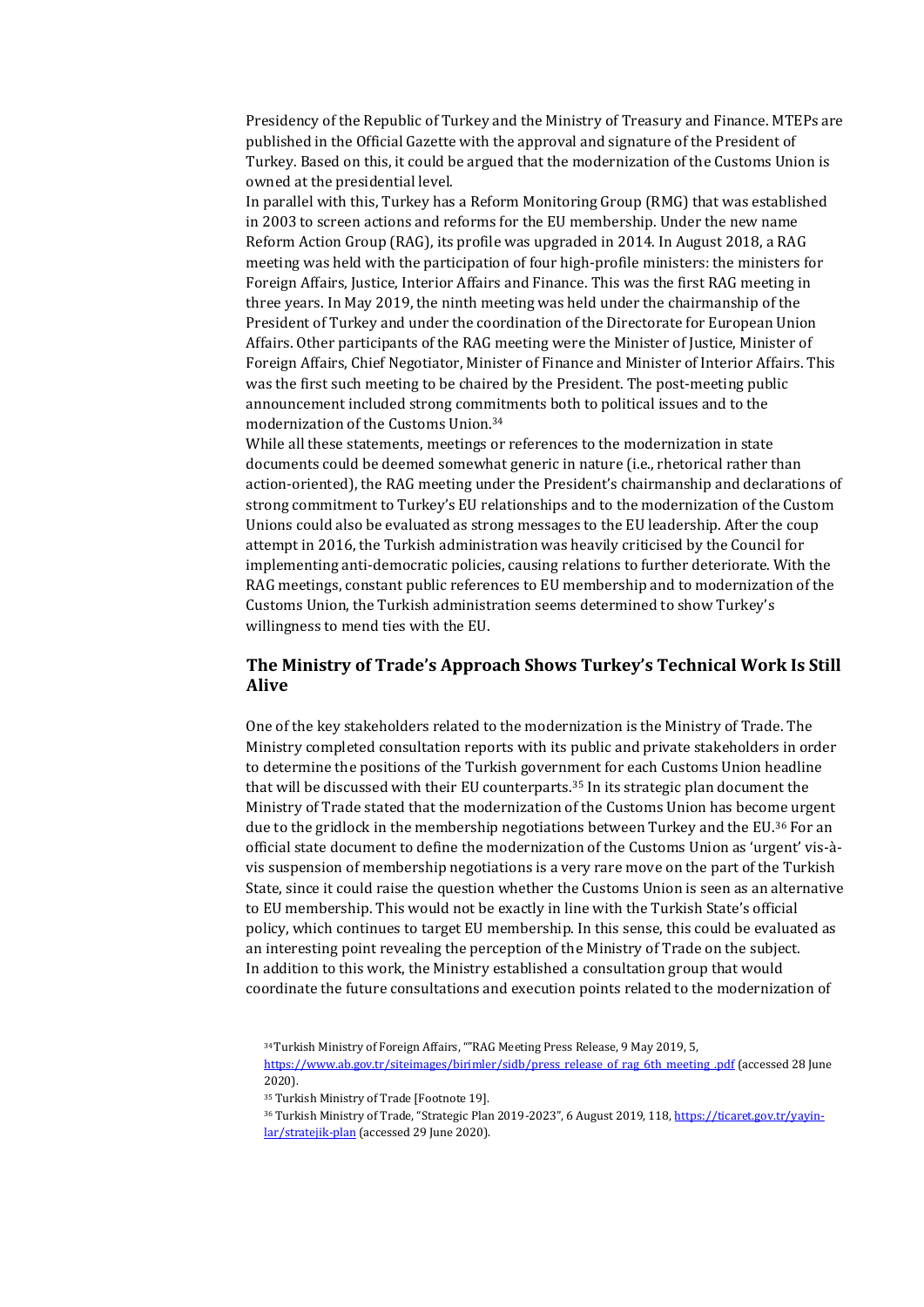the Customs Union and Brexit. This group was established in February 2019 and includes members from the Ministry of Foreign Affairs, the Ministry of Trade and members of nongovernmental organisations (NGOs) from the business world such as the Economic Development Foundation (IKV) and the Economic Policy Research Foundation of Turkey (TEPAV).<sup>37</sup>

Another notable work on the part of the Ministry of Trade was related to the compliance of the Turkish customs regulations to the EU *acquis*. According to the analysis completed by the Ministry of Trade, the Turkish customs regulations were 60% compliant with the *acquis* in 2019 and will be 70% compliant by 2020.<sup>38</sup>

It is safe to underline that one of the key stakeholders is executing indispensable work and engaging both the public and the private sector within its own responsibilities and limitations concerning the modernization.

However, under the new presidential system of Turkey, most of the cabinet members are not politically influential figures since under the new system ministers cannot be selected from the parliament. Accordingly, most of the current cabinet members are either exbureaucrats or technocrats who are not even a member of the ruling party. The Minister of Trade is one of these technocrat ministers with no or very little political power. So even if the Ministry of Trade assesses the modernization as urgent, the Ministry holds limited power to trigger the Turkish government towards reforms or to convince their counterparts in the EU, given the reasons mentioned above and the nature of the complex political issues.

## **Pandemic Period: An Opportunity to Re-energize the Focus on the Customs Union and Germany's Presidency of the EU Council**

With the recent pandemic, the Turkish government seems to be eager to use diplomatic tools to increase communication in the international arena. The window of opportunity lies in Turkey's relatively strong healthcare infrastructure, intensive-care unit capacity and experience in logistics and supply-chain capabilities.<sup>39</sup> The Turkish government launched emergency state hospitals with the aim of health tourism mainly addressing elderly COVID-19 patients in Europe,<sup>40</sup> and sent supplies of medical equipment to 80 countries.<sup>41</sup> These moves can serve as diplomatic tools to establish better relations with world neighbours, and especially with the EU. In addition, the disruptions in China's supply-chain operations during the pandemic and the EU's dependence on Chinese supplies could create an opportunity for Turkey. Turkey could be an important player with its relatively skilled labour force, its experience in logistics and its geographic advantage. It could be expected that both the Turkish government and business NGOs

[https://ticaret.gov.tr/data/5b87239113b8761450e18ee6/Sivil%20Toplum%20Ku-](https://ticaret.gov.tr/data/5b87239113b8761450e18ee6/Sivil%20Toplum%20Kuruluşlarını%20Bilgilendirme%20Toplantıları.pdf)

[rulu%C5%9Flar%C4%B1n%C4%B1%20Bilgilendirme%20Toplant%C4%B1lar%C4%B1.pdf](https://ticaret.gov.tr/data/5b87239113b8761450e18ee6/Sivil%20Toplum%20Kuruluşlarını%20Bilgilendirme%20Toplantıları.pdf) (accessed 29 June 2020).

<sup>38</sup>Turkish Ministry of Trade, "Strategic Plan 2019-2023", 6 September 2019, 117-18[, https://ti](https://ticaret.gov.tr/yayinlar/stratejik-plan)[caret.gov.tr/yayinlar/stratejik-plan](https://ticaret.gov.tr/yayinlar/stratejik-plan) (accessed 29 June 2020).

<sup>39</sup> "Why Is Turkey Better Equipped to Tackle the Coronavirus", *TRT World*, 16 March 2020[, https://www.trt](https://www.trtworld.com/turkey/why-turkey-is-better-equipped-to-tackle-coronavirus-34610)[world.com/turkey/why-turkey-is-better-equipped-to-tackle-coronavirus-34610](https://www.trtworld.com/turkey/why-turkey-is-better-equipped-to-tackle-coronavirus-34610) (accessed 1 July 2020). <sup>40</sup> "Istanbul Gets 2 More Pandemic Hospitals", *Daily Sabah*, 31 May 2020[, https://www.dailysabah.com/tur](https://www.dailysabah.com/turkey/istanbul/istanbul-gets-2-more-pandemic-hospitals)[key/istanbul/istanbul-gets-2-more-pandemic-hospitals](https://www.dailysabah.com/turkey/istanbul/istanbul-gets-2-more-pandemic-hospitals) (accessed 1 July 2020).

<sup>41</sup> "Turkey Sent Aid to 80 Countries to Help Battle COVID-19, Vice President", *TRT World*, 15 May 2020, [https://www.trtworld.com/turkey/turkey-sent-aid-to-80-countries-to-help-battle-covid-19-vice-president-](https://www.trtworld.com/turkey/turkey-sent-aid-to-80-countries-to-help-battle-covid-19-vice-president-36336)[36336](https://www.trtworld.com/turkey/turkey-sent-aid-to-80-countries-to-help-battle-covid-19-vice-president-36336) (accessed 1 July 2020).

<sup>37</sup>Turkish Ministry of Trade, Document Related to "Consultations and Executive Meeting on Modernization Customs Union", 5,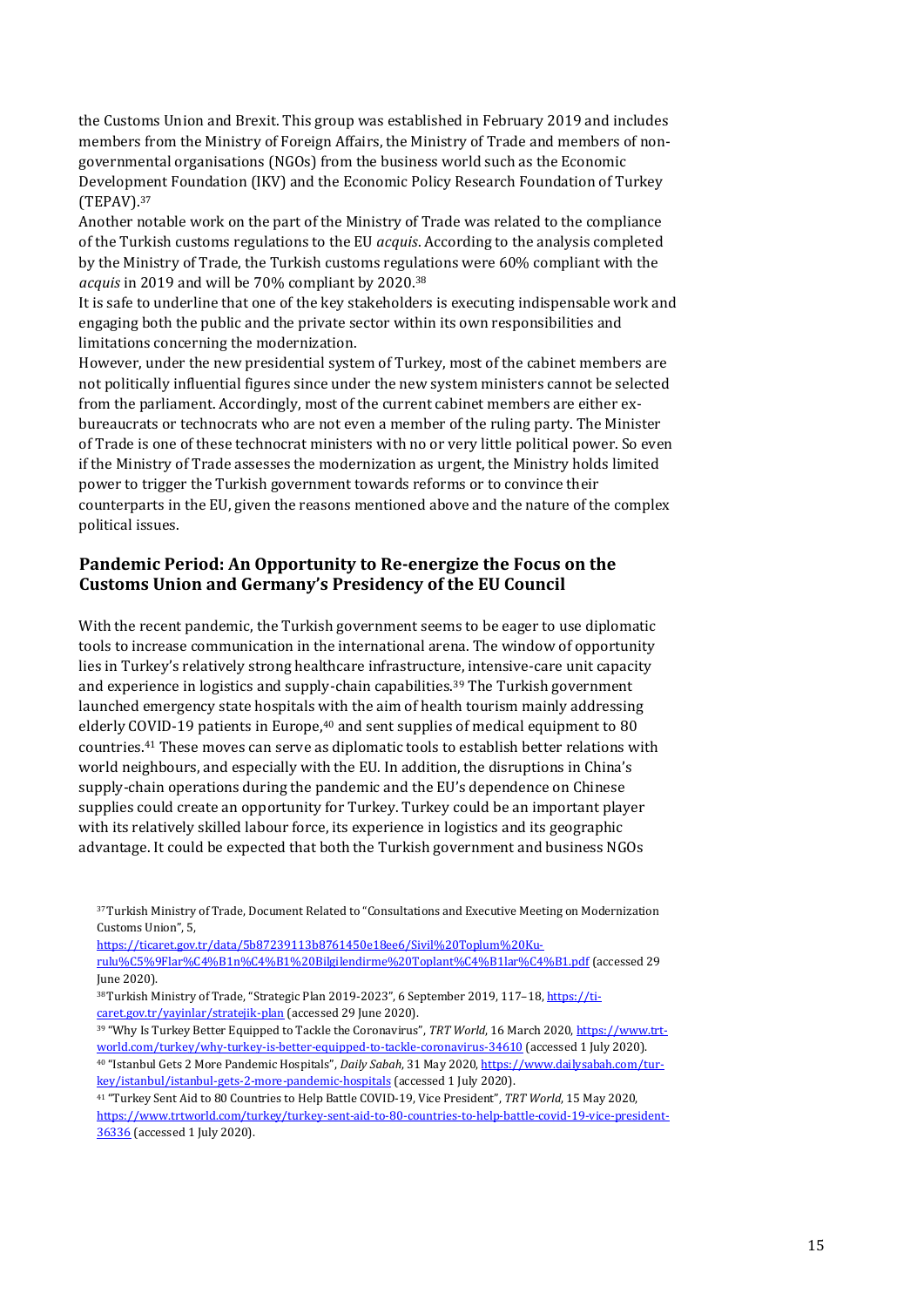would implement a possible communication strategy with their counterparts promoting Turkey's relative health and supply-chain capabilities.

Also, back in 2016, the Syrian migration crisis gave Turkey an opportunity to sit down with the Council and lent impetus to relations. In 2016 as tensions between Turkey and the EU increased due to the illegal migration of Syrians from Turkey to Europe, this created an opportunity for the EU and Turkey to come to an understanding on this issue and to reconcile on many other issues. One of these was the modernization of the Customs Union. In the 18 March 2016 reconciliation<sup>42</sup> between the Council and Turkey, it was stated that ongoing work regarding the Customs Union was very much welcomed. Even though the reconciliation was more directly related to the Syrian migration crisis, Turkey was successful in including the Customs Union modernization thereby demonstrating the importance of the modernization for Turkey. With the recent pandemic, the Turkish Ministry of Foreign Affairs believes there could be an opportunity similar to that provided by the Syrian migration crisis and the 18 March reconciliation, and this could pave way for the modernisation talks to reaccelerate.<sup>43</sup> In June 2020, the Deputy Minister of Foreign Affairs and Director for EU Affairs Ambassador Faruk Kaymakci participated in a meeting entitled 'Post COVID-19 Turkey–EU Relations' with Christian Berger, Head of the EU Delegation to Turkey. Apparently Mr Kaymakci underlined the importance of economic relations between Turkey and the EU in terms of reducing the negative impacts of the pandemic in Europe.<sup>44</sup> The president of Turkey's biggest business NGO, Union of Chambers and Commodity Exchanges of Turkey (TOBB), and the president of Eurochambres were also present at the meeting. Turkey seems to be making use of the pandemic crisis to bring trade-related issues forward as an agenda item. It should also be noted that due to the pandemic both parties might need each other more than ever, at least economically. According to the IMF, the Turkish economy will shrink by 5% in 2020 with an unemployment rate of 17.2% whereas the EU's growth rate will be – 7.5% with an unemployment rate of 10.5%.<sup>45</sup> With these forecasts, trade-related policy options might climb to higher steps in EU–Turkey relations.

Another important development for Turkey is the presidency term of Germany in the Council of the EU. Turkey and Germany have strong historic ties with millions of Turkishoriginated individuals living in Germany. Almost 45 million tourists visited Turkey in 2019 and 11% of these belonged to Germany.<sup>46</sup> Germany also constitutes 9% of Turkey's overall foreign trade<sup>47</sup> and contributes 6% of foreign direct investments flowing to Turkey.<sup>48</sup> Although the relations at the top level seem to be tight, given the natural ties between Turkey and Germany, as well as Germany's leadership, power and ability to take action within the EU bodies, Turkey could have a better chance to re-energize the modernization talks under the presidency of Germany compared to the following two

<sup>42</sup>European Council [Footnote 10].

<sup>43</sup> Webinar of IKV, "Turkey, EU Relations and Germany's EU Presidency", 28 May 2020, [https://www.ikv.org.tr/ikv.asp?ust\\_id=3631&id=3817](https://www.ikv.org.tr/ikv.asp?ust_id=3631&id=3817) (accessed 4 July 2020).

<sup>44</sup>Directorate of EU Affairs, Turkish Ministry of Foreign Affairs website, 11 June 2020,

[https://www.ab.gov.tr/deputy-minister-of-foreign-affairs-and-director-for-eu-affairs-ambassador-faruk](https://www.ab.gov.tr/deputy-minister-of-foreign-affairs-and-director-for-eu-affairs-ambassador-faruk-kaymakci-participated-in-a-teleconferenc_52035_en.html)kaymakci-participated-in-a-teleconferenc 52035 en.html (accessed 12 June 2020).

<sup>45</sup> IMF data. According to the same data Germany's GDP will be -7.0% and unemployment 3.5% for 2020. See <https://www.imf.org/en/Publications/WEO> (accessed 9.6.2020).

[temi%C3%9Clkelere%20G%C3%B6re%20D%C4%B1%C5%9F%20Ticaret](https://ticaret.gov.tr/istatistikler/dis-ticaret-istatistikleri/dis-ticaret-istatistikleri-2019-2020-ocak-nisan-donemi-genel-ticaret-sistemiÜlkelere%20Göre%20Dış%20Ticaret) (accessed 29 June 2020).

<sup>46</sup> Turkish Ministry of Tourism, 2019 year-end data[, https://yigm.ktb.gov.tr/TR-249709/yillik-bultenler.html](https://yigm.ktb.gov.tr/TR-249709/yillik-bultenler.html) (accessed 28 June 2020).

<sup>47</sup> Turkish Ministry of Trade, 2019 year-end data[, https://ticaret.gov.tr/istatistikler/dis-ticaret-istatisti](https://ticaret.gov.tr/istatistikler/dis-ticaret-istatistikleri/dis-ticaret-istatistikleri-2019-2020-ocak-nisan-donemi-genel-ticaret-sistemiÜlkelere%20Göre%20Dış%20Ticaret)[kleri/dis-ticaret-istatistikleri-2019-2020-ocak-nisan-donemi-genel-ticaret-sis-](https://ticaret.gov.tr/istatistikler/dis-ticaret-istatistikleri/dis-ticaret-istatistikleri-2019-2020-ocak-nisan-donemi-genel-ticaret-sistemiÜlkelere%20Göre%20Dış%20Ticaret)

<sup>48</sup> Investment Office of the Presidency of Turkey, 2018 year-end data[, https://www.invest.gov.tr/en/whytur](https://www.invest.gov.tr/en/whyturkey/pages/fdi-in-turkey.aspx)[key/pages/fdi-in-turkey.aspx](https://www.invest.gov.tr/en/whyturkey/pages/fdi-in-turkey.aspx) (accessed 29 June 2020).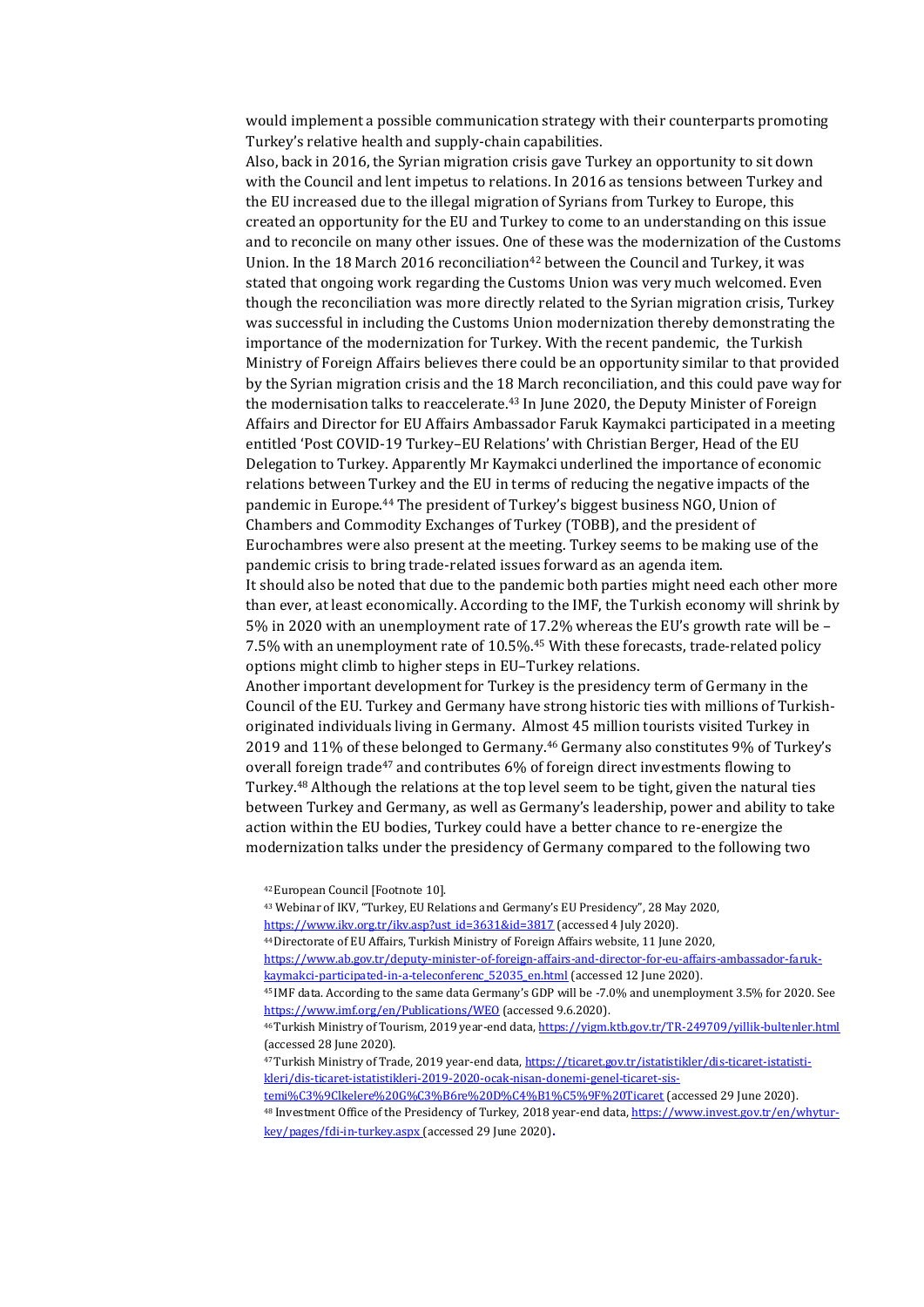term presidencies of the Council, Portugal and Slovenia, respectively. However, the Programme for Germany's Presidency of the Council does not incorporate a policy action related to Turkey and the modernization of the Customs Union.<sup>49</sup> It could be argued that Germany's presidency could have been an opportunity for Turkey several months ago but after the launch of the Programme for Germany's Presidency of the Council, the chances seem to be lower now.

## **Political Criteria as a Pre-condition for Modernization of the Customs Union**

Many members of Turkish politics criticize the EU for assigning political pre-conditions<sup>50</sup> to Turkey for the modernization of the Customs Union. This is mostly considered as unfair to Turkey and the Turkish economy and is one of the most dominant perspectives among Turkish politicians. The Council requests Turkey to take actions especially on democratic rights and freedom of speech. Actions and new policies on these sorts of political items seem like criteria imposed on Turkey, tied to the modernisation. Without taking any steps on these issues it seems challenging for Turkey and the EU to commence modernization talks.

Even though Turkey claims these political issues should be detached from the modernization of the Customs Union, for the EU nothing is fully economic. There is a social and political aspect to every negotiation and deal.<sup>51</sup> The impact assessment on the modernization of the Customs Union, which was adopted by the Commission back in 2016,<sup>52</sup> was a fully technical and analytical report with various foreign trade policy options and calculations. However, even in that economic report there was quite a wide spectrum related to human rights and social effects. Still, at the highest level the Turkish government is very vocal in expressing concerns about political criteria being a prerequisite for the modernization of the Customs Union. The government explicitly underlines the argument that political and commercial issues should be detached and should not block each other.<sup>53</sup> As political criteria block the way, each year without a further step towards an agreement increases demotivation.

On the other hand the Turkish governments have long seen the modernization of the Customs Union as a chapter to be discussed within the context of membership

<sup>49</sup> "'Together for Europe's Recovery': The Programme for Germany's Presidency of the Council of the EU", <https://www.eu2020.de/blob/2360248/978a43ce17c65efa8f506c2a484c8f2c/pdf-programm-en-data.pdf> (accessed 6 July 2020)

<sup>50</sup> "Parliament Wants to Suspend EU Accession Negotiations with Turkey", *European Parliament News*, quote from Kati Piri, 13 March 2019[, https://www.europarl.europa.eu/news/en/press-](https://www.europarl.europa.eu/news/en/press-room/20190307IPR30746/parliament-wants-to-suspend-eu-accession-negotiations-with-turkey)

[room/20190307IPR30746/parliament-wants-to-suspend-eu-accession-negotiations-with-turkey](https://www.europarl.europa.eu/news/en/press-room/20190307IPR30746/parliament-wants-to-suspend-eu-accession-negotiations-with-turkey) (accessed 3 July 2020).

<sup>51</sup> "Economy Is EU's Only Leverage Against Turkey, Customs Union Is Important" [AB'nin Türkiye'ye karşı tek kozu ekonomi, Gümrük Birliği önemli], *BBC News* [Turkish], interview with Kati Piri, 22 June 2017, <https://www.bbc.com/turkce/haberler-dunya-40362908> (accessed 30 June 2020).

<sup>52</sup> EU Commission, "Impact Assessment on Modernization of Customs Union", Staff Working Document, 21 December 2016[, https://trade.ec.europa.eu/doclib/docs/2017/january/tradoc\\_155238.pdf](https://trade.ec.europa.eu/doclib/docs/2017/january/tradoc_155238.pdf) (accessed 22 June 2020).

<sup>53</sup> "Modernization of the Customs Union Is a Must", public presentation by Ruhsar Pekcan, Minister of Trade, Voice of America, 5 February 2020, [https://www.amerikaninsesi.com/a/gumruk-birliginin-guncellenmesi](https://www.amerikaninsesi.com/a/gumruk-birliginin-guncellenmesi-bir-zorunluluk/5275259.html)[bir-zorunluluk/5275259.html](https://www.amerikaninsesi.com/a/gumruk-birliginin-guncellenmesi-bir-zorunluluk/5275259.html) (accessed 19 June 2020).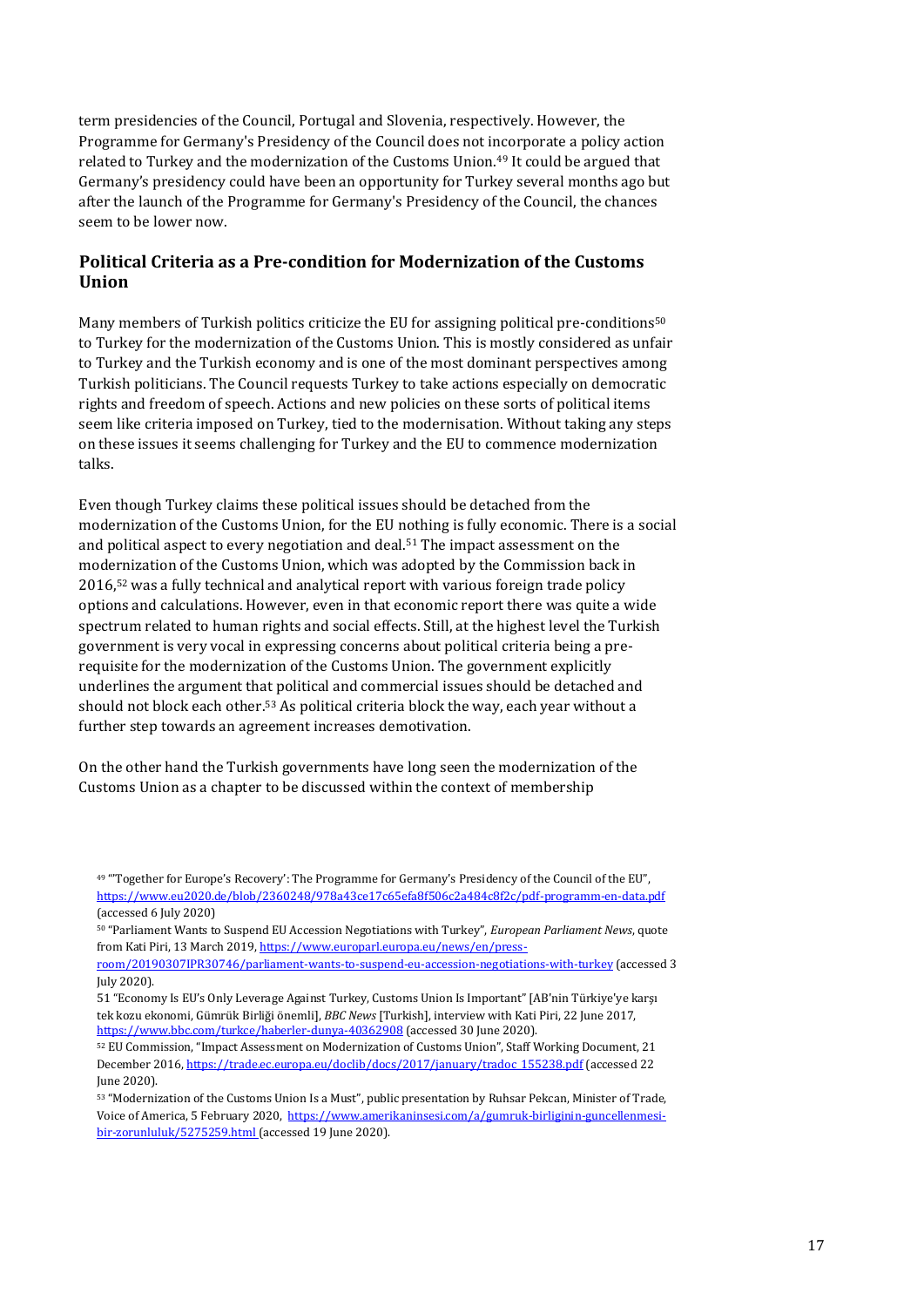negotiations.<sup>54</sup> The main approach to the modernization of the Customs Union was that this should not be an alternative or a privileged partnership as opposed to being a member of the EU. However, the challenges that have been observed during the negotiation period of membership talks, the coup attempt, and so on have driven the relations to a very tough spot.

Under the current circumstances, the Turkish government should decide on a more accurate and rational strategy for its EU relations. For the time being, this strategy could be using the modernization of the Customs Union as an anchor, a very useful tool for both achieving economic benefits and re-energizing the overall relationships between parties. Yet the Turkish government appears indecisive in changing its vision about how to manage the EU relations under the current circumstances. This could be seen as a restriction point for the Turkish government to take action in order to move forward with the Custom Union modernization.

### **Some Executions of the Turkish Government Do Not Fit with the Quest to Modernize the Customs Union**

The Turkish government has been very vocal about the modernization, however within the context of the Customs Union there are some execution points which the Turkish government has to complete and it has been criticized heavily for not having done this in the last several years. For instance, the government has been taking heat about drifting away from a rule-oriented economic environment. State intervention in the markets<sup>55</sup> via independent institutions or state-owned enterprises, state aids, constantly changing pricing mechanism in some industries, and non-merit-based promotions have been a concern for both the EU and institutional investors around the globe.<sup>56</sup> Within this context, there are two important headlines in the scope of the Customs Union requiring improvement over Turkey's recent performance.

*State aid* is one of the headlines that is expected to be incorporated with a modernized Customs Union agreement. The main aim of the state aid regulation and implementation is to empower competition law while auditing and screening the state aid as per the EU's vision. Turkey adopted law no: 6065, on Monitoring and Supervision of State Aid, back in 2010.<sup>57</sup> However, the secondary legislation and implementation did not follow the adoption.

The challenging angle about the state aid issue is the Turkish State's presence in almost every strategic industry from telecommunications to banking and energy, either through SOEs or the Turkish Wealth Fund (TWF). Turkey established the TWF back in 2016 with the root aim of funding large-scale infrastructure projects without increasing the public debt while protecting Turkish assets against global economic fluctuations.<sup>58</sup> The TWF has a portfolio of 20 companies from eight different sectors, two licenses (sports betting and

<sup>57</sup> Law No:6065, Monitoring and Supervision of State Aids, *Official Gazette*, 23 September 2010.

<sup>54</sup> Sinan Ülgen and Dilek Pelin Yenigün, "The New Era for Customs Union and Business World", October 2015, 29.

<sup>55</sup> "IMF Says Turkish Monetary Easing Went 'Too Far', Calls for Neutral Fiscal Policy in 2020", *CNBC*, 27 December 2019[, https://www.cnbc.com/2019/12/27/reuters-america-imf-says-turkish-monetary-easing](https://www.cnbc.com/2019/12/27/reuters-america-imf-says-turkish-monetary-easing-went-too-far-calls-for-neutral-fiscal-policy-in-2020.html)[went-too-far-calls-for-neutral-fiscal-policy-in-2020.html](https://www.cnbc.com/2019/12/27/reuters-america-imf-says-turkish-monetary-easing-went-too-far-calls-for-neutral-fiscal-policy-in-2020.html) (accessed 24 June 2020).

<sup>56</sup> Izak Atiyas, Tamer Cetin and Gurcan Gulen, *Reforming Turkish Energy Markets: Political Economy, Regulation and Competition in Search for Energy Policy*, 163.

<sup>58</sup> "Varlık Fonu: Ne amaçlanıyor? Neden Eleştiriliyor?" [TWF: What's the purpose? Why has it been criticized?], *Euronews*, 14 September 2019[, https://tr.euronews.com/2018/09/14/varlik-fonu-ne-amaclaniyor](https://tr.euronews.com/2018/09/14/varlik-fonu-ne-amaclaniyor-neden-elestiriliyor)[neden-elestiriliyor](https://tr.euronews.com/2018/09/14/varlik-fonu-ne-amaclaniyor-neden-elestiriliyor) (accessed 30 June 2020).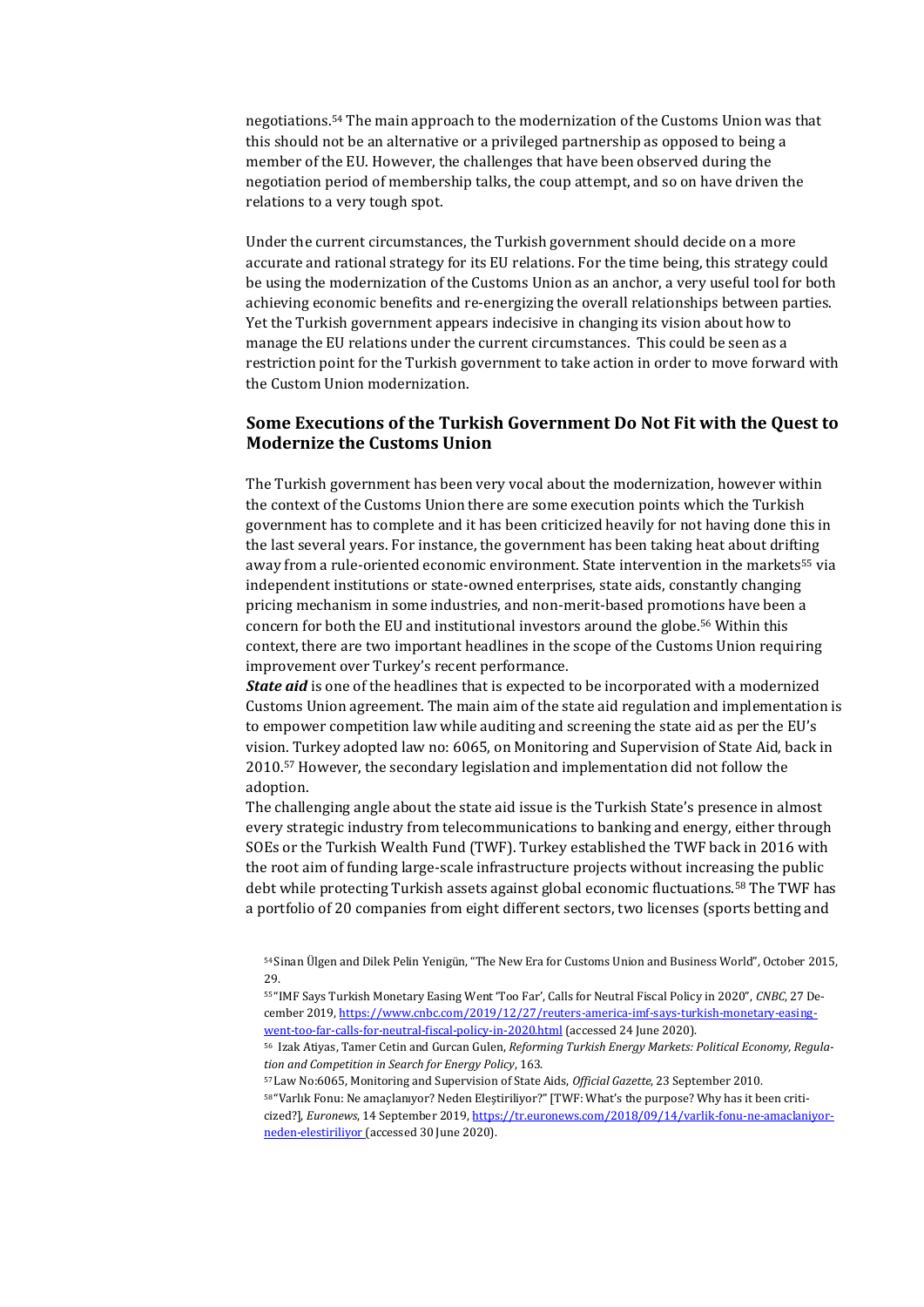lottery games) and real estate (various lands and buildings).<sup>59</sup> In one salient example, TWF holds shares in both of Turkey's telecommunication giants, Turk Telekom and Turkcell,<sup>60</sup> which together represent around 69% of the mobile telecommunications market. Thus the Turkish State, as an active commercial player, is now managing almost 69% of the mobile telecommunication industry via its TWF, whereas Vodafone has the remaining 31%. The figures are even more spectacular for the broadband market. The combined market share of the two giants is 92% whereas Vodafone controls only 8% of the broadband market.<sup>61</sup> These implementations may have possible negative impacts such as distorting the competition, allocating the revenues of one portfolio company of the TWF for another one, transparency and accountability.

Another disputable issue about state aid is the gigantic infrastructure projects in Turkey. The Turkish State has always been a financing source for big infrastructure projects, and public–private partnership or build-manage-transfer models have been very popular among almost all Turkish ruling parties for decades. Istanbul's third bridge (connecting Asia to Europe), the new Istanbul Airport and the Eurasia Tunnel (an underwater car tunnel connecting Asia to Europe in Istanbul) are some examples. There are positive aspects of these projects as well as negatives. On the positive side they increase investment and create employment, hence growth. Also these projects are seen as a chance to renew the country's infrastructure. On the other hand, they create confusion about the allocation of public funds and resources in a non-transparent manner. These projects require some revenue commitments from the government to the private company operating the related infrastructure. For example, for the Eurasia Tunnel, the Turkish State granted a volume of 25 million cars (one-way) per annum to the private company operating the Tunnel.<sup>62</sup> If the car pass falls under the committed 25 million, then the variance in revenue between the realised number and the committed number will be paid by the Turkish Treasury.

Within this context, these examples raise questions about the competitive environment and transparency of the Turkish commercial life and public administration. If Turkey implements a more converged regulatory framework and implementation to the EU *acquis*, it will be a more transparent public administration and market-friendly environment for the Turkish economy, and the country will be more ready for a modernized Customs Union.

The second vital headline of the modernization is the liberalization of the *public procurement* markets bilaterally. Accordingly, it is expected that Turkey would converge its public procurement regulations and implementations to the EU *acquis*. The public procurement market of Turkey was 7.4% of its GDP in 2017, where the figure dropped to 5.4% and then to 3.3% in 2018 and 2019 respectively.<sup>63</sup> The decline in the share of public procurement is associated with struggling economy of Turkey where GDP growth rates

<sup>62</sup> Ismail Sahin, "3 yıllık geçiş ücreti 1 yılda ödenecek" [3 years' worth of granted payments will be made in 1 year], *Sözcü*, 6 May 2020[, https://www.sozcu.com.tr/2020/ekonomi/3-yillik-garanti-ucret-1-yilda-odenecek-](https://www.sozcu.com.tr/2020/ekonomi/3-yillik-garanti-ucret-1-yilda-odenecek-5796103/)[5796103/](https://www.sozcu.com.tr/2020/ekonomi/3-yillik-garanti-ucret-1-yilda-odenecek-5796103/) (accessed 14 June 2020).

<sup>63</sup>Data based on Turkstat and Public Procurement Agency,

[https://www.ihale.gov.tr/ihale\\_istatistikleri-45-1.html](https://www.ihale.gov.tr/ihale_istatistikleri-45-1.html)

<http://www.turkstat.gov.tr/UstMenu.do?metod=temelist> (both accessed 1 July 2020).

<sup>59</sup>Ali Babacan is the former economy tsar and Foreign Minister of Turkey between 2002 and 2015. In 2019 Babacan broke away from the ruling party and founded his own party DEVA. Babacan describes TWF as a black hole for the economy with no transparency and accountability. See

[https://www.gazeteduvar.com.tr/ekonomi/2020/07/02/babacan-varlik-fonunu-5-yil-kurdurmadim](https://www.gazeteduvar.com.tr/ekonomi/2020/07/02/babacan-varlik-fonunu-5-yil-kurdurmadim-iktidara-gelince-kapatacagiz/)[iktidara-gelince-kapatacagiz/](https://www.gazeteduvar.com.tr/ekonomi/2020/07/02/babacan-varlik-fonunu-5-yil-kurdurmadim-iktidara-gelince-kapatacagiz/) (accessed 22 June 2020).

<sup>60</sup>Please see TWF websit[e www.tvf.org.tr.](http://www.tvf.org.tr/)

<sup>61</sup> ICTA, "Market Data Report 2009 4th Quarter", 2, [https://www.btk.gov.tr/uploads/pages/pazar-verileri/4](https://www.btk.gov.tr/uploads/pages/pazar-verileri/4-ceyrekraporu-2019-final.pdf) [ceyrekraporu-2019-final.pdf](https://www.btk.gov.tr/uploads/pages/pazar-verileri/4-ceyrekraporu-2019-final.pdf) (accessed 23 June 2020).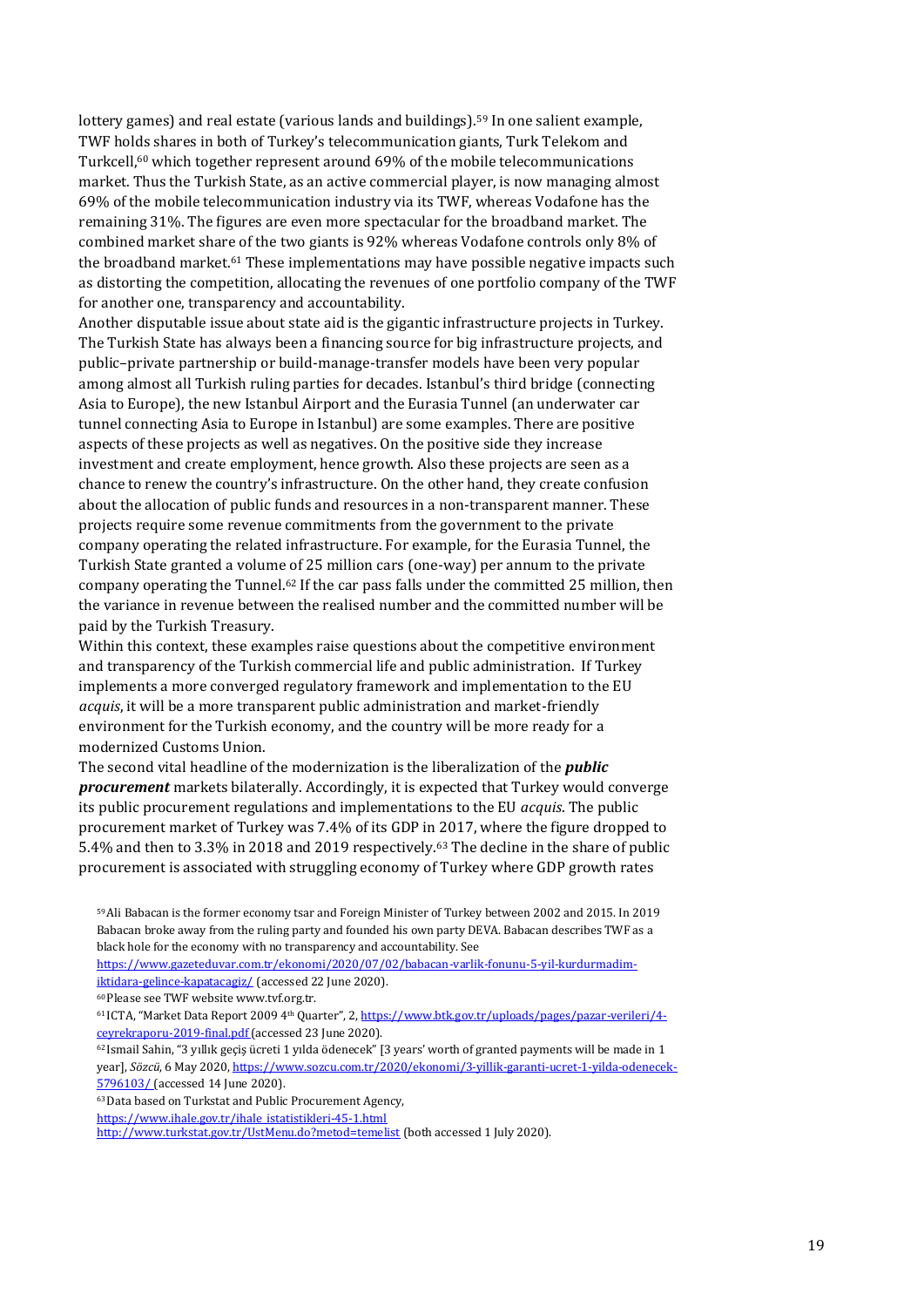were 7.4% in 2017, 2.6% in 2018 and 0.9% in 2019. If Turkey achieves better economic performance and higher growth rates, it is very probable that its public procurement share within its GDP will significantly rise. On the other hand, the EU's public procurement share was around 14% of its GDP in 2018.<sup>64</sup> In the case of a liberalization regarding public procurement markets, there could be a significant opportunity for both parties. Currently Turkey has a public procurement law and public procurement agency.<sup>65</sup> Turkey's national public procurement legislation broadly reflects the principles of the EU yet the legislation has a number of inconsistencies with the *acquis*. <sup>66</sup> For instance, implementation of the compulsory domestic price advantage of up to 15%, and coverage of public procurement rules which were significantly reduced by a long and increasing list of exclusions of diversified items, appear to be the two important aspects related to the public procurement issue. Year by year the exemptions related to public procurement have been extended and there have been constant changes and amendments to the Public Procurement Law. According to the local media, between the years 2002 and 2018, 186 amendments to the Public Procurement Law were adopted in 187 months,<sup>67</sup> and the reason is very predictable.

Public procurement is actually another area which is very popular among Turkish politicians. For decades Turkish governments created close business allies via public procurement, and historically this has been an important source of political party funding. Basically, via public procurement, certain economic benefits are distributed to business allies, in turn causing a significant economic and social transformation of such allies. As a result, these business allies gain significant political power. So, even though the EU's public procurement market may seem very lucrative, because of the structure explained above, if Turkey liberalizes its public procurement market to the EU there could be resistance by some business groups that are close allies to the government and this could create political tension. Political parties that are benefitting from this public procurement structure could also resist the liberalization of the public procurement market; however, so far the ruling party in Turkey, for instance, has not expressed concern about this issue. One of the reasons for this is that Turkey's relatively well-structured and functioning construction industry could be quite competitive and gain a share in the EU's huge public procurement market. As a matter of fact, the Turkish government did include liberalisation of public procurement in its impact assessments.

Both public procurement and state aid have already been discussed in the Commission reports for Turkey and according to the assessments, Turkey has been backsliding in terms of both regulations and implementation. State aid and public procurement could be fundamental issues when modernization of the Customs Union is back on the table. Seen in this light, backsliding on issues like state aid and public procurement seems like a discrepancy from the aim of modernization for Turkey. Occasionally the Turkish government is quite vocal about modernization, but it is hesitant to act on these relatively sensitive issues. There could be two reasons for this. First, currently there are no ongoing negotiations about the modernization, and second it could be very challenging to poke an already established and powerful state aid and public procurement structure a la turca.

<sup>64</sup> European Commission, "Single Market Scorecard", 2018, [https://ec.europa.eu/internal\\_market/score](https://ec.europa.eu/internal_market/scoreboard/performance_per_policy_area/public_procurement/index_en.htm)[board/performance\\_per\\_policy\\_area/public\\_procurement/index\\_en.htm](https://ec.europa.eu/internal_market/scoreboard/performance_per_policy_area/public_procurement/index_en.htm) (accessed 29 June 2020).

<sup>65</sup>The official website of the Public Procurement Agency. The Public Procurement Law is also available on the related websit[e www.ihale.gov.tr](http://www.ihale.gov.tr/)

<sup>66</sup> European Commission, "Turkey Report 2019-EU", Staff Working Document, 29 May 2019, 66.

<sup>67</sup> "Public Procurement Law Was Changed 186 Times in 16 Years" [Kamu İhale Yasası 16 yılda 186 kez değişti, yasaya göre mi ihale, ihaleye göre mi yasa!], *T24*, 28 May 2018[, https://t24.com.tr/haber/kamu-ihale-yasasi-](https://t24.com.tr/haber/kamu-ihale-yasasi-16-yilda-186-kez-degisti-yasaya-gore-mi-ihale-ihaleye-gore-mi-yasa,638392)[16-yilda-186-kez-degisti-yasaya-gore-mi-ihale-ihaleye-gore-mi-yasa,638392](https://t24.com.tr/haber/kamu-ihale-yasasi-16-yilda-186-kez-degisti-yasaya-gore-mi-ihale-ihaleye-gore-mi-yasa,638392) (accessed 18 June 2020).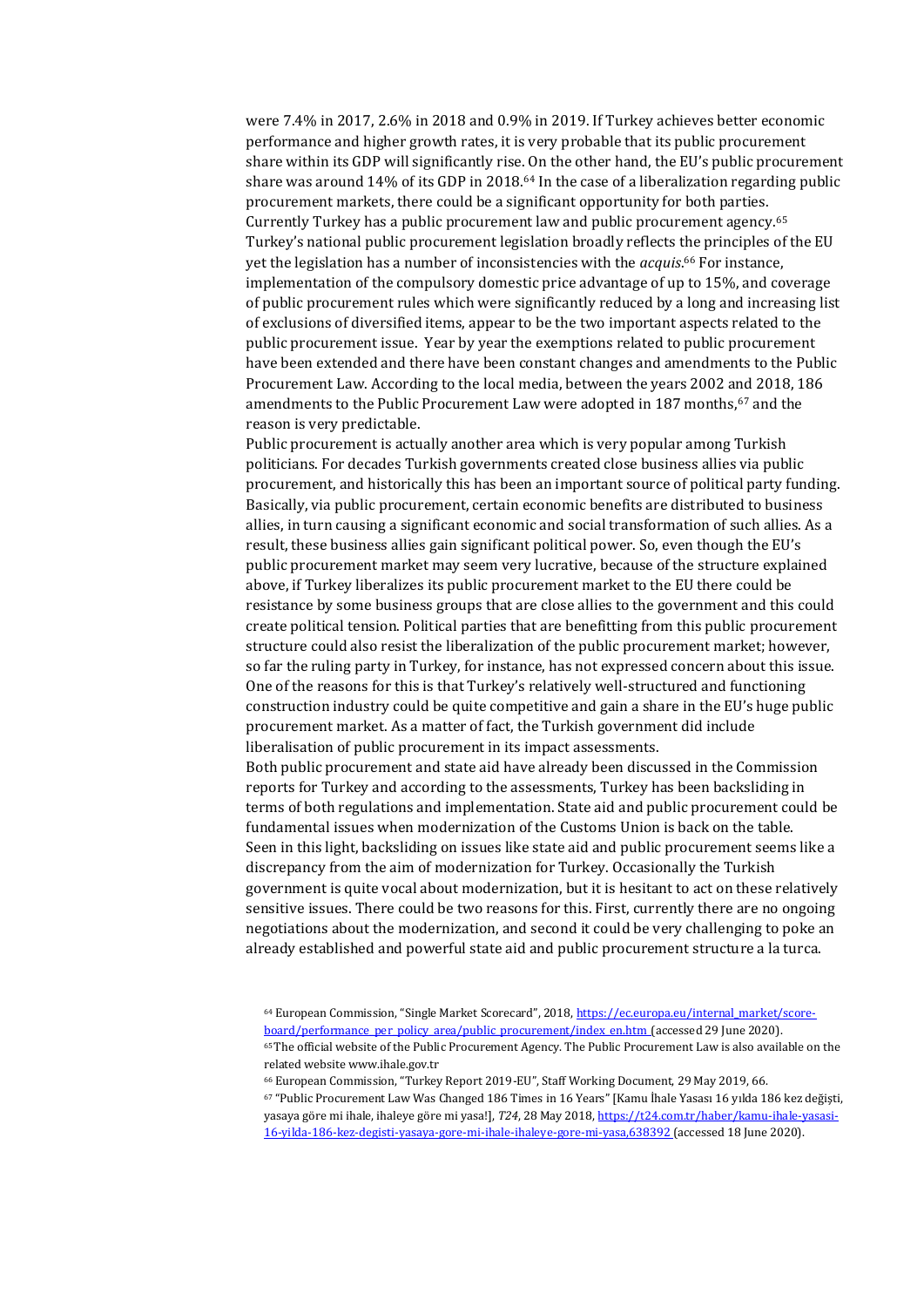In this sense, converging its implementation and regulatory framework of state aid and public procurement to the EU *acquis* will give Turkey an opportunity to create a better competitive, more transparent and more governance-based commercial environment which in turn could contribute to sustainable growth of the country. Being vocal on many platforms about the modernization is not sufficient, decision-makers should also act in order to achieve a good level of alignment with the EU *acquis* and really reflect their intentions. Accordingly, apart from all political issues, it is difficult to state that Turkey is technically ready for the modernization of the Customs Union.

### **Brexit Issue: An Opportunity or a Threat for Turkey?**

The United Kingdom (UK) is the second biggest export and sixth biggest import market for Turkey. Overall trade of Turkey with the UK reaches a magnitude of almost 18.5 billion  $\text{USD}^{68}$  whereas Turkey is also a net exporter to the UK. The UK decided to leave the single market and the Customs Union in the process termed Brexit. There will be a transition period until December 31, 2020 during which the UK will remain in the Customs Union. After 2020, the UK will start planning its FTAs with third parties including the EU. Given this, Brexit could possibly present risks to Turkey's foreign trade. As per the Custom Union, the UK and the EU would initially sign a trade deal and it would then be possible for Turkey and the UK to have a separate trade deal of their own. However, following the UK's exit from the EU, until Turkey and the UK reach a potential FTA, higher tariffs will be applied to Turkey by the UK which will adversely affect Turkey's foreign trade. What is more, if the UK leaves the EU without a deal, Turkish exports to the UK will decline by almost 24%.<sup>69</sup> Accordingly, Turkey is one of the leading countries that will be affected negatively in a 'hard' Brexit. As a result, if the UK and the EU adopt an exit without a deal, a discussion could be triggered regarding the benefit for Turkey of modernizing the Customs Union.

The Turkish government would also be assessing additional crucial points like searching for an immediate deal with the UK in areas not covered by the EU–Turkey Customs Union, such as raw agricultural products and services. Turkey and the UK can reach a bilateral agreement on these issues and others as well. For instance, the UK might need Turkey in terms of fruit and vegetables following its exit from the EU.

Around 49% of Turkey's exports are to the EU market. This figure would come down to 41% without Turkey's exports to the UK.<sup>70</sup> For imports, the share of the EU will come down to 36% from 40% without the UK. Although the EU share is still very significant, a possible FTA between the UK and Turkey is still mandatory for Turkey. Hence Turkey has established a Brexit-inspired working group with the UK in order to sustain the current bilateral market access structure in the short term, and to establish a deep and comprehensive FTA in medium to long term.<sup>71</sup> The two countries have already started negotiations for a steady flow of washing machines, car parts, etc.<sup>72</sup>

<sup>68</sup> Ministry of Trade data, 2019 figures,<https://ticaret.gov.tr/istatistikler/dis-ticaret-istatistikleri> (accessed 5 July 2020).

<sup>69</sup>UNCTAD, "Brexit Implications for Developing Countries", *Research Papers* 31 (April 2019): 9, [https://unctad.org/en/PublicationsLibrary/ser-rp-2019d3\\_en.pdf](https://unctad.org/en/PublicationsLibrary/ser-rp-2019d3_en.pdf) (accessed 5 June 2020). 70 Ministry of Trade data, 2019 figures,<https://ticaret.gov.tr/istatistikler/dis-ticaret-istatistikleri> (accessed 5 July 2020).

<sup>71</sup> Information based on Turkish Ministry of Trade[, https://www.trade.gov.tr/free-trade-agreements](https://www.trade.gov.tr/free-trade-agreements) (accessed 3 July 2020).

<sup>72</sup> James Rothwell, "Britain Eyes Turkey's Manufacturing Powerhouse in Key Trade Talks", *The Telegraph*, 7 May 2020[, https://www.telegraph.co.uk/business/2020/05/07/britain-eyes-turkeys-manufacturing-power](https://www.telegraph.co.uk/business/2020/05/07/britain-eyes-turkeys-manufacturing-powerhouse-key-trade-talks/)[house-key-trade-talks/](https://www.telegraph.co.uk/business/2020/05/07/britain-eyes-turkeys-manufacturing-powerhouse-key-trade-talks/) (accessed 3 July 2020).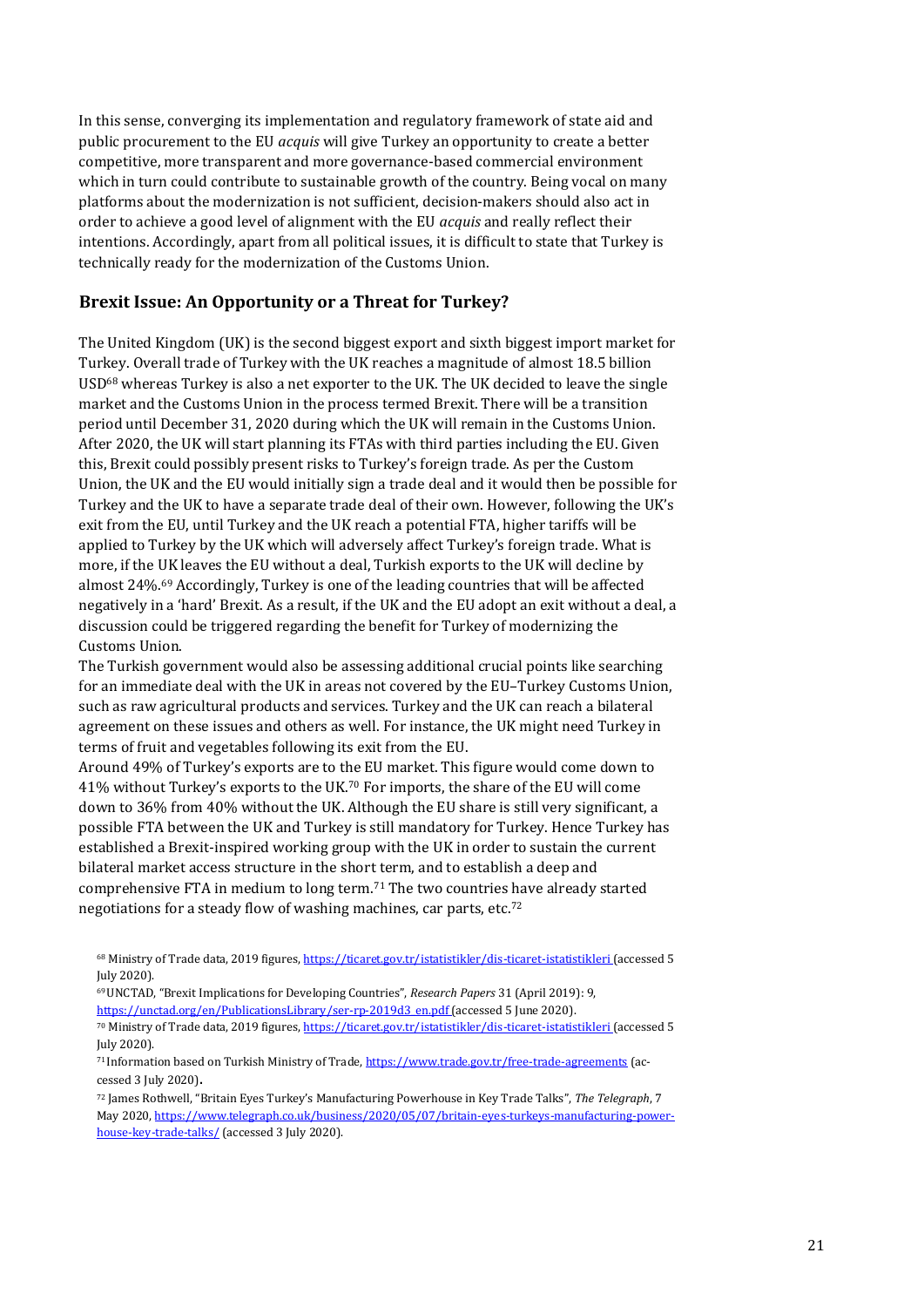Brexit has still ambiguities and its impact on Turkish foreign trade requires an impact assessment considering the various scenarios. Based on this, Turkey would reassess its global competitiveness and trade strategy. If Turkey manages to adopt a lucrative FTA with the UK, the EU's declining (although still significant) share in Turkey's foreign trade and ongoing problems stemming from the current Customs Union could cause Turkey to revisit its priorities regarding the modernization and seek to show the EU that there could be other policy options out there.

As time passes without concrete steps towards modernization and unforeseen developments such as Brexit, it is becoming more challenging for Turkey and the EU to reach a deal on the modernization. Overall, Turkey clearly sees that the modernization of the Customs Union will be beneficial to its economy especially in the mid-long run, as per the impact assessments that have been conducted. Accordingly, the Turkish government is quite vocal on every platform concerning modernization. Nonetheless, in terms of regulatory convergence and implementation of some headlines, Turkey is not compliant with the EU *acquis*. In this sense Turkey is not fully ready. In addition, political prerequisites for the modernization of the Customs Union divert the issue into a more challenging territory. Although the post-pandemic era and the Council presidency of Germany could be evaluated as an opportunity on paper, sometimes opportunities on paper cannot be reflected in real life.

#### <span id="page-21-0"></span>**Opposition Parties and the Nationalist Movement Party**

**The Republican People's Party (CHP)** was founded in 1923 and is the main opposition, defining itself as a social democrat party. The CHP has been a supporter of the EU membership of Turkey, and evaluates it as a social transformation process that could be qualified as an extension of Ataturk's modernization vision. On the other hand, there are various groups within the CHP with susceptibilities about national sovereignty since some policy actions regarding the EU membership process are perceived as a threat to Turkish sovereignty. But overall the party supports EU membership, vocalises its support publicly and includes it in its election manifestos and party programmes.

The CHP also supports the modernization of the Customs Union and adopted it in its election manifestos in both 2015 and 2018.<sup>73</sup> In 2015 the CHP's vision was 'deepening' the Customs Union. In its 2018 election manifesto, the CHP presented 10 main and immediate action points for execution, should it win the elections. Surprisingly one of them was the modernization of the Customs Union with reference to higher FDIs, sustainable growth and better relations with the EU. This shows that the CHP evaluates the modernization of the Customs Union as one of the potential policy options to fuel the struggling Turkish economy. Under the current status of relations between Turkey and the EU, the CHP management thinks that the EU, with the leadership of Germany, should support the democrat-oriented people of Turkey who are ready to advocate for reforms. According to the party management there is an urgent need for the modernization, however at this point even a non-comprehensive tiny step such as mobilising talks to improve the flaws of

<sup>73</sup> CHP 2015 and 2018 Election Manifestos,<https://chp.org.tr/yayinlar/secim-bildirgeleri> (accessed 6 July 2020).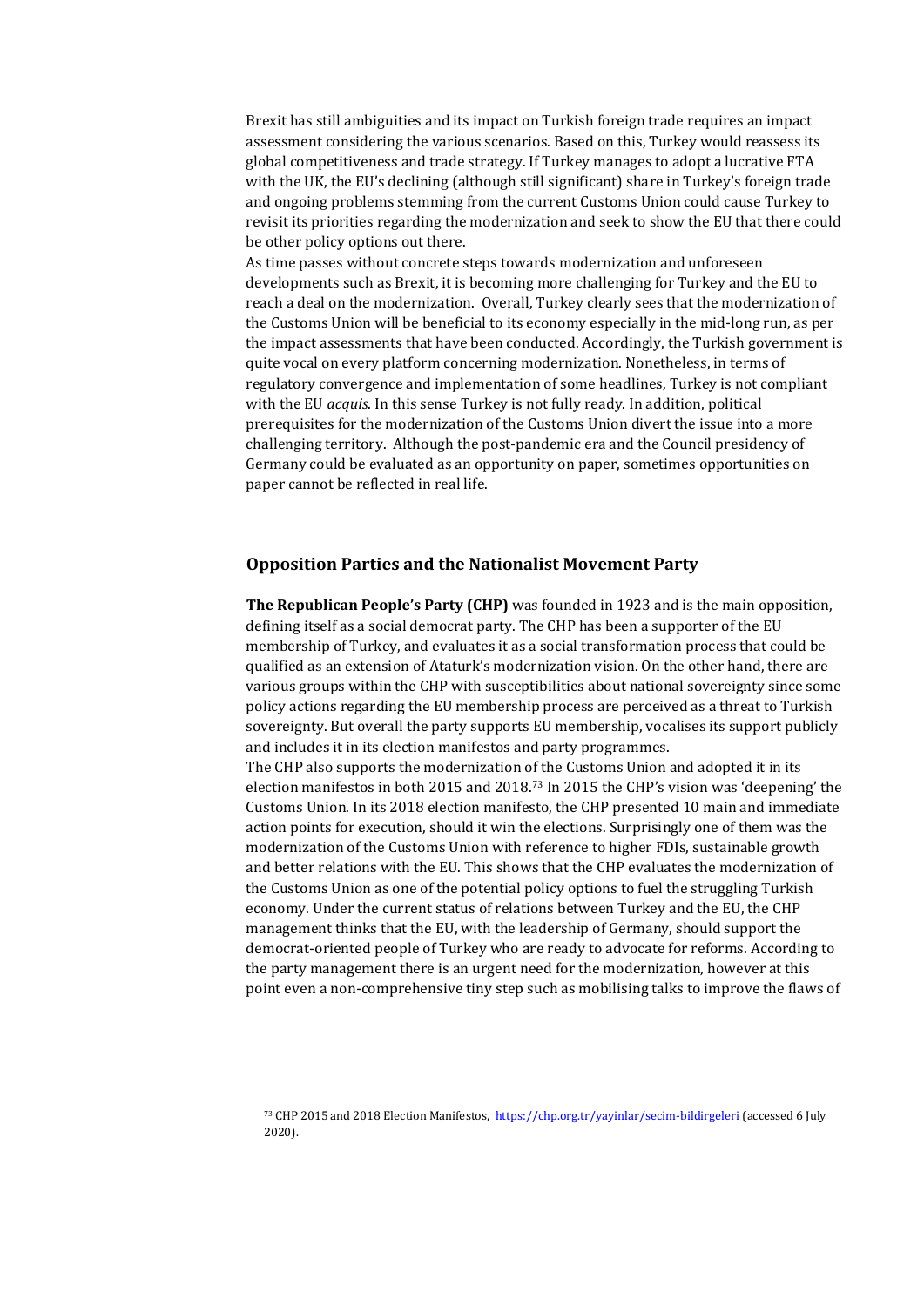the Customs Union agreement would be a beneficial tool to show some support to the democrat voters of Turkey.<sup>74</sup>

**The Nationalist Movement Party (MHP)** is the ultra-nationalist conservative party of Turkey. The MHP was founded in 1969 and has been an important and very well established player in the Turkish political arena. The MHP has taken different roles in various coalition governments in different decades. During the ruling AKP era (since 2002) MHP was originally on the opposition front; however, after the coup attempt in 2016 the party became a strong ally to the AKP. With the support of the MHP, the AKP was successful in changing the constitution and governance system of Turkey from a parliamentary system to a presidential system in the 2017 referendum. The MHP did not appoint its own leader Devlet Bahceli as a candidate for the presidency, and instead supported Tayyip Erdogan in the 2018 presidential elections. Since then the two parties have proven to be strong allies especially on foreign policy issues. The MHP's approach to the EU has always been cautious since the party has been very sensitive on foreign policy issues such as Cyprus, the Aegean and overall national sovereignty. Its sensitivity could be easily observed in its party programmes and election manifestos. The MPH election manifesto for the 2015 elections incorporates the Customs Union, stating the goal of fixing the asymmetries stemming from the current Customs Union between the EU and Turkey.<sup>75</sup> In that manifesto no reference to modernization is made. In the 2018 elections, the Customs Union was totally removed from the election manifesto.<sup>76</sup> Although both election manifestos support the process of Turkey's membership in the EU, the manifestos implicitly underline several conditions such as the EU's respect for Turkey's national sovereignty, relations with Cyprus and Greece, etc.

The MHP is one of the few identities known to exert a lobbying power on the AKP on both foreign and domestic policy issues under the current political atmosphere in Turkey. However, it would be very hard to state that the Customs Union is an agenda for the MHP. On the other hand, if the ruling party goes back to its reform agenda for the sake of the Customs Union, it can be expected that the MHP will not block it.

**The Good Party (IYI Party)** was founded in 2017. The leader of the IYI Party is Meral Aksener who is an ex-deputy of the MHP. Aksener held the position of Minister of Interior Affairs back in 1997. The IYI Party can be characterised as a nationalist party but with more secular policy targets, and its base can be described as more urban-based and secular compared to the MHP. It will not be wrong to describe the IYI Party as very close to centre-right. The party is a supporter of Turkey's membership in the EU on the condition of bilateral benefits. In its party and elections manifestos there are no references to the modernization of the Customs Union. Since the party's foundation, its leadership has not had the opportunity to discuss the modernization of the Custom Union publicly given its relatively recent founding leading into a very aggressive election campaign period (2018 presidential and parliament elections and 2019 municipality elections). Given that IYI Party leader and management are expected follow more liberal

<sup>75</sup>MHP Election Manifesto 2015, p. 257,

<sup>76</sup> MHP Election Manifesto 2018[, https://www.mhp.org.tr/usr\\_img/\\_mhp2007/kita](https://www.mhp.org.tr/usr_img/_mhp2007/kitaplar/24haziran2018_secim_beyannamesi_tam_web.pdf)[plar/24haziran2018\\_secim\\_beyannamesi\\_tam\\_web.pdf](https://www.mhp.org.tr/usr_img/_mhp2007/kitaplar/24haziran2018_secim_beyannamesi_tam_web.pdf) (accessed 18 June 2020).

<sup>74</sup>Kemal Kilicdaroglu, "Turkiye'nin demokratları yalnız bırakılmamalıdır" [Turkey's democrats should not be left alone], *Frankfurter Allgemeine Zeitung*, 29 November 2019[, http://chp-avrupabirl-](http://chp-avrupabirligi.org/2018/11/30/chp-genel-baskani-kemal-kilicdaroglu-turkiyenin-demokratlari-yalniz-birakilmamalidir/)

[igi.org/2018/11/30/chp-genel-baskani-kemal-kilicdaroglu-turkiyenin-demokratlari-yalniz-birakilmama](http://chp-avrupabirligi.org/2018/11/30/chp-genel-baskani-kemal-kilicdaroglu-turkiyenin-demokratlari-yalniz-birakilmamalidir/)[lidir/](http://chp-avrupabirligi.org/2018/11/30/chp-genel-baskani-kemal-kilicdaroglu-turkiyenin-demokratlari-yalniz-birakilmamalidir/) (accessed 30 June 2020).

[https://www.mhp.org.tr/usr\\_img/mhpweb/1kasimsecimleri/beyanname\\_1kasim2015.pdf](https://www.mhp.org.tr/usr_img/mhpweb/1kasimsecimleri/beyanname_1kasim2015.pdf) (accessed 18 June 2020).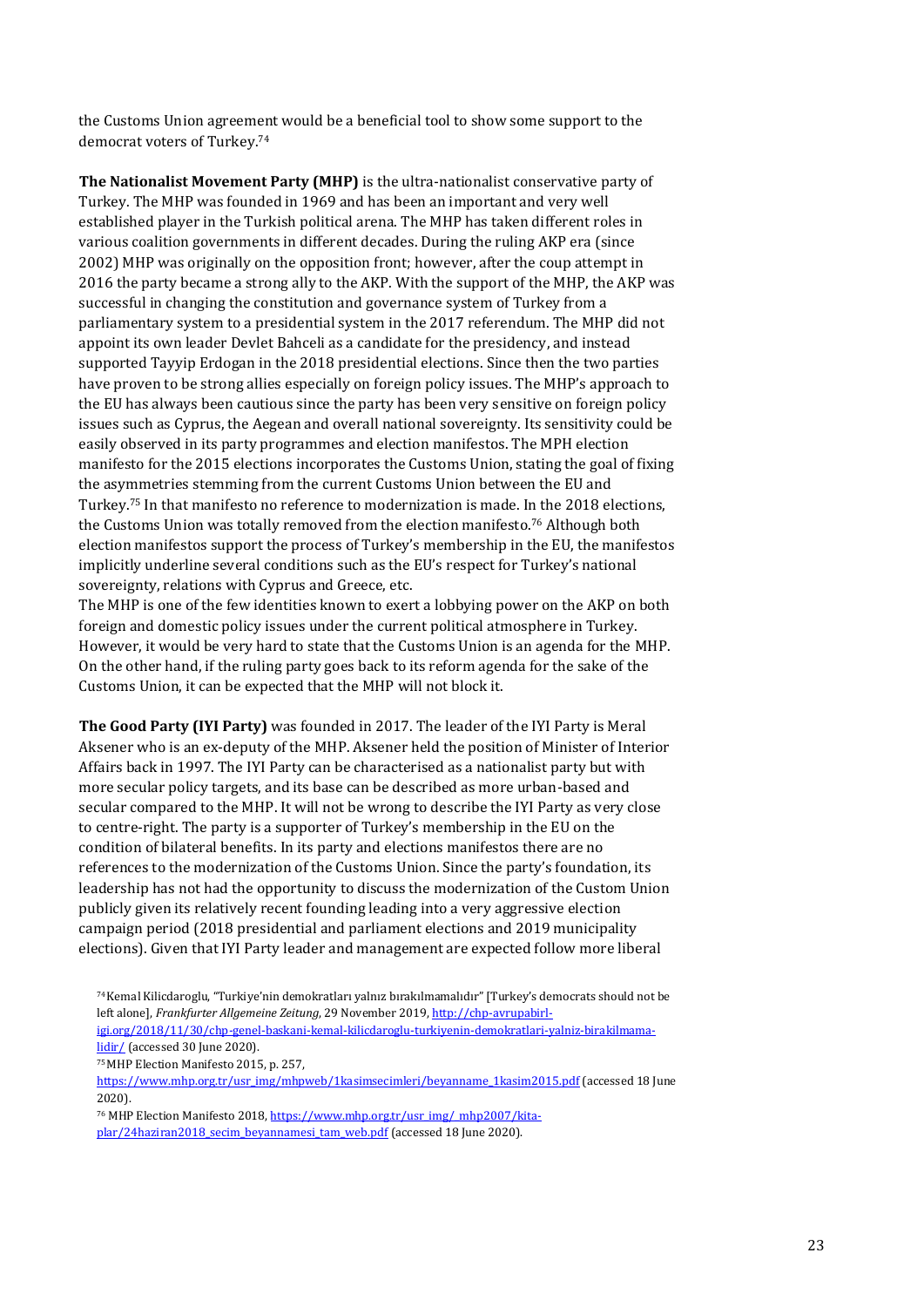policies compared to the MHP, it could be surmised that the party would support the Customs Union modernisation.

Apart from the MHP and opposition parties the CHP and the IYI Party, it is important to note two other parties that were recently founded. Although these parties are new, not represented in the parliament and, according to surveys, currently hold an insignificant following,<sup>77</sup> with the new presidential system they could have substantial impact in shaping the political landscape. What is more important about these parties is the profiles of their leaders, as outlined below.

**The Democracy and Progress Party (DEVA)** was founded in 2020 by Ali Babacan who was a long-time ally of President Erdogan. Babacan is the former economy tsar and Minister of Foreign Affairs of Turkey between 2002–2015 under Erdogan's management. He was also the chief negotiator for Turkey in the membership negotiations with the EU. The DEVA can be described as a liberal/centre party with Western-oriented policy options. In its party manifesto there are strong references to Turkey's EU membership. The DEVA also supports the modernisation of the Customs Union and incorporates it into its party programme. Accordingly, its aim is to liberalise agriculture and services industries within the modernization process.<sup>78</sup> In this way the DEVA aims to increase the competitiveness of these industries and attract more FDI. However, the party does not mention public procurement as an agenda item for the modernization of the Customs Union. Given Babacan's background and the profile of DEVA management, one could expect this to be one of the parties that would be strongly in favour of Turkey's EU membership and the modernization of the Customs Union.

**The Future (Gelecek) Party** was founded in 2019 by the ex-prime minister Ahmet Davutoglu. Davutoglu had also been a long-time ally of President Erdogan and was the Minister of Foreign Affairs between 2009–2014 under Erdogan's management. Later he became the prime minister of Turkey between 2014–2016. The Gelecek Party can be considered as a conservative right party with liberal economic policy options. Its party manifesto incorporates the modernization of the Customs Union as a priority, with the orientation of minimizing the cost for Turkey stemming from the FTA agreements between the EU and third countries.<sup>79</sup> However, the Gelecek Party does not specifically mention services, public procurement and agriculture in its party programme.

**Finally, the HDP (People's Democracy Party)** is a left-wing political party mostly getting support from the Kurdish population in Turkey. The party was founded in 2012 and is a successor to several other left-wing and Kurdish-backed parties. In Turkey, the Kurdish movement has always been under pressure by the state and many left-wing and Kurdish-supported parties were banned from political life for decades. The HDP operates under a co-presidential system of leadership, with one chairman and one chairwoman. Currently the party has two leaders, Pervin Buldan and Mithat Sancar, both of whom have long been in the Turkish political life and taken leadership roles in the Kurdish movement. Nine members of parliament from the HDP have been arrested and jailed since the 2016 coup attempt, including the party's popular previous chair Selahattin Demirtas. The HDP

<sup>77</sup> According to trusted Metropoll Consultancy, DEVA and Gelecek are gaining 1.9% and 1.4% of the votes respectively as of June 2020.

<sup>&</sup>lt;sup>78</sup> DEVA Party Programme, p. 57[, https://cdn.devapartisi.org/14/DEVA-PARTI%CC%87SI%CC%87-](https://cdn.devapartisi.org/14/DEVA-PARTİSİ-PROGRAMI2.pdf) [PROGRAMI2.pdf](https://cdn.devapartisi.org/14/DEVA-PARTİSİ-PROGRAMI2.pdf) (accessed 20 June 2020)

<sup>79</sup> Gelecek Party Programme, p. 126[, https://wp.gelecekpartisi.net/wp-content/up](https://wp.gelecekpartisi.net/wp-content/uploads/2019/12/Gelecek_Partisi_Program.pdf)loads/2019/12/Gelecek Partisi Program.pdf (accessed July 2020).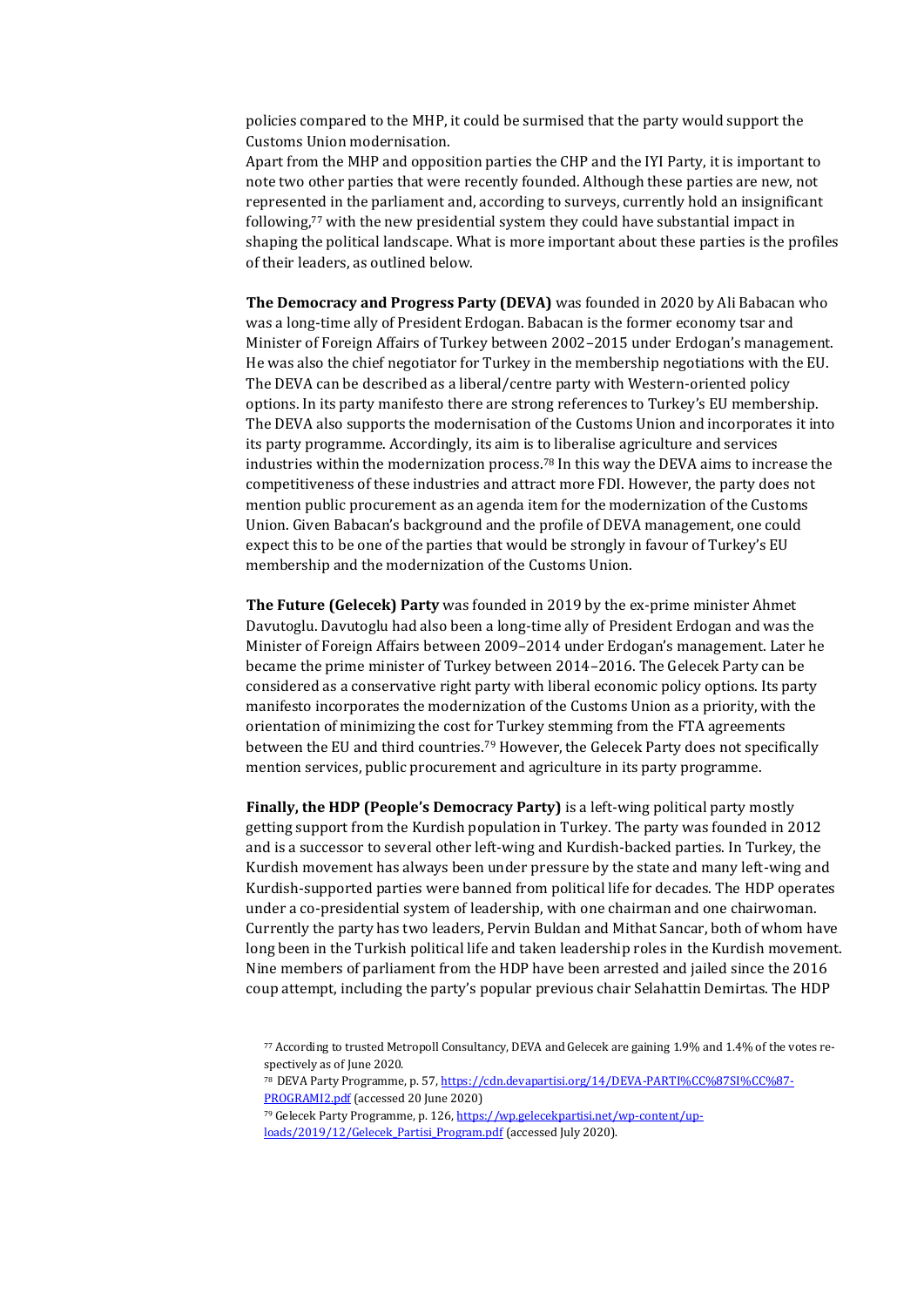is very vocal about issues such as freedom of expression, human rights and democratisation compared to economic policies. Its party programme and election manifestos contain no references to modernization of the Customs Union. The party's main battle is on the democratization side so it is not very common to hear economic policy suggestions from the HDP. According to HDP spokespersons in the parliament, the arrest of high-profile political figures such as Osman Kavala and Selahattin Demirtas is the main blocker for Turkey in its Customs Union modernization target.<sup>80</sup> It is worth noting that the HDP is the third biggest party in the Turkish parliament after the ruling AKP and the CHP but ahead of the MHP.

The Turkish people have always been supportive of their country's membership in the EU. According to Metropoll Consultancy 54% of the Turkish people supported Turkey's membership as of January 2020. This support increases to 72% among HDP voters, which is the highest support rate compared to other party voters.<sup>81</sup> This is because HDP voters believe that if Turkey becomes a member of the EU, there will be significant progress in democratization and human right policies. Based on this, one can expect the HDP's support for the modernisation of the Customs Union. This support will be mainly based on a possible improvement in relations between the EU and Turkey as a result of the modernization. It is safe to underline that should there indeed be support from the HDP, it will be mainly based on political rather than economic reasons.

The table below summarises how the major political stakeholders approach the modernization of the Customs Union. For instance, the Presidency of the Republic of Turkey pinpoints the modernization as a policy target whereas the AKP focuses more on improving the current Customs Union agreement. Here, it should be recalled that Erdogan is the President of Turkey and also the head of the AKP. The CHP refers to both improving and modernizing; on the other hand, the MHP and IYI do not make a single reference to the Customs Union. Newcomers to the Turkish political life, the DEVA and Gelecek, are the two parties with the strongest references and the most detail about the modernization of the Customs Union. The HDP does not make a single reference to the modernization.

|                                      | Sources/<br><b>Documents</b>  | Moderniza-<br>tion of the<br><b>Customs</b><br><b>Union</b> | Improve-<br>ment in the<br>current<br><b>Customs</b><br><b>Union</b> | Agriculture | <b>Services</b> | <b>Public</b><br>procure-<br>ment |
|--------------------------------------|-------------------------------|-------------------------------------------------------------|----------------------------------------------------------------------|-------------|-----------------|-----------------------------------|
| Presidency<br>of Turkish<br>Republic | <b>MTEP</b><br>2020-2022      | $\sqrt{ }$                                                  |                                                                      |             |                 |                                   |
| <b>AKP</b>                           | Election<br>Manifesto<br>2018 |                                                             | $\sqrt{ }$                                                           |             |                 |                                   |
| <b>CHP</b>                           | Election<br>Manifesto<br>2018 | V                                                           | $\sqrt{ }$                                                           |             |                 |                                   |
| <b>HDP</b>                           | Election<br>Manifesto<br>2018 |                                                             |                                                                      |             |                 |                                   |
| <b>MHP</b>                           | Election<br>Manifesto<br>2018 |                                                             |                                                                      |             |                 |                                   |

**Table: References Made by Political Stakeholders to Customs Union in Official Documents**

<sup>80</sup> Garo Paylan, "Speech at the Turkish Parliament", HDP official Twitter account, 13 December 2019, <https://twitter.com/hdpgenelmerkezi/status/1205525538959441925?lang=da> (accessed August 2020). <sup>81</sup> "Halkın yarısından fazlası AB'ye girmekten yana", *Diken*, 8 January 2020,

<http://www.diken.com.tr/metropoll-arastirma-halkin-yaridan-fazlasi-hala-abye-girmektan-yana/> (accessed August 2020).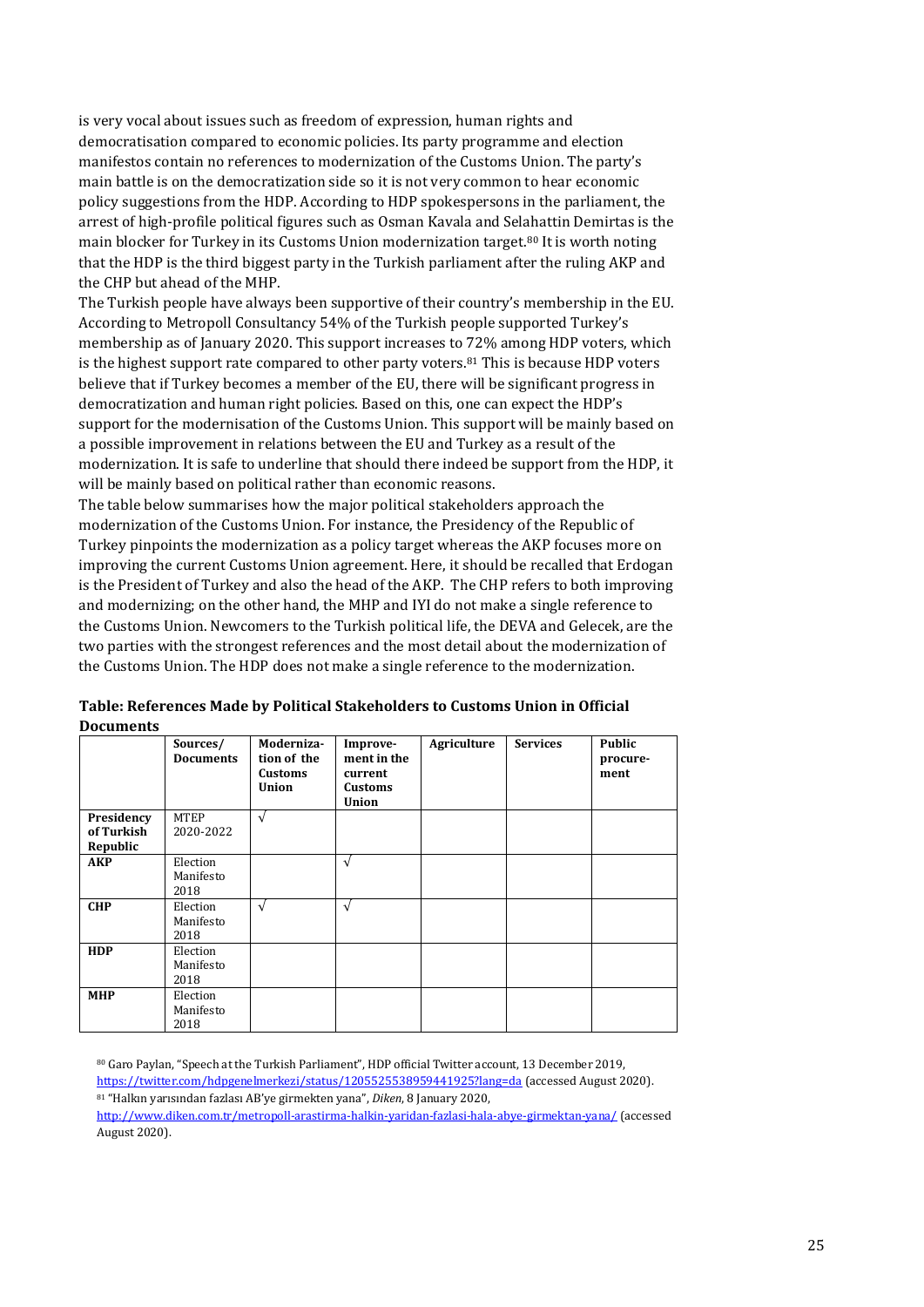| <b>IYI</b>     | Election<br>Manifesto<br>2018 |  |  |  |
|----------------|-------------------------------|--|--|--|
| <b>DEVA</b>    | Party<br>Programme<br>2019    |  |  |  |
| <b>GELECEK</b> | Party<br>Programme<br>2020    |  |  |  |

The AKP and the CHP constitute 73% of the parliament with 293 and 146 members respectively. The MHP is fully supportive of the AKP's overall agenda in the parliament, and the IYI Party as well as the HDP would also support a policy option such as the modernization of the Customs Union. However, it should be noted that under the new presidential system of Turkey, the effectiveness and power of the opposition parties and the parliament, especially on foreign policy and international relations, are quite limited. Hence not only the opposition parties, but also the parliament as a whole, will not have a chance to pressure the ruling party or the president regarding the modernization of the Customs Union. The sole decision-maker on this issue would be President Erdogan along with his European counterparts.

#### <span id="page-25-0"></span>**Business Decision-Makers**

It can easily be stated that the Turkish business world is united for the modernization of the Customs Union. There are politically diversified business NGOs in Turkey but almost all of them have been proactively vocal in favour of the modernization, on every platform. TUSIAD, TOBB, the Foreign Economic Relations Council of Turkey, the Turkish Venture and Business World Confederation and IKV have sponsored their own impact assessments, policy papers and events.<sup>82</sup> The fact that modernization of Customs Union would be beneficial to Turkey both economically and socially has been underlined as the common ground in those policy papers. What is more important, the policy papers also assessed that Turkey would benefit from the modernization by going back to a more ruleand governance-based economy. In addition, under the current nature of the relations between Turkey and the EU, business NGOs believe that modernisation is imperative and a rational policy option as opposed to visa liberalisation or Turkey's membership in the EU.<sup>83</sup>

Apart from the NGOs mentioned above, another important business NGO is the Independent Industrialists' and Businessmen's Association (MUSIAD). MUSIAD was founded back in 1990 and its members are known to be more conservative, religionoriented businesspeople who are close allies with the ruling party. MUSIAD sponsored a policy paper with the European Neighbourhood Council in 2017 that supports the

<sup>82&</sup>quot;A Modernized Customs Union", 2017, [https://www.tepav.org.tr/upload/files/1491836076-0.A\\_Modern](https://www.tepav.org.tr/upload/files/1491836076-0.A_Modernized_EU_Turkey_Customs_Union.pdf)ized\_EU\_Turkey\_Customs\_Union.pdf:

Sinan Ülgen, "The Business Case for a Turkey-EU Customs Union 2.0", December 2018,

[https://www.deik.org.tr/publications-the-business-case-for-a-turkey-eu-customs-union-2-0;](https://www.deik.org.tr/publications-the-business-case-for-a-turkey-eu-customs-union-2-0) "New Era for the Customs Union and Business World", October 2015, [https://tusiad.org/en/re](https://tusiad.org/en/reports/item/8685-a-new-era-for-the-customs-union-business-world)[ports/item/8685-a-new-era-for-the-customs-union-business-world;](https://tusiad.org/en/reports/item/8685-a-new-era-for-the-customs-union-business-world)

<sup>&</sup>quot;Keeping Together in the Face of Multiple Challenges", 2017, [https://www.ikv.org.tr/images/files/Keep](https://www.ikv.org.tr/images/files/Keeping%20Together%202.pdf)[ing%20Together%202.pdf](https://www.ikv.org.tr/images/files/Keeping%20Together%202.pdf) (all sources accessed in June 2020). In addition, TURKKONFED, TOBB and IKV launched and executed various activities related to Turkey–EU relations and modernisation of the Customs Union.

<sup>83</sup> Sinan Ülgen, "The Business Case for a Turkey-EU Customs Union 2.0", *DEIK*, December 2018, 4, <https://www.deik.org.tr/publications-the-business-case-for-a-turkey-eu-customs-union-2-0> (accessed 10.6. 2020).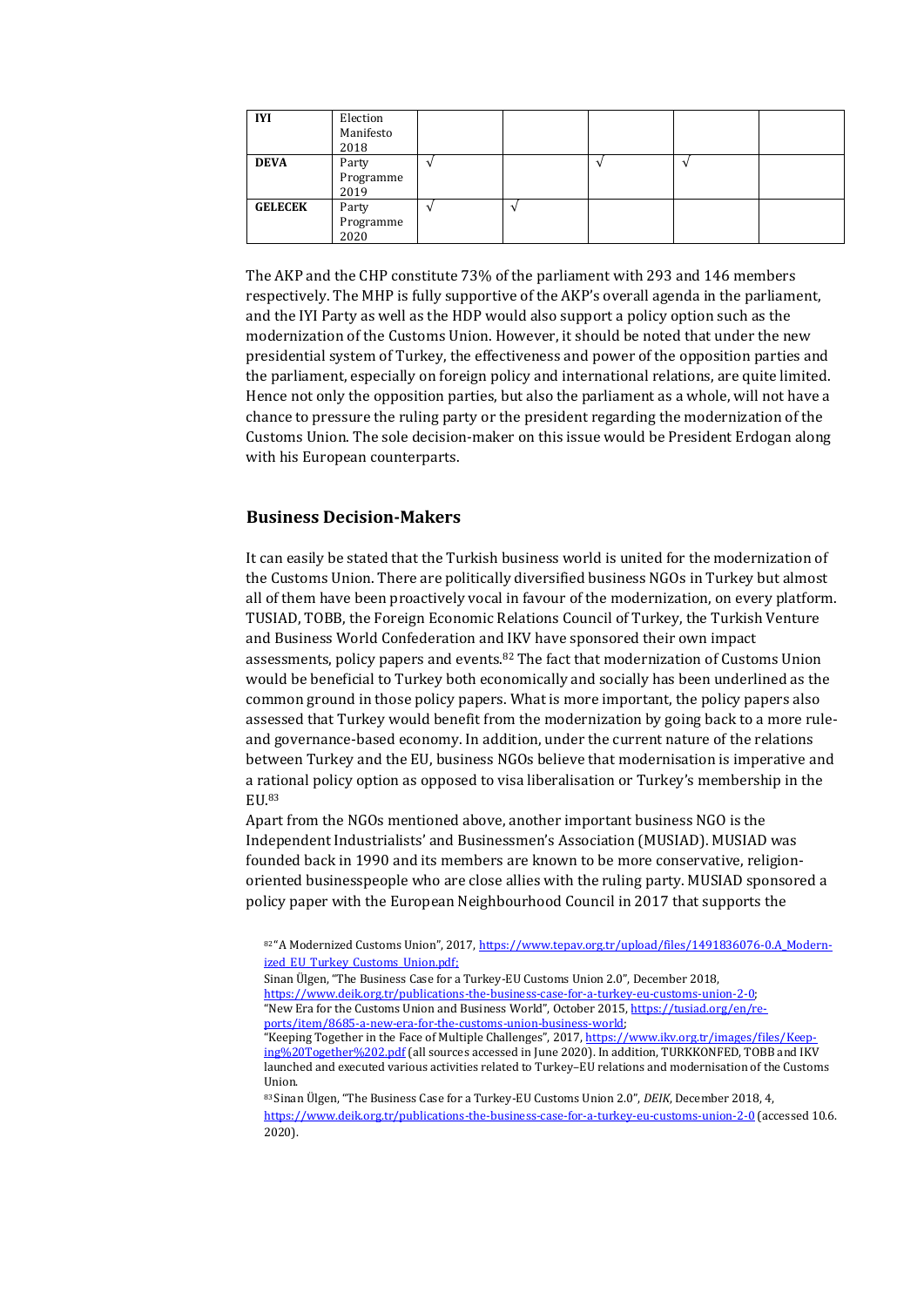modernization of the Customs Union.<sup>84</sup> In addition, following the RAG meeting held by the Turkish government in 2018, MUSIAD Europe published a press release in 10 different languages supporting Turkey's membership in the EU. In that press release MUSIAD strongly underlined the importance of modernization of the Customs Union.<sup>85</sup> Recently MUSIAD also published a report on how to improve exports in the post COVID-19 era. Although the modernization of the Customs Union was not specifically mentioned in the report, a possible shift in the EU's logistics needs due to the pandemic was discussed as an opportunity for Turkey.<sup>86</sup> It can be noted that although not as vocal and active as TUSIAD or TOBB, MUSIAD is also a supporter of the modernization of the Customs Union. However, it should also be underlined that MUSIAD is a close ally of the AKP and may reassess its position to align with that of the ruling party.

It can be observed that most of the work so far carried out in relation to modernisation was completed between the years 2014 and 2017. The following years can be evaluated as more of a standby period. However recently Turkish business cycles are regaining the momentum. For instance, TUSIAD is a strong supporter of modernization, such that it has enlarged the vision of modernization with the European Green Deal, digitalization, taxes on digitalization and 2030 climate goals. TUSIAD also underlines the importance of enlargement of the EU for a sustainable development of the country.<sup>87</sup> It should be noted that TUSIAD is one of the oldest and most powerful business NGOs of Turkey, with mainly a Western-oriented and secular business base. TOBB is also very active and could be a flagbearer for modernization, as the largest business NGO in Turkey. Very recently TOBB organised a webinar entitled 'Post COVID-19 Turkey-EU Relations' with Deputy Minister of Foreign Affairs for Turkey and Director for EU Affairs Ambassador Faruk Kaymakci, and Christian Berger, Head of the EU Delegation to Turkey along with the president of Eurochambres. In the meeting the Turkish side stressed how Turkey could be a strong aid in reducing the negative effects of the pandemic in Europe, trying to leverage all possible channels of communication.<sup>88</sup>

The recent pandemic period could also result in positive expectations for the EU–Turkey relations to energise. Business elites of Turkey believe Turkey has managed the pandemic period successfully and its strong and relatively well-designed health system could be used as a contributing factor in EU–Turkey relations. Turkey has been sending supplies of medical equipment to 80<sup>89</sup> countries including Italy, Spain and England. While Turkey uses this politically as a diplomacy tool, business leaders in the country have a keen eye to the possibility that Turkey could take a more significant role in world supply chains. An op-ed by Josep Borell, Representative of the EU for Foreign Affairs and Security Policy and Vice-President of the Commission, published in some of Europe's well-known publications highlighted a very strategic and important fact. According to Borell, EU should avoid excessive dependence on specific countries in strategic sectors by building

84 "A Modernized Customs Union", 2017, [https://www.tepav.org.tr/upload/files/1491836076-0.A\\_Modern](https://www.tepav.org.tr/upload/files/1491836076-0.A_Modernized_EU_Turkey_Customs_Union.pdf)ized EU Turkey Customs Union.pdf (accessed 8 June 2020).

85 "MUSIAD's Message of Support in 10 Languages for the EU Membership Process of Turkey", [http://web.musiad.org.tr/en/news/president-news/musiads-message-of-support-in-10-languages-for-the](http://web.musiad.org.tr/en/news/president-news/musiads-message-of-support-in-10-languages-for-the-eu-membership-process-of-turkey)[eu-membership-process-of-turkey](http://web.musiad.org.tr/en/news/president-news/musiads-message-of-support-in-10-languages-for-the-eu-membership-process-of-turkey) (accessed 20 July 2020).

86 MUSIAD, "COVİD 19 Sonrası Döneme Global Bakış Tespit ve Öneriler", May 2020, 16,

<https://www.musiad.org.tr/uploads/yayinlar/arastirma-raporlari/pdf/globalustkurulucovidraporu.pdf> (accessed 20 July 2020).

87 "Simone Kaslowski Attended a Video Conference with the EU Deputy Vice President Franz Timmermans" [Simone Kaslowski AB Kıdemli Baskan Yardımcısı Frans Timmermans İle Yapılan İstişare Video Konferansına Katıldı], [https://tusiad.org/tr/basin-bultenleri/item/10591-simone-kaslowski-ab-kidemli-baskan](https://tusiad.org/tr/basin-bultenleri/item/10591-simone-kaslowski-ab-kidemli-baskan-yardimcisi-frans-timmermans-ile-yapilan-istisare-video-konferansina-katildi)[yardimcisi-frans-timmermans-ile-yapilan-istisare-video-konferansina-katildi](https://tusiad.org/tr/basin-bultenleri/item/10591-simone-kaslowski-ab-kidemli-baskan-yardimcisi-frans-timmermans-ile-yapilan-istisare-video-konferansina-katildi) (accessed 30 June 2020).

88 Directorate of EU Affairs [Footnote 44].

<sup>89</sup> *TRT World* [Footnote 41}.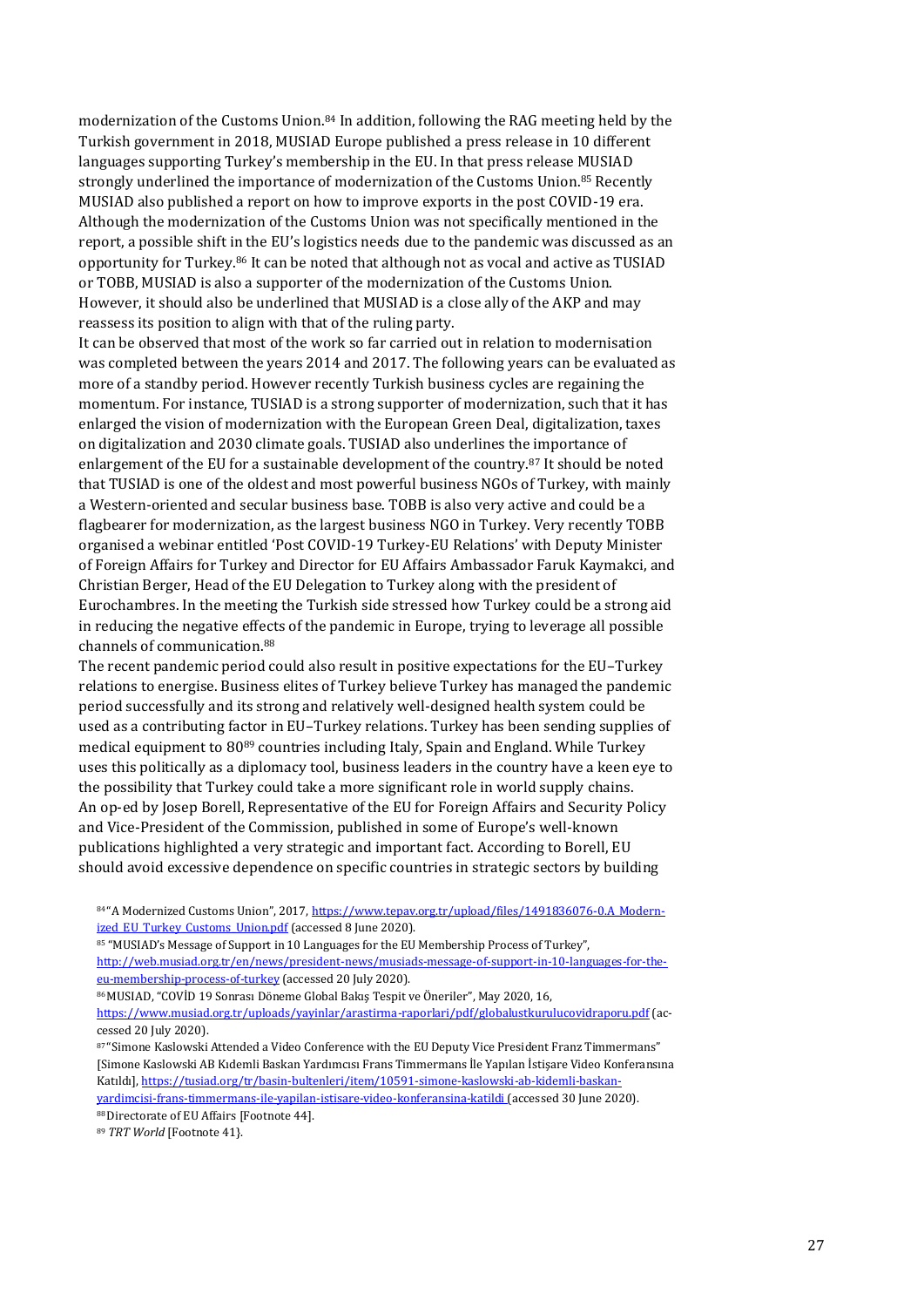stockpiles of critical materials and should also shorten and diversify its supply chains.<sup>90</sup> As per this opinion of a high-ranked EU diplomat, the Turkish business NGOs have a vision of Turkey acquiring a larger space in the world supply chain, which could give the EU and Turkey an opportunity to revive commercial issues.<sup>91</sup>

The Turkish business NGOs frequently meet with their counterparts and related political decision-makers in Europe. The main motivation behind these meetings is to move modernisation discussions back onto the agenda. The lobbying power and good relations of Turkish business NGOs have caused their counterparts to make recommendations concerning Turkey to the Council. The recommendation made by Business Europe, for instance, stated the importance of maintaining an open dialogue and upgrading the Customs Union.<sup>92</sup> Another business NGO in Europe, Eurochambres, also published a position paper that underlined the importance of a modernized Customs Union and widening economic activity under the light of COVİD-19.<sup>93</sup>

The high motivation and strong relationships of the Turkish business NGOs seem enough to generate the support of European business NGOs. On the other hand, European business NGOs support the modernization process within the light of mutual economic interests.

As a natural impact of the modernization, there will be industries and companies that could be effected negatively. The diversified sectoral groups might be having concerns about the modernisation. For instance, according to the World Bank report the dairy product imports of Turkey will increase by around 1 billion USD, whereas the wheat imports will increase by at least the current amount (2014 data) of wheat imports as a result of the modernization.<sup>94</sup> On the other hand, Turkey might experience a positive impact on fruit and vegetables. So at a glance the agricultural sector is one of the sectors that could feel both positive and negative impacts from modernization. In addition, costs for the agriculture sector such as fuel, fertiliser, feed, etc. have increased for the last five years. Agriculture could have second thoughts about liberalisation of their industry, however it is not expected that farmers' unions or big agriculture firms would lobby onto the government since the modernization issue is not a very hot policy topic at this current time.

There are other industries that could be negatively or positively affected. For instance, the auto industry is a crucial industry for Turkey. With modernisation, there is a chance that second-hand cars would circulate in the context of free movement of goods from the EU to Turkey. That would be a serious concern for the Turkish auto industry. This does not necessarily mean that the auto industry would be against the modernisation of the Customs Union, but it could be expected that the industry may lobby the government on this specific issue.

In Turkey the telecommunications industry is a relatively competitive one, and Turkish Telecommunications Law has a high level of alignment with the EU *acquis*. With modernization, consumers might experience benefits from possibly declining international roaming costs, which would in turn mean declining revenues and profits for

<sup>91</sup> Directorate of EU Affairs [Footnote 44].

92 "A Trade Strategy Fit for the 21st Century", *Business Europe*, April 2019[, https://www.busi](https://www.businesseurope.eu/publications/trade-strategy-fit-21st-century)[nesseurope.eu/publications/trade-strategy-fit-21st-century](https://www.businesseurope.eu/publications/trade-strategy-fit-21st-century) (accessed 22 June 2020).

93 "Strengthening EU and Turkey Relations Is Vital for Regional and Global Stability and Security", Eurochambres, 3 June 2020[, http://www.eurochambres.eu/Content/Default.asp?PageID=1&DocID=8442](http://www.eurochambres.eu/Content/Default.asp?PageID=1&DocID=8442) (accessed 22 June 2020).

94 The World Bank [Footnote 17].

<sup>90</sup> Rabia Iclal Turan, "Top EU Diplomat Calls for Probe into Virus' Origins", *AA*, 15 May 2020, <https://www.aa.com.tr/en/europe/top-eu-diplomat-calls-for-probe-into-virus-origins/1841902> (accessed 19 June 2020).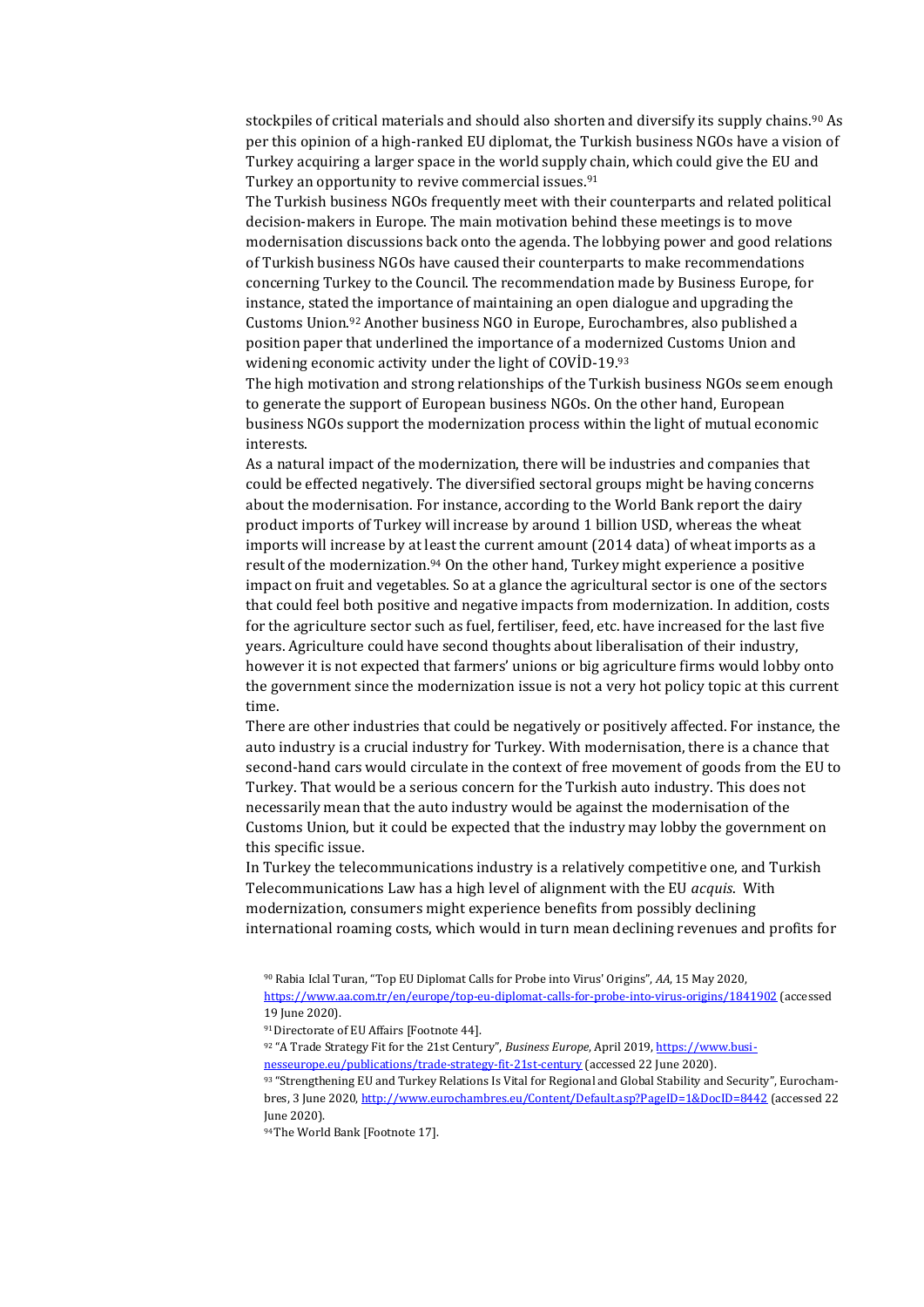telecommunication companies. On the other hand, declining international costs could trigger higher usage for consumers and this could be an adjustment for the declining revenues and profits for companies. Hence, it would be hard to state that telecommunication companies would try to hold the government back concerning modernization just for international roaming revenues.

The banking/finance industry is another relatively well established and competitive industry in Turkey. In terms of product diversification, human resources and profitability, the banking industry could compete with its European counterparts, should there be modernization. Especially countries like Germany and the Netherlands with an intense Turkish population could be a potential target for Turkish banks. Should this be the case, level of costs and profit margins will be very important for the Turkish banking industry in the customer acquisition process for such countries.

Further examples and industries could be numerated, however it should not be expected that each company and industry would fully benefit from modernization. The approach of both the Turkish government and the business NGOs is for Turkey to achieve an aggregate benefit from the modernization as opposed to industry-based benefit. It has been almost five years since the latest impact assessment for the modernisation of the Customs Union became publicly available. Due to the elapsed time and the intervening pandemic period, the Turkish government and NGOs should conduct a new impact assessment to evaluate the recent picture more accurately.

One of the leading business NGOs related to EU–Turkey affairs, IKV, states that in all three areas (agriculture, public procurement and services) that are subject to the discussions related to modernisation, Turkey may feel negative effects in the short run but in the mid and long run those negative impacts will shift to positive territory via FDIs and increasing productivity.<sup>95</sup>

Overall, a number of industries may have concerns about potential negative impacts of modernization, however the general approach of the Turkish business NGOs is to concentrate on the bigger picture. And the bigger picture is increasing positive economic impact in the mid to long term and a better institutionalized, policy- and reform-based transparent economy.

As stated under the heading 'Pandemic Period: An Opportunity to Re-energise the Focus on the Customs Union and Germany's Presidency of the EU Council', Germany will hold the president of the Council between 1 July and 31 December of 2020. Since term presidencies are limited to six months and the next heads of the Council will be Portugal and Slovenia, the Turkish business elite will increase pressure both on the local administration and its European counterparts to reaccelerate the relations with the EU (i.e. modernization of the Customs Union) during Germany's presidency. After all, Turkey is materializing 9.1% of its cumulative foreign trade of almost 410 billion USD with Germany<sup>96</sup> and also 6.1% of the country's FDI is flowing from Germany.<sup>97</sup> There are 6,800 Germany-based companies with production facilities located in Turkey. The economic value of these facilities is estimated to be 9 billion euros and 140,000 people are employed by these German firms.<sup>98</sup> Despite political tensions at the highest level between the countries, strong economic and social ties could pave way to a possible round of lobbying by the Turkish business NGOs towards the goal of modernization during Germany's term presidency. However we can recall that

<sup>95</sup> Ayhan Zeytinoglu, "Turkey-EU Relations and Term Presidency of Germany", *IKV Online Seminars*, 28 May 2020[, https://www.ikv.org.tr/ikv.asp?ust\\_id=3631&id=3817](https://www.ikv.org.tr/ikv.asp?ust_id=3631&id=3817) (accessed 26 May 2020).

<sup>96</sup>Ministry of Trade [Footnote 47].

<sup>97</sup> Investment Office of the Republic of Turkey [Footnote 48].

<sup>98</sup> "Türkiye'deki Alman Firmaları Tedirgin" [German Firms in Turkey Are Uncomfortable], *Deutsche Welle Türkçe*, 20 September 2017, https://www.dw.com/tr/t%C3%BCrkiyedeki-alman-firmalar%C4%B1-tedirgin/a-40612951 (accessed 19 June 2020).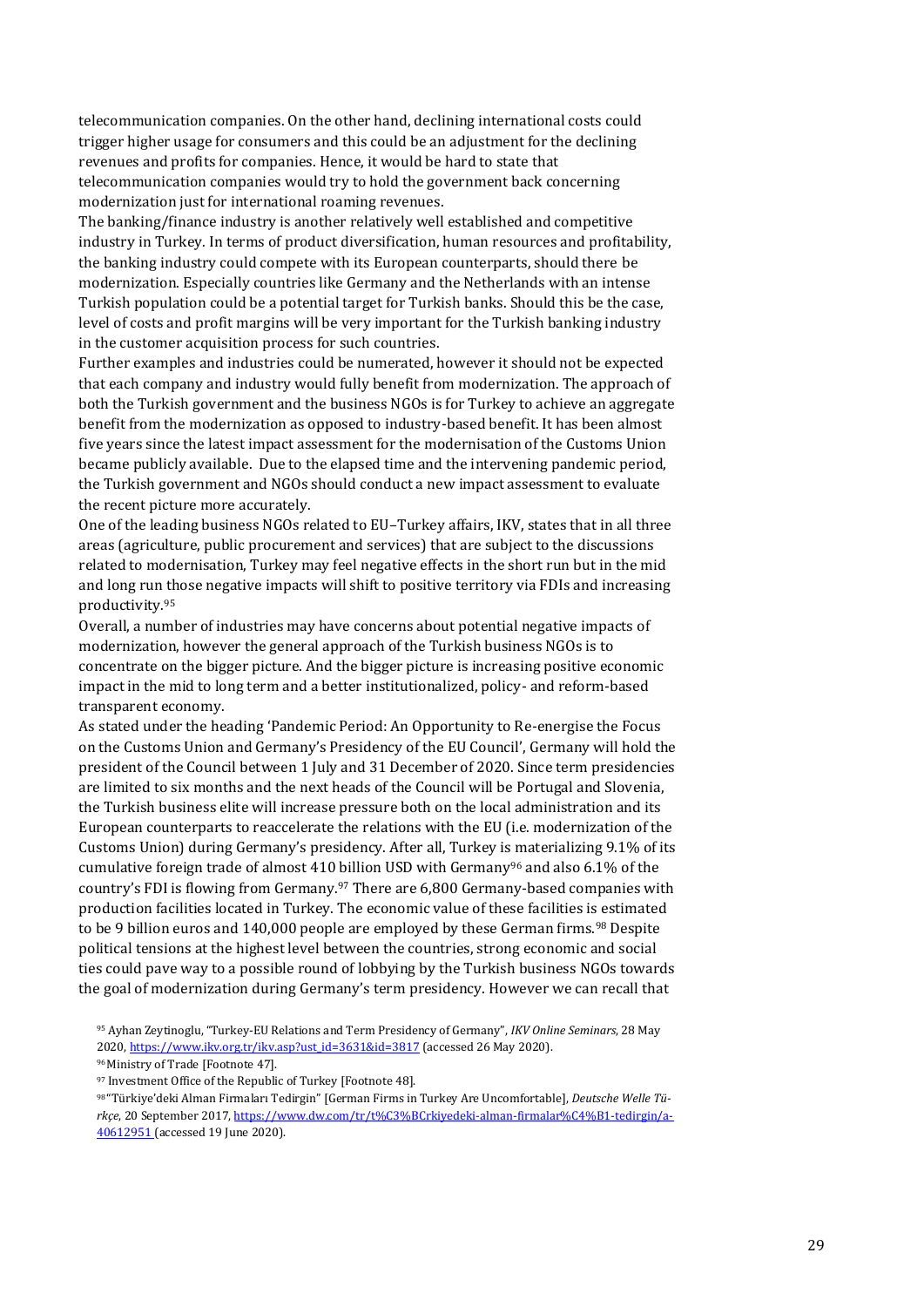The Programme for Germany's Presidency of the Council of the EU does not incorporate an agenda related to Turkey and the modernization of the Customs Union<sup>99</sup>. It could be argued that Germany's presidency of the EU Council could have signified an opportunity several months ago but after the launch of the Programme the chances now appear lower. In summary, the Turkish business world is practically united on the modernization target and indeed this could be evaluated as a sine qua non for the Turkish business community given that under the current tense relations between parties, modernization could be a very rational option both to push Turkey back into a policy-based business environment and to mend ties with the EU.

99 "The Programme for Germany's Presidency of the Council of the EU" [Footnote 49].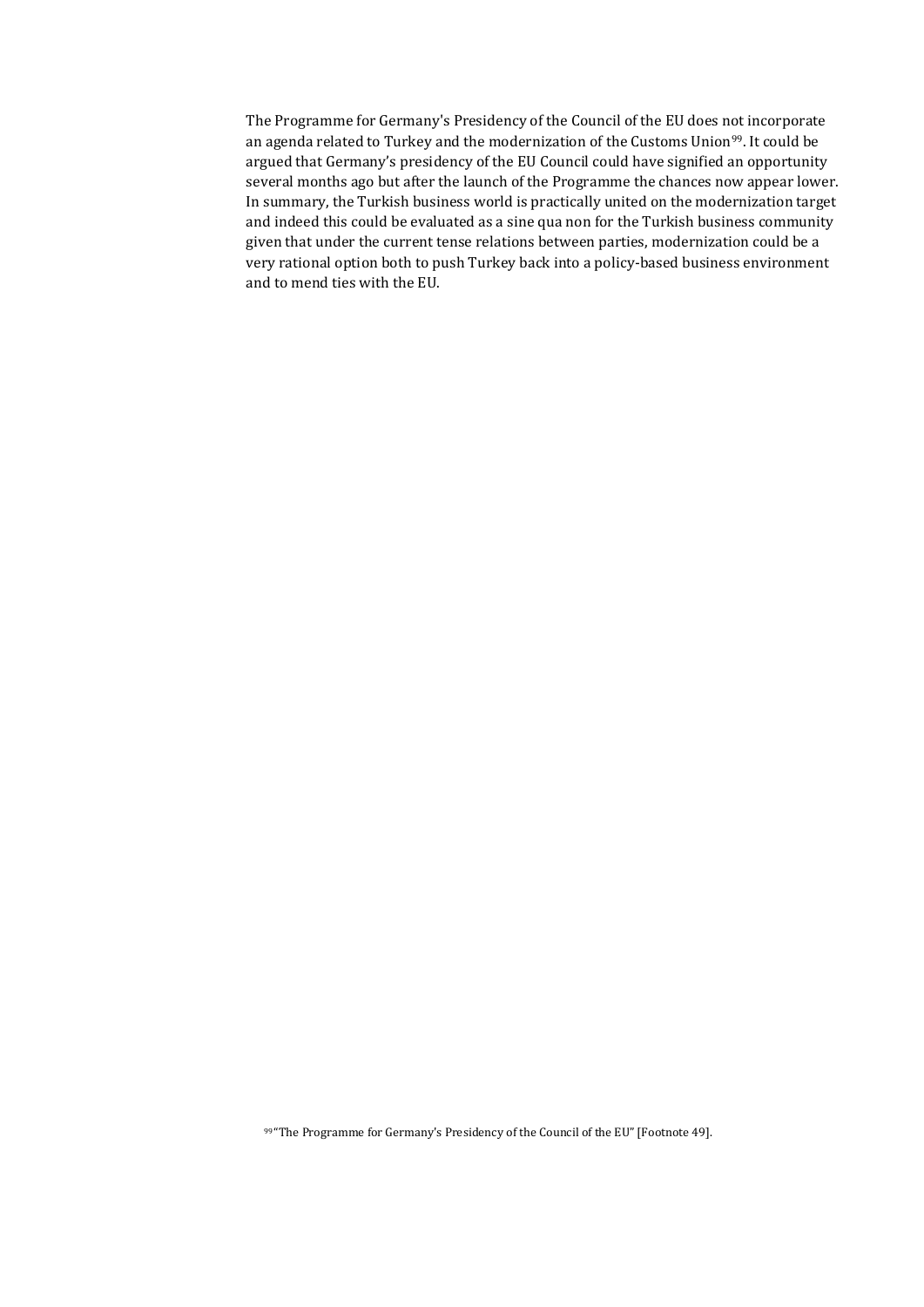# <span id="page-30-0"></span>Future and Conclusion

Turkey has been receiving heavy criticism for drifting away from the EU. On the economic front, the roots of this criticism have mainly to do with de-institutionalization, strong presence of the state in many industries, restrictive regulations, non-merit-based promotions in public administrations, and so on. In its very recent announcement<sup>100</sup> Morgan Stanley Capital International (MSCI) stated that they are considering to reclassify the MSCI Turkey Index as a Frontier Market or a Standalone Market status if the current restricted regulatory approach and de-institutionalization trend (such as accessibility level of the Turkish equity market, stock landing, etc.) of the Turkish administration further deteriorates. Just to have a better idea, some of the countries MSCI anchors as standalone and frontier markets are Oman, Sri Lanka, Zimbabwe and Palestine. Such examples have increased in recent years and may increase further in future, showing a clear picture of Turkey drifting apart from the EU.

However, as the years pass without concrete steps from both parties for modernization of the Customs Union, the possibility of a deal is becoming more challenging and modernization starts to look less attractive. Even implementation of the current Customs Union agreement is becoming more challenging. Turkey has a very strong rhetoric with some actions, albeit not as strong as its rhetoric, in the direction of modernization. On the other hand, the EU is very strict about Turkey's democratic reforms and international policy actions. At this dead-end point, parties should employ rational and doable strategies in their bilateral relations. Turkey should:

#### **1. Generate a rather trade-oriented explicit strategy for EU relations**

The Turkish government is quite disappointed and de-motivated about its relations with the EU. Stated with a certain degree of cynicism, should the EU bodies cut all ties with Turkey, it could in fact be quite a relief for the current Turkish government. Given this mood, the government's rhetoric and executions are quite distant from each other. The administration is currently de-motivated to capitalize on democratic reforms however wants to maintain Turkey's targeted membership in the EU. The Turkish government is very vocal about the modernization of the Customs Union but is not ready for it. The Turkish government should generate an overall strategy about how to take the EU relations further. Does Turkey want to be a member of the EU? Will modernizing the Customs Union be enough? Or will Turkey be satisfied with visa liberalization? Turkey needs a clear and explicit target of its own that its government can execute accordingly. With the Turkish government's unwillingness to execute democratic reforms, tense relations in the Eastern Mediterranean and the EU's strict stance towards the Turkish government, Turkey's membership trip to the EU is now at a dead-end of the road. For the time being, prioritising the modernization of the Customs Union could be a rational

<sup>100</sup>Akin Nazli, "Morgan Stanley Warns Turks MSCI Frontier Markets Status May Be Around Corner", *BNE-INTELLINEWS*, 24 June 2020[, https://intellinews.com/turkey-insight-morgan-stanley-warns-turks-msci](https://intellinews.com/turkey-insight-morgan-stanley-warns-turks-msci-frontier-markets-status-may-be-around-corner-186109/)[frontier-markets-status-may-be-around-corner-186109/](https://intellinews.com/turkey-insight-morgan-stanley-warns-turks-msci-frontier-markets-status-may-be-around-corner-186109/) (accessed 24 June 2020).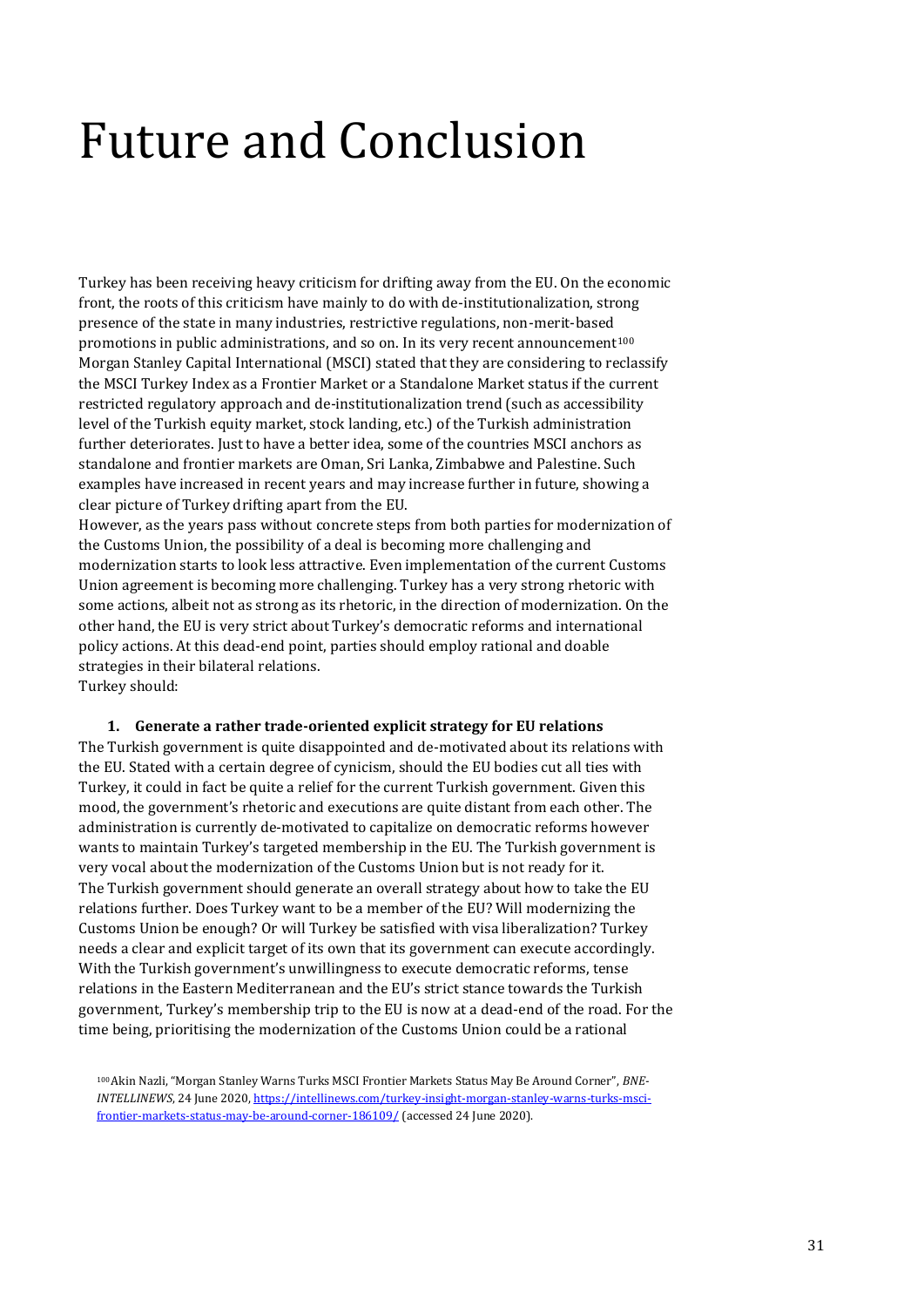strategy for Turkey both for to maintain a dialogue with the EU and to capitalise the economic benefits.

#### **2. Focus on technical issues of modernization of the Customs Union and prove that political issues and trade should be discussed separately**

Turkey can work on improving its current legislation and implementation on state aid, public procurement, customs regulations, dispute settlement and non-tariff barriers, which are technical issues directly linked to the modernization of the Customs Union. In this way, the Turkish government can display its motivation and demonstrate that the country is ready to talk about modernization. In addition, this will be a strong and clear message to the EU bodies regarding the Turkish government's willingness to discuss the trade-related headlines and political headlines separately.

**3. Shift focus to reforms and diplomacy to have a more stabilized economy**  The Turkish political elite has long been complaining about political issues being a prerequisite for the modernization for the Customs Union. As per the impact assessments conducted, modernization of the Customs Union will contribute significantly to Turkish foreign trade and GDP.<sup>101</sup> Under the current economic challenges and slowdown, rather than criticizing the EU about adopting political criteria as pre-requisites, the Turkish government should consider going back to diplomacy and a democratic reform agenda to re-energize the talks on modernization. This will eventually be beneficial to the Turkish economy.

#### **4. Capitalize on the EU's need to shorten and diversify its supply chain in the post-pandemic era**

In the post-pandemic era, the EU will try to avoid excessive dependence on China in strategic sectors and to shorten and diversify its supply chains. Turkey, geographically being a part of Europe and having a solid logistics industry, could capitalise on this and take a significant role in solving the EU's supply chain problems. This could give the EU and Turkey an opportunity to revive commercial issues and re-energise talks on modernization of the Customs Union. Post-pandemic-era opportunities could be one of the strategic communications options for the Turkish government and business NGOs vis-àvis their counterparts in the EU.

#### **5. Conduct a new impact analysis of the most recent situation in the postpandemic era**

The recent pandemic has caused serious changes in the conventional functioning of people, businesses, industries and states. For instance, Turkey's agriculture, healthcare, ecommerce, logistics, etc. have become more strategic and valuable than a year ago. Also, it has been almost five years since the latest impact assessment was made available to the public. The Turkish government should consider conducting a new detailed impact analysis in order to evaluate the most recent situation regarding the modernization of the Customs Union. There could be new findings for different industries in the post-pandemic era. In this respect, the Turkish government could see how valuable modernizing the Custom Union really is and then determine a more accurate strategy about it rather than using a daily rhetoric.

<sup>101</sup>As per the impact assessment of Turkish Ministry of Trade, the GDP increase for Turkey is expected to be around 1.9% whereas the EU Commission assessment expects the same figure to be 1.44%. Turkish Ministry of Trade [footnote 19]; EU Commission Staff Working Document [Footnote 11].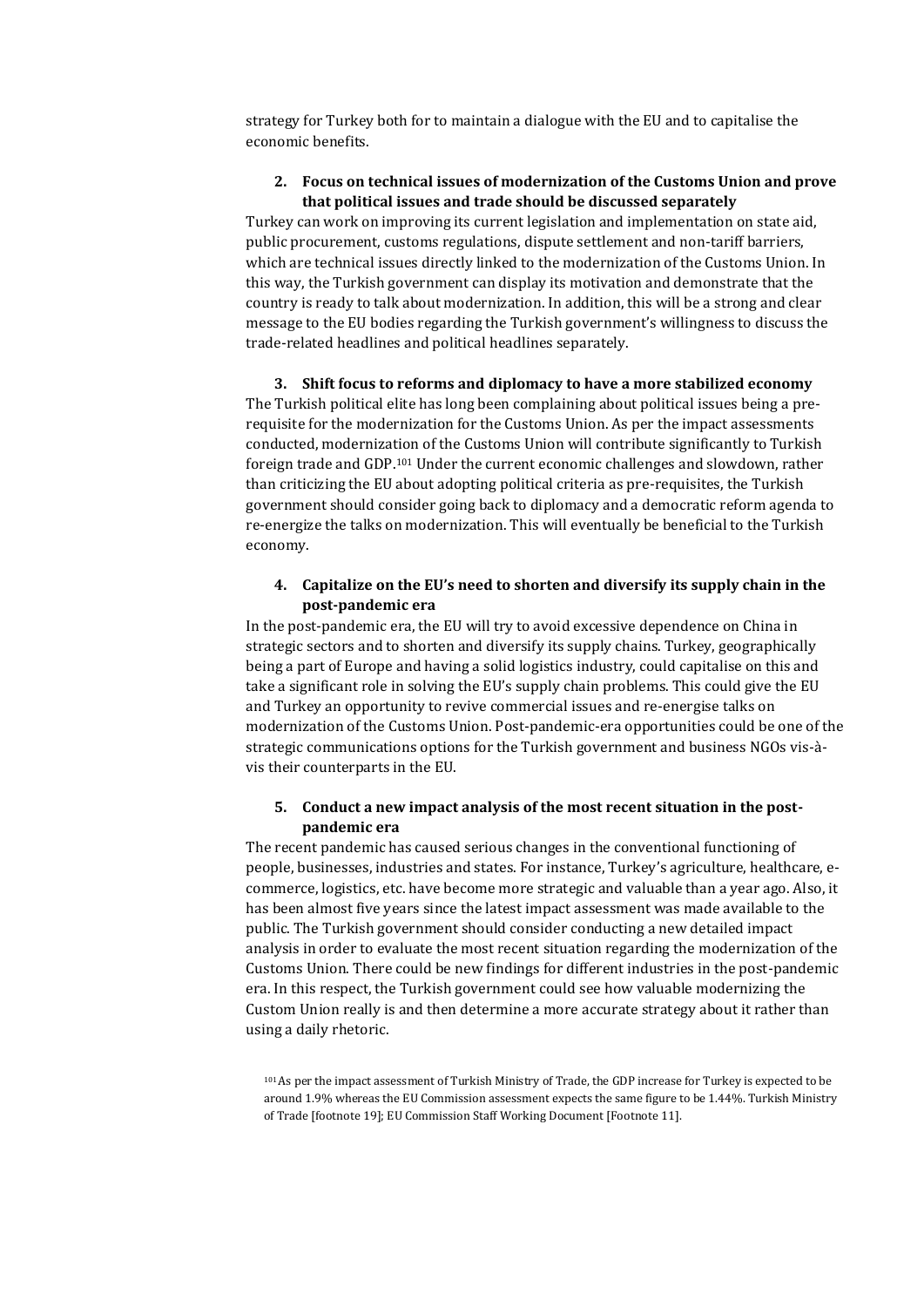#### The EU:

#### **Should not turn a blind eye to Turkey's further drift from the EU**

The EU's strict stance towards Turkey has its own valid arguments and strategy. On the other hand, this strategy also causes a vast majority of people in Turkey, who are still in favour of EU membership, to feel abandoned. As political criteria continue to be the dominant factor regarding the modernisation of the Customs Union, Turkey proves to be incapable of taking the related policy actions and simultaneously continues to move farther away from a rule-oriented transparent economy, governance structure and civil society. With such intensive bilateral relations (current economic ties, ongoing Customs Union, Syrian refugee crisis, Eastern Mediterranean tensions, etc.), turning a blind eye on Turkey's further drift from the EU *acquis* could create a higher cost for the EU socially, economically and politically as opposed to its current status. The EU can focus more on commercial variables than on political variables for the modernization of the Customs Union, to provide a rational and achievable anchor for Turkey. Under the current status of the relations, this could be a very realistic and useful policy option for both parties.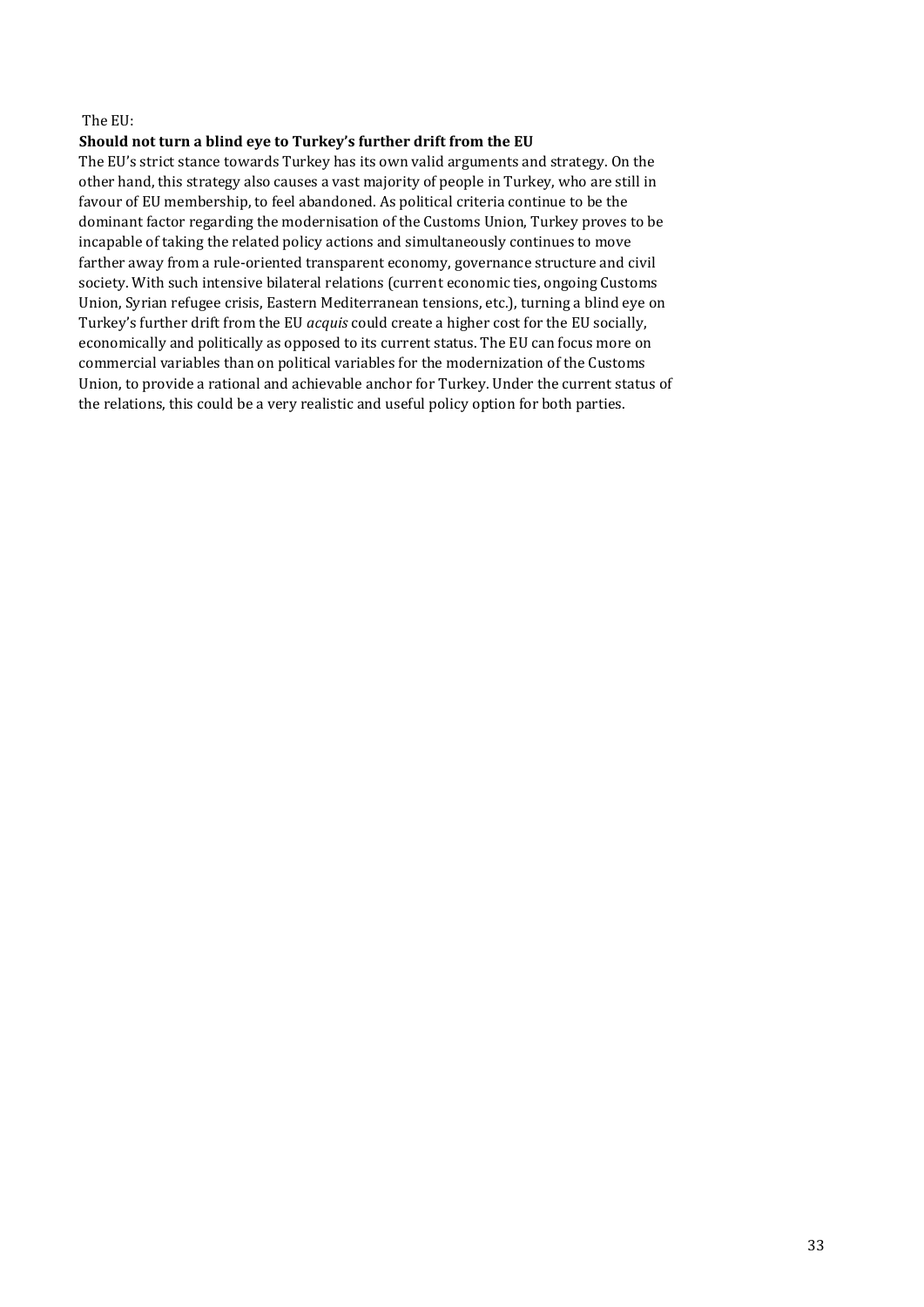# <span id="page-33-0"></span>Abbreviations

| AKP              | Justice and Development Party                              |
|------------------|------------------------------------------------------------|
| <b>CHP</b>       | Republican People's Party                                  |
| Commission       | <b>European Commission</b>                                 |
| Council          | <b>European Union Council</b>                              |
| <b>DEIK</b>      | Foreign Economic Relations Council                         |
| <b>DEVA</b>      | <b>Democracy and Progress Party</b>                        |
| EEC              | <b>European Economic Community</b>                         |
| EC               | <b>European Community</b>                                  |
| EU               | <b>European Union</b>                                      |
| <b>FTA</b>       | Free Trade Agreement                                       |
| GDP              | <b>Gross Domestic Product</b>                              |
| HDP              | People Democracy's Party                                   |
| <b>IKV</b>       | <b>Economic Development Foundation</b>                     |
| <b>IMF</b>       | <b>International Monetary Fund</b>                         |
| <b>IYI Party</b> | Good Party                                                 |
| <b>MHP</b>       | <b>Nationalist Movement Party</b>                          |
| <b>MSCI</b>      | Morgan Stanley Capital Index                               |
| <b>MTEP</b>      | Medium Term Economic Programme                             |
| <b>MUSIAD</b>    | Independent Industrialists' and Businessmen's Association  |
| NGO              | Non-Governmental Organization                              |
| <b>RSG</b>       | Reform Screening Group                                     |
| RAG              | <b>Reform Action Group</b>                                 |
| <b>SME</b>       | Small Medium Enterprise                                    |
| <b>SOE</b>       | <b>State Owned Enterprise</b>                              |
| SWOG             | Senior Official Working Group                              |
| <b>TEPAV</b>     | The Economic Policy Research Foundation of Turkey          |
| TOBB             | Union of Chambers and Commodity Exchanges of Turkey        |
| TRY              | Turkish Lira                                               |
| TURKKONFED       | Turkish Venture and Business World Confederation of Turkey |
| <b>TUSIAD</b>    | Turkey's industrialist business man association            |
| TWF              | Turkish Wealth Fund                                        |
| UK               | <b>United Kingdom</b>                                      |
| <b>USD</b>       | <b>United States Dollar</b>                                |